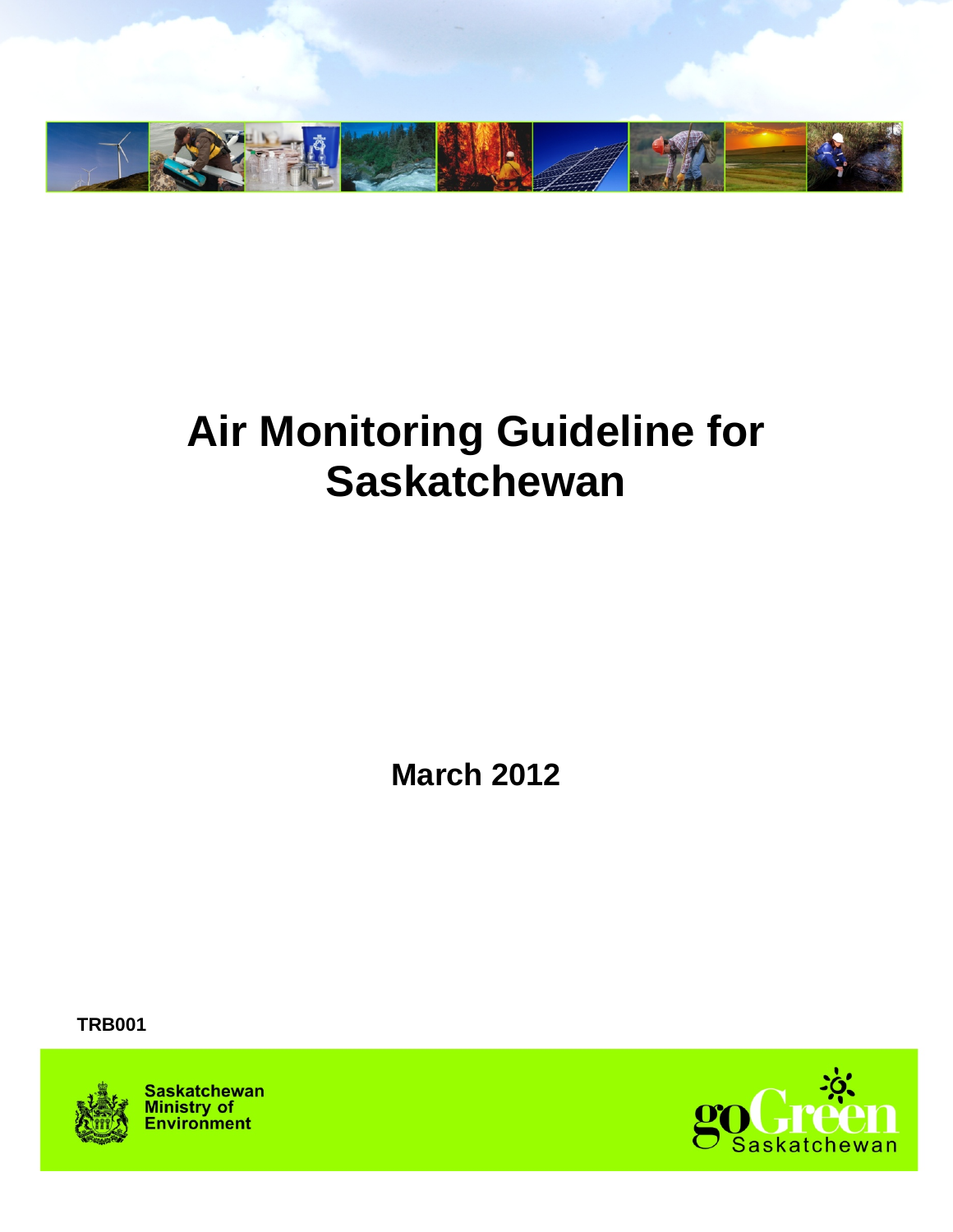# **Air Monitoring Guideline for Saskatchewan**

Any comments, questions, or suggestions regarding the content of this document may be directed to:

| Imran Magsood   | imran.maqsood@gov.sk.ca   |
|-----------------|---------------------------|
| Chris Gray      | chris.gray@gov.sk.ca      |
| Jeff Dereniwski | jeff.dereniwski@gov.sk.ca |
| Jeff Smith      | jeff.smith@gov.sk.ca      |

Air Science and Monitoring Unit Technical Resources Branch Saskatchewan Ministry of Environment 5th Floor, 3211 Albert Street Regina, Saskatchewan S4S 5W6 Fax: (306) 787-0024 Website: [www.environment.gov.sk.ca](http://www.environment.gov.sk.ca/)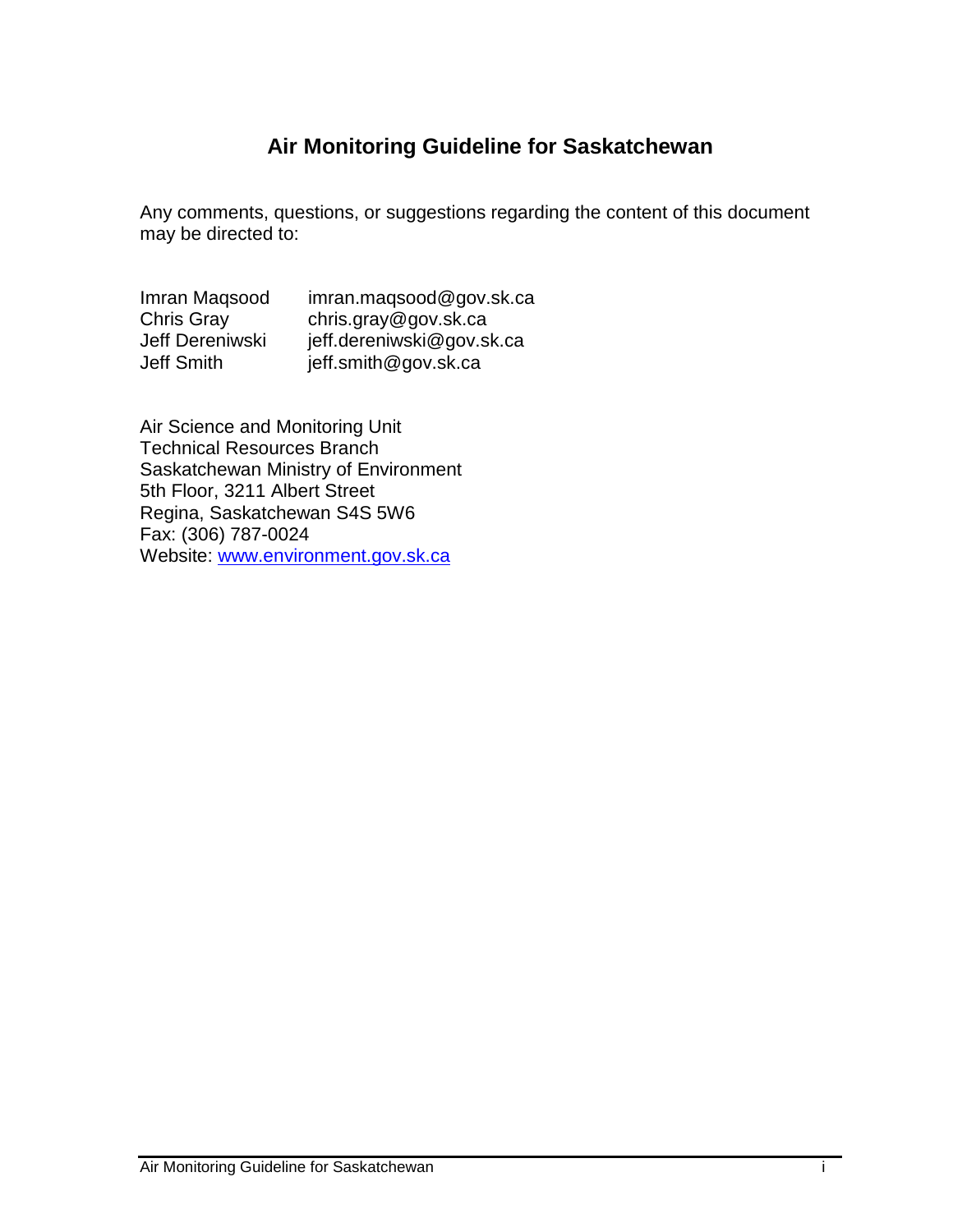# **TABLE OF CONTENTS**

| 2.1 |       |                                                                            |  |
|-----|-------|----------------------------------------------------------------------------|--|
|     |       |                                                                            |  |
|     | 2.2.1 |                                                                            |  |
|     | 2.2.2 |                                                                            |  |
|     | 2.2.3 |                                                                            |  |
|     |       | 2.3 Analyzer Selection, Measurement Methods and Operating Specifications 4 |  |
|     |       |                                                                            |  |
|     | 2.4.1 |                                                                            |  |
|     | 2.4.2 |                                                                            |  |
|     | 2.4.3 |                                                                            |  |
|     | 2.4.4 |                                                                            |  |
|     | 2.4.5 |                                                                            |  |
|     | 2.4.6 |                                                                            |  |
|     | 2.4.7 |                                                                            |  |
|     |       |                                                                            |  |
|     | 2.5.1 |                                                                            |  |
|     | 2.5.2 |                                                                            |  |
|     | 2.5.3 |                                                                            |  |
|     |       |                                                                            |  |
|     | 2.6.1 |                                                                            |  |
|     | 2.6.2 |                                                                            |  |
|     |       |                                                                            |  |
|     |       |                                                                            |  |
|     |       |                                                                            |  |
|     |       |                                                                            |  |
|     |       |                                                                            |  |
|     | 3.3.1 |                                                                            |  |
|     |       |                                                                            |  |
|     |       |                                                                            |  |
|     |       |                                                                            |  |
|     |       |                                                                            |  |
|     |       |                                                                            |  |
|     |       |                                                                            |  |
|     |       |                                                                            |  |
|     |       |                                                                            |  |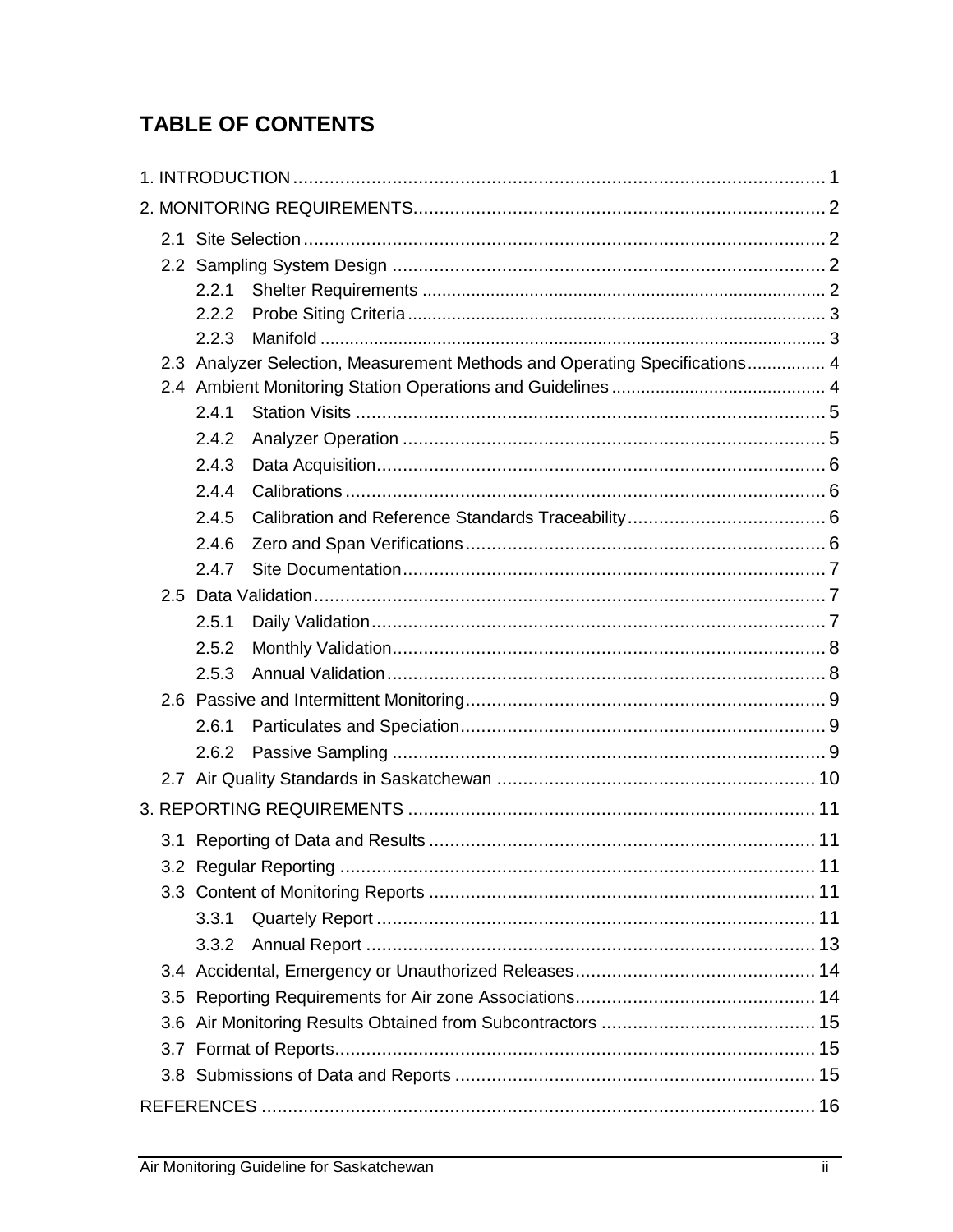| Appendix B - Performance Specifications for Ambient Air Gas Analyzers  22             |  |
|---------------------------------------------------------------------------------------|--|
| Appendix C - General Calibration Procedures for Ambient Air Gas Analyzers  25         |  |
| Appendix D - Zero and Span Verifications for Ambient Air Gas Analyzers 28             |  |
| Appendix E - Determination of the Weight of PM10 and PM2.5 Particulate Matter         |  |
| Appendix F - Technical Information and Instructions of Passive Air Sampling System 37 |  |
|                                                                                       |  |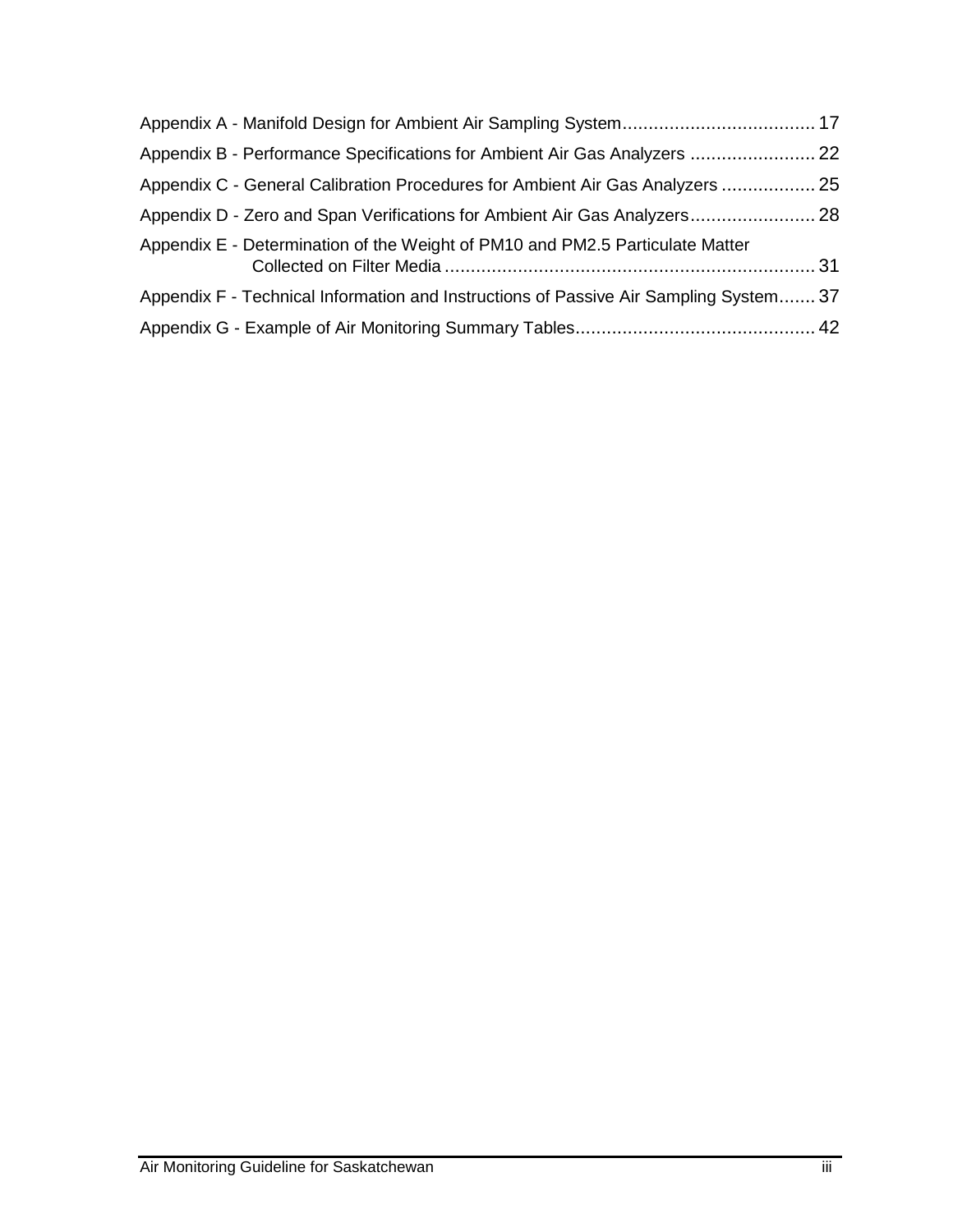# <span id="page-4-0"></span>**1. INTRODUCTION**

The objective of this Guideline is to provide general guidance to industries in Saskatchewan that are required to conduct ambient air monitoring at their facilities. The Guideline explains the specific air monitoring and reporting requirements for measuring ambient air quality in the province.

An operating facility should always rely on the operating approval issued to them by the Saskatchewan Ministry of Environment (the ministry). An operating approval will specify the details of a facility's monitoring and reporting requirements. This Guideline is intended to ensure that air monitoring and reporting requirements outlined in an operating approval, or control order, will be carried out by industries in a consistent manner.

The Guideline will be reviewed periodically to ensure that up to date information is available for measuring and reporting air quality in Saskatchewan. The ministry's Standard Operating Procedures (SOPs) for air monitoring equipment, station maintenance, and data validation are available in a companion document. Source testing methodologies for emissions monitoring are beyond the scope of this Guideline.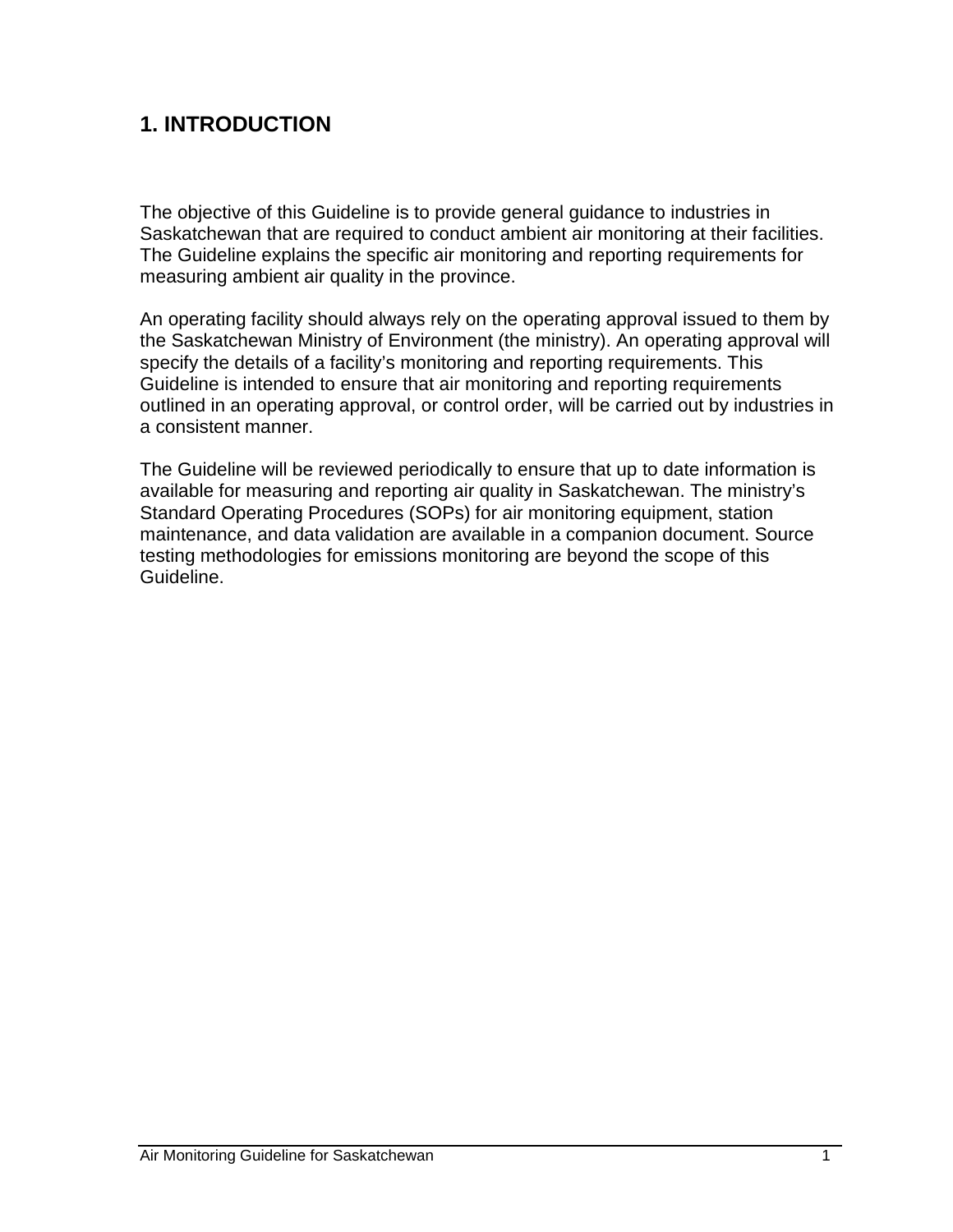# <span id="page-5-0"></span>**2. MONITORING REQUIREMENTS**

#### <span id="page-5-1"></span>**2.1 Site Selection**

The goal of establishing an ambient air monitoring station is to provide the most efficient assessment of the air quality, or of an air pollution problem, that impacts the general population. The location of a monitoring station should be selected based on an objective representation for the geographical area of interest. The most representative monitoring location is typically achieved through the use of an appropriate air dispersion model. Points to consider in this case when selecting specific site locations include:

- **past and current monitoring results**
- site accessibility
- **power accessibility**
- **topographical effects**
- **Interferences**
- **security**

Separate networks of stations in a given area should complement each other. If a network is to be established, additional factors in site selection must also be considered, such as:

- distribution of instrumentation or stations within the area of high population density;
- **namble 1** most appropriate location of each station determined by the highest concentration expected to occur;
- **separation between stations; and**
- to correctly match the spatial scale represented by the sample of monitored air with the spatial scale most appropriate for the monitoring objective of the station.

# <span id="page-5-2"></span>**2.2 Sampling System Design**

To ensure data quality, it is essential to properly design the sampling system. In addition to shelter design, consideration should also be given to temperature stability, sampling probe location, manifold system design, sampling line length and composition, and composition of filters and fittings.

#### <span id="page-5-3"></span>2.2.1 Shelter Requirements

As most of the equipment consists of sensitive electronic devices, the shelter must provide protection for the instrumentation from precipitation, excessive dust and dirt,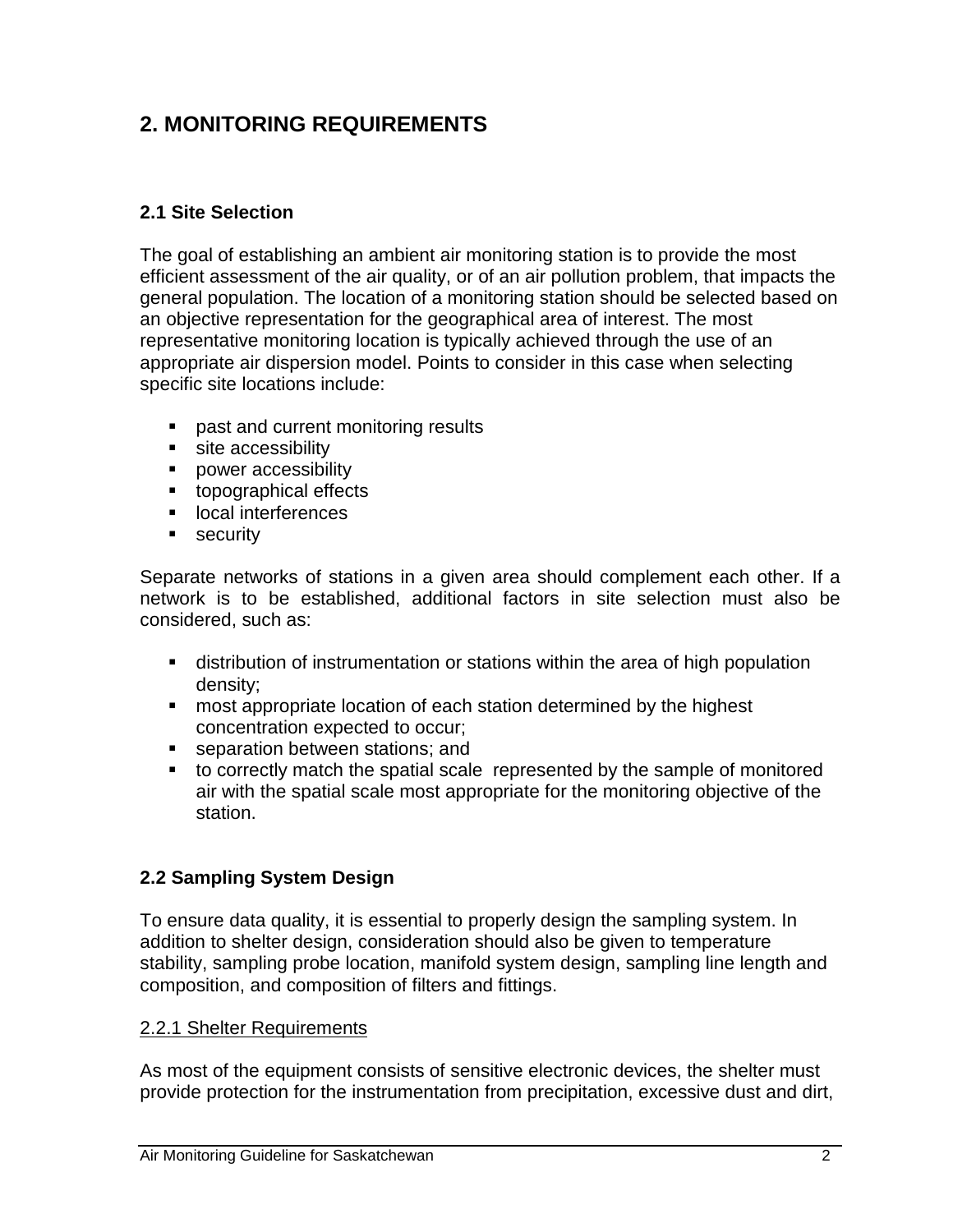corrosive chemicals, intense light, radiation and vibration. A temperature range between 20°C and 30°C should be maintained in the shelter, as excessive temperature fluctuations can lead to analyzer drift.

Other building requirements must also be maintained to meet electrical and building codes and occupational health and safety requirements. A shelter must be equipped with an ABC type fire extinguisher.

#### <span id="page-6-0"></span>2.2.2 Probe Siting Criteria

Table 1 lists the standard probe siting criteria that must be met. Table 2 determines the minimum distance the inlet must be from a roadway.

| <b>Site</b><br><b>Characteristics</b> | <b>Sampling Inlet for</b><br><b>Continuous monitoring</b>                                                                                                                                             | Wind<br>Instrumentation                                                                                                                 | <b>Static Monitors</b>                                                                      |
|---------------------------------------|-------------------------------------------------------------------------------------------------------------------------------------------------------------------------------------------------------|-----------------------------------------------------------------------------------------------------------------------------------------|---------------------------------------------------------------------------------------------|
| <b>Height above</b><br>ground         | Sample inlet must be height<br>of shelter plus at least 1m,<br>but less than 2 m above top<br>of shelter. Cannot exceed<br>15 m above ground.                                                         | Anemometer must be<br>a minimum of 10 m<br>above ground and at<br>least 2.5 times shelter<br>height                                     | Greater than or equal<br>to 1 m and less than<br>or equal to 3 m                            |
| <b>Other</b><br>requirements          | > 20 m from trees.<br>Distance from inlet to any<br>airflow obstacle must be $> 2$<br>times the height of obstacle<br>above inlet.<br>3 of the 4 wind quadrants<br>must have unrestricted<br>airflow. | Anemometer height<br>must be $> 2$ times the<br>height of obstacle if<br>horizontal distance is<br>$<$ 10 times the<br>obstacle height. | Elevation angle must<br>be $<$ 30 $^{\circ}$ from sample<br>inlet to top of any<br>obstacle |

Table 2 Minimum Distances from Roadways

| <b>Average Traffic</b>                                        | ≤10,000 | 15.000 | 20,000 | 40.000 | 70,000 | $\geq 110.000$ |
|---------------------------------------------------------------|---------|--------|--------|--------|--------|----------------|
| (Vehicles per day)                                            |         |        |        |        |        |                |
| <b>Minimum Distance between</b><br>Roadway and Inlet (meters) | >10     | 20     | 30     | 50     | 100    | > 250          |

#### <span id="page-6-1"></span>2.2.3 Manifold

The material used for the inlet manifold must be non-reactive with the pollutants that are being monitored. This usually limits the choices to glass and Teflon. For multi parameters, the preferred inlet system for a monitoring station is the use of a multiport Pyrex glass manifold, with each instrument drawing a sample from it via a  $\frac{1}{4}$ "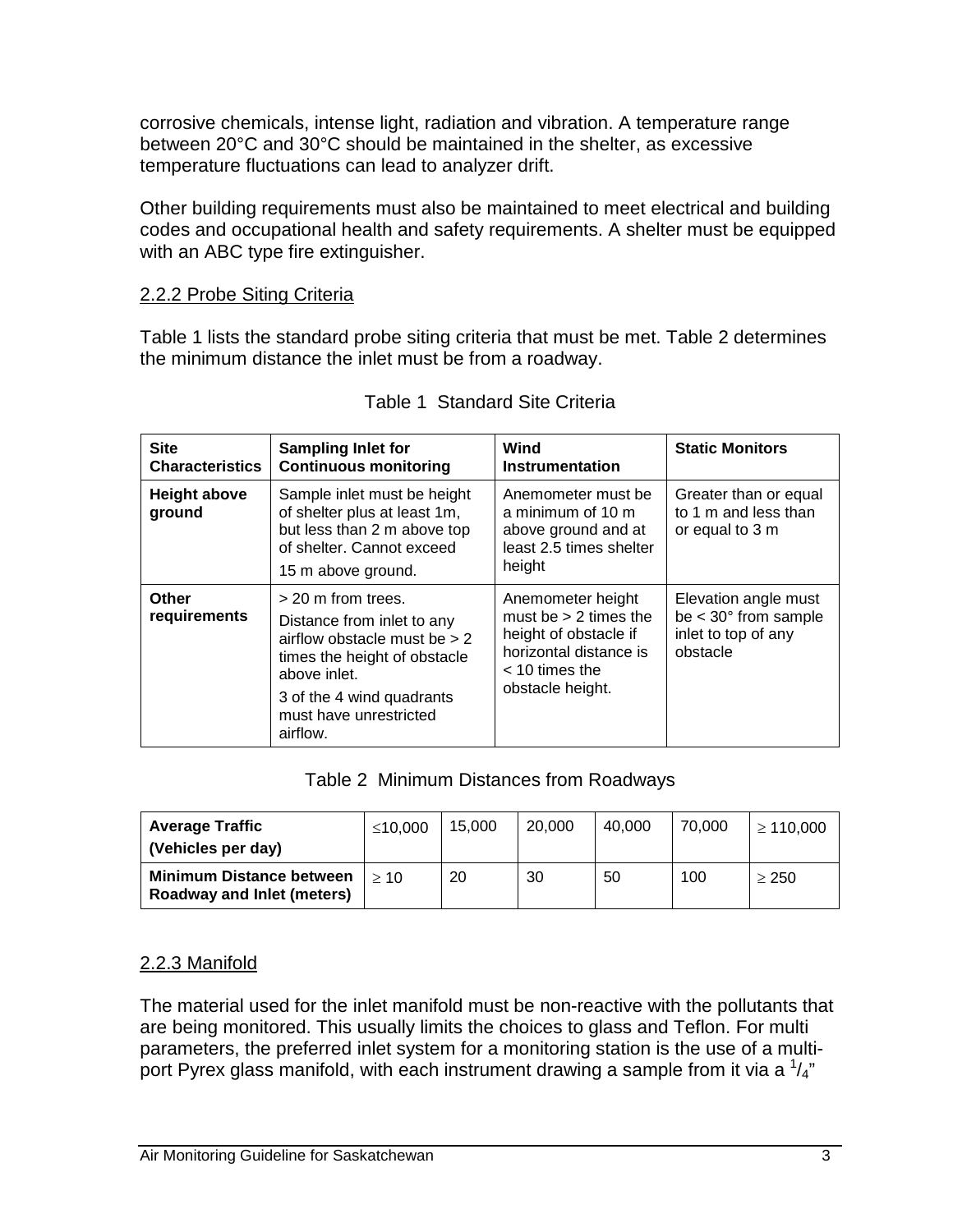Teflon sampling line. A water trap should be installed in the manifold to remove excess moisture from outside, preventing water from entering the analyzers.

In a conventional manifold, a blower is utilized to provide airflow through the manifold. The residence time of the air within the manifold must be maintained below 20 seconds, but must not be so great to create a vacuum of more than one inch of water below ambient pressure. If an "ARB" type manifold is utilized, there is less of a need for bypass flow and a blower is not typically required if combined flow rates of the monitoring instruments are high enough. The residence time is still required to be less than 20 seconds, and it is recommended that the residence time within the manifold to the instruments be less than 10 seconds. To determine the residence time and other information on manifolds, refer to Appendix A.

# <span id="page-7-0"></span>**2.3 Analyzer Selection, Measurement Methods and Operating Specifications**

An analyzer used for an ambient air monitoring program within the province must satisfy the requirements of the US EPA equivalent reference methods for ambient air monitoring. Non-equivalent instruments being used in a monitoring program must have demonstrated proof of the effectiveness and accuracy of the analyzer. The operating characteristics are to be documented and their performance continuously evaluated both in the field and in the laboratory. Appendix B summarizes the minimum performance specifications and the recognized measurement methods for the ambient air gas analyzers. Real time mass measurement of selected size particles in ambient air samples must also satisfy the requirements of the US EPA equivalent reference methods for ambient air monitoring. This is typically achieved by using a Tapered Element Oscillating Microbalance (TEOM), a Beta Attenuation Monitor (BAM), a Synchronized Hybrid Ambient Real-time Particulate (SHARP) monitor, or a GRIMM Dust Monitor. The standard siting criteria in Table 1 is also applicable for these instruments and the operating parameters and instrument configuration for the various detection methods is described in the Standard Operating Procedures. Real time mass measurement of selected size particles that do not satisfy US EPA equivalent method requirements, such as the nephelometer, may be used for an ambient monitoring program, provided the unit has been validated against a reference or equivalent reference method. Refer to the SOP for the Nephelometer for more detailed information on calculation factors for nephelometers.

#### <span id="page-7-1"></span>**2.4 Ambient Monitoring Station Operations and Guidelines**

Station operations include regularly scheduled station visits, zero and span verifications, calibrations, preventative maintenance and documentation. Standard Operating Procedures (SOP's) should be developed for each specific instrument to ensure operators are aware of all the detailed information and follow the correct installation, operation and detailed calibration and maintenance procedures for each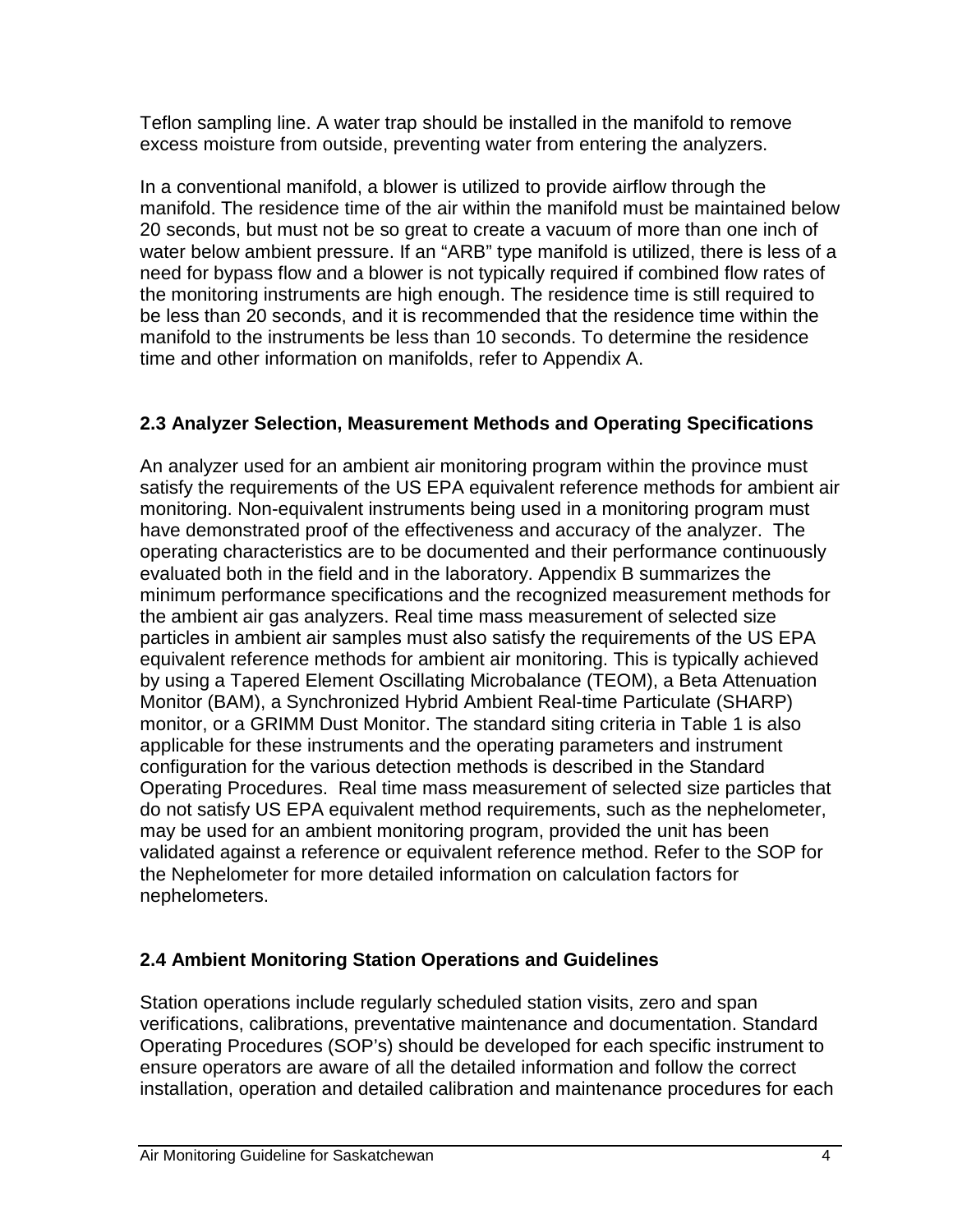analyzer. SOP's have been developed for various instrumentation operated by the Ministry and can be made available upon request.

#### <span id="page-8-0"></span>2.4.1 Station Visits

Besides the requirement to change filters and canisters on certain sampling equipment, regular visits to the monitoring station at least once per week are required. The purpose of this is to verify proper operation of the monitoring equipment to ensure the collection of complete and valid data, as well as to verify any other abnormalities to the station or operation that cannot be diagnosed remotely. Site visits and all activities performed should be documented in a site logbook. Activities to be performed during site visits include the following:

- Analyzer zero/span verification. Record values on control chart and note abnormal deviations. Manually adjust zero value as required; calibration is required when span value falls outside of control acceptability.
- **Perform preventative maintenance as recommended by operations and** maintenance manuals
- Replace span cylinders when pressure drops below 215 psig (1500 kPa)
- Examine manifold and transfer lines for dirt buildup or damage and clean or replace as required. Examine inlet filters for dirt buildup and replace as necessary.
- Examine external and internal station conditions including inlet probe, seals in sampling system, scrubbing and drying agents, replacing or repairing components as required.

If automatic daily zero/span verifications are performed on the analyzers, weekly visits to the monitoring station are not required. Regular remote checks for abnormal deviations of the zero/span verification is required, however, and regular visits to the station should occur on a monthly basis to perform the remainder of the activities to the station, as listed above.

In the case of an Airpointer® that has an automated internal zero/span option, regular station visits are not required, as full diagnostic capabilities of the instruments and operational equipment can be achieved remotely. Remote checks should be performed on a regular basis, as determined by the Ministry of Environment project officer or airshed association Director.

#### <span id="page-8-1"></span>2.4.2 Analyzer Operation

In general, real time instrumentation must be operational at least 90% of the time on a monthly basis. Operating procedures can typically be described in the specific monitoring instruments operations manual. Performance specifications are listed in Table B-1 in Appendix B.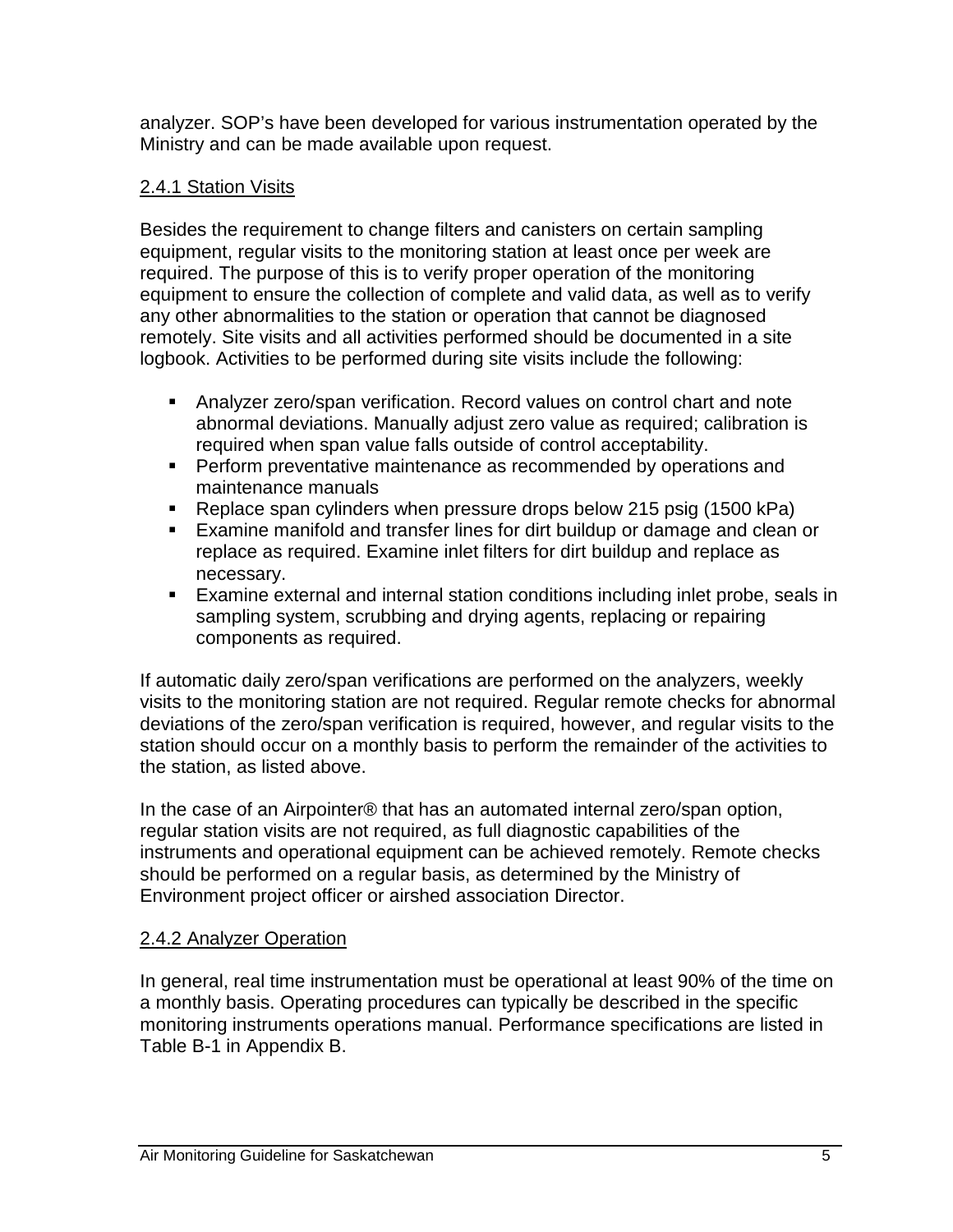#### <span id="page-9-0"></span>2.4.3 Data Acquisition

A data-logging device must be utilized for the collection of data from the monitoring instrumentation and a strip chart recorder should also be used as a backup for recording analyzer response. The graphical display of the strip chart also serves as a diagnostic tool for analyzing unusual analyzer response. All data is to be retained for a period of at least 24 months and made available to Saskatchewan Ministry of Environment upon request.

#### <span id="page-9-1"></span>2.4.4 Calibrations

As many variables can affect the calibration of ambient air monitoring instruments resulting in inaccurate data being collected, instrument calibration at regular intervals is necessary. Calibrations are multipoint checks consisting of zero verification and a minimum of three, but preferably four upscale points across the operating range of the analyzer.

Multipoint calibrations are required at maximum intervals of 3 months or following span drifts of greater than  $\pm 10\%$ , whichever comes first. Calibrations are also performed after initial installation, after major repairs, and when decommissioning the analyzer. This calibration frequency is a general guideline and may vary depending on the requirements of an airshed management program or a permit to operate under the Clean Air Act. General calibration procedures can be found in Appendix C, but there may be specific requirements for certain instruments or instrument types and calibration procedures in the analyzer operation manual should be followed.

#### <span id="page-9-2"></span>2.4.5 Calibration and Reference Standards Traceability

Materials and devices used for calibrating the various ambient air monitoring equipment must be certified as accurate against reference standards and traceable to recognized national primary standards. With the exception of ozone, Standard Reference Materials (SRMs) for gaseous pollutants are acquired from the United States National Institute of Standards and Technology (NIST). For ozone measurements, traceability of a standard reference photometer (SRP) is typically maintained by direct intercomparison to other equivalent ozone photometers manufactured by NIST. Traceability of other reference standards (temperature, pressure, flow rate and voltage) can be maintained by periodic recertification against higher level standards, such as the corresponding national primary standards at the National Research Council of Canada's Institute for National Measurement Standards (NRC-INMS).

#### <span id="page-9-3"></span>2.4.6 Zero and Span Verifications

Analyzer performance and stability can be assessed through zero and span verifications. Verifications should be performed at least weekly on continuous gas analyzers. If automatic daily zero/span verifications are performed, they should be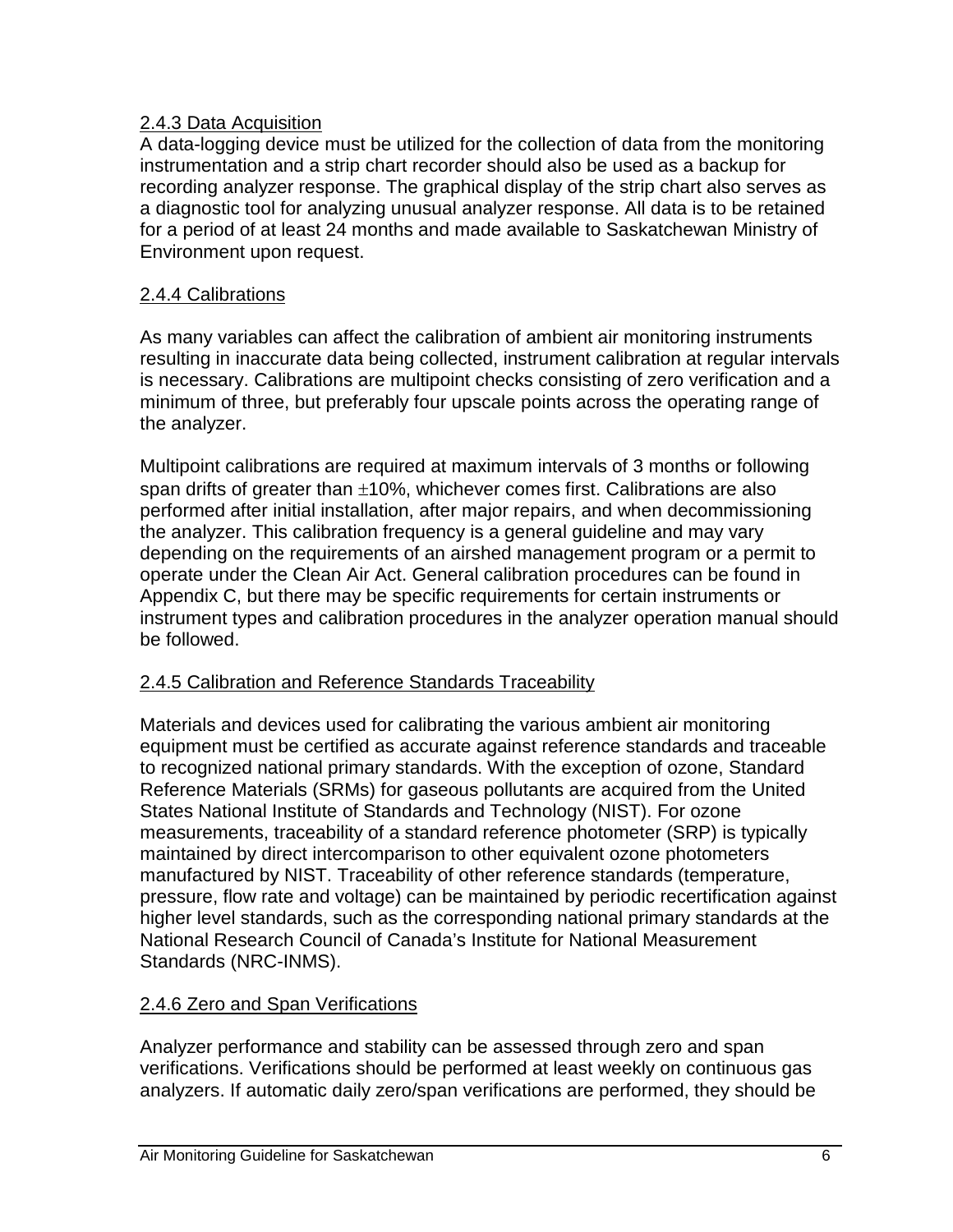scheduled every 24 hours at a time when pollutant levels are typically at a minimum, which is usually during early morning hours. Alternatively, a zero/span verification may be performed every 23 hours to obtain a better overall assessment of all hours of the day, or within 15 minutes prior to the end of an hour and ending within 15 minutes prior to the beginning of the next hour, resulting in no data loss. A multipoint calibration is required when a deviation of greater than  $\pm 10\%$  occurs from the control chart of the previous calibration. Zero and Span verifications and control charts are described in more detail in Appendix D.

#### <span id="page-10-0"></span>2.4.7 Site Documentation

Existing and newly established air monitoring sites require documentation of the following site parameters:

- Station name and address
- **Station identification number (If required)**
- City or municipality or both if applicable
- **Analyzer type**
- Site description, which would include scale of representativeness, land use, elevation, average building height, air flow restrictions, manifold, and nearest meteorological station
- Site influences, such as localized sources, roadway influences, and major point sources
- Site map or aerial photograph of the area
- **Pictures from manifold inlet showing north, east, south and west directions**

#### <span id="page-10-1"></span>**2.5 Data Validation**

The purpose of the validation process is to ensure that recorded data is representative of ambient conditions. Data is subjected to strict scrutiny to ensure that the data set is accurate and scientifically defensible and equipment performance has been assessed and is quantifiably documented.

Validation of continuous ambient and meteorological sensor data occurs several times before data is finally archived. Opportunities to validate the data occur daily, monthly and annually.

#### <span id="page-10-2"></span>2.5.1 Daily Validation

Daily data validation is conducted on the one-hour averages using the following steps:

 Daily validation should consistently be performed at the same time of day, usually in the morning, and may be performed by all levels of technicians and/or supervisors.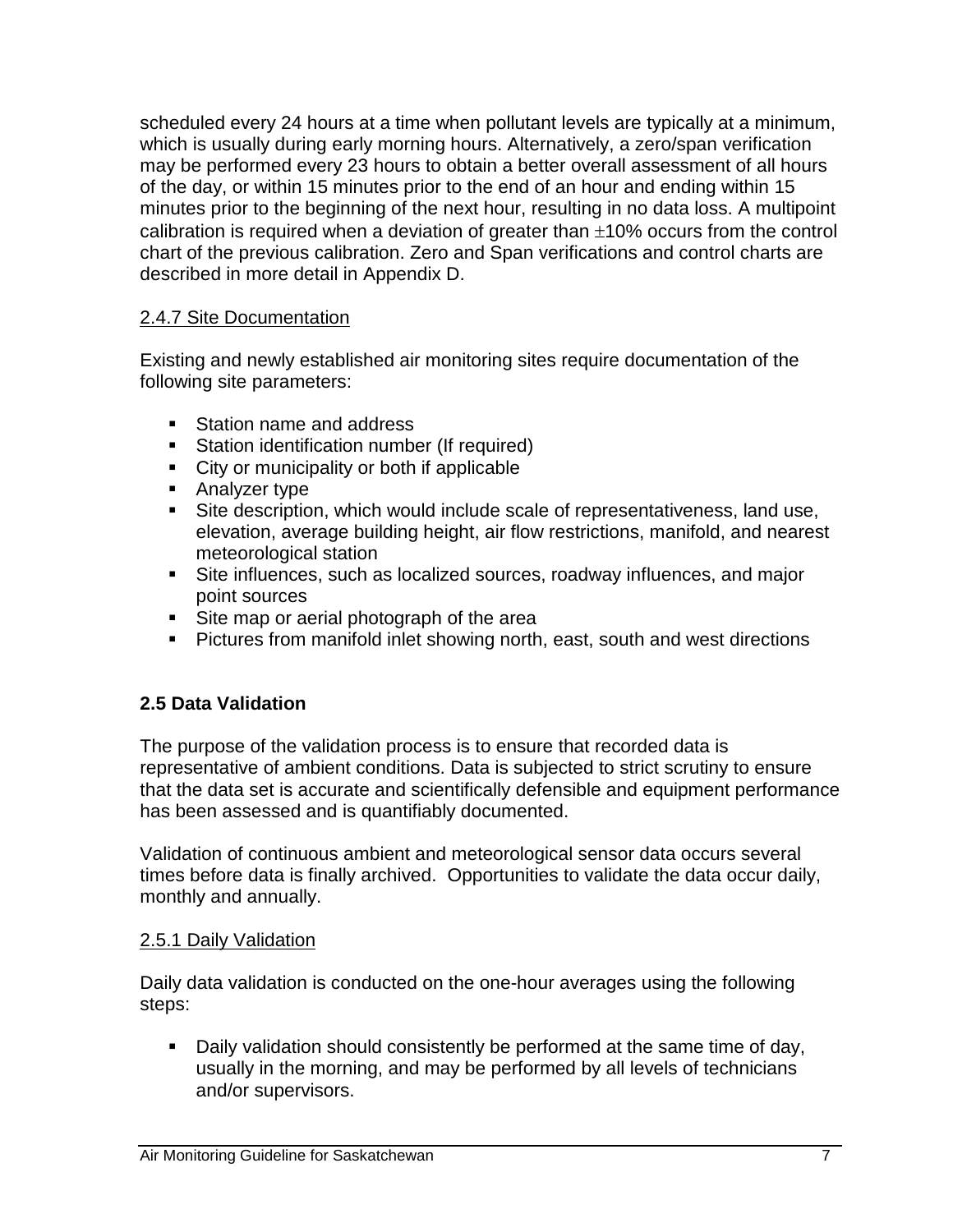- Daily validation involves the review of the previous 30 hours of data from every analyzer in the network. Data is examined for negative baseline, missing data, power failures, rate of change flags or any other data anomalies. Zero/Span calibration data reports are also reviewed.
- If the validation process detects an error, the first step is to verify the 1 minute data averages or strip charts.
- A data error may result in the data point being declared invalid.
- A data error may result in instrument repair followed by a recalibration of the analyzer. If the analyzer is replaced the analyzer must also be recalibrated immediately. In some cases the Zero/Span source may be used to verify the calibration of the analyzer.
- The daily check also involves verifying that all communication systems are operational. Corrections or repairs are carried out as required.
- All technicians responsible for the daily validation must be familiar with the verification process.

#### <span id="page-11-0"></span>2.5.2 Monthly Validation

Monthly data validation is conducted on one-hour averages using the following steps:

- Monthly data validation involves examination of manual calibrations, Zero/Span data and calibrations.
- The data set is reviewed for the entire month and reasons for missing data is explained, or the data is replaced if available.
- **EXE** Zero Offset is identified and corrected as required.
- **I.** Instrument span results (automatic and manual) are examined and if the span value exceeds ±10%, data going back to the previous good span is invalidated.
- A second review of data from all stations should be performed, preferably by another technician.
- After second review, the dataset is checked for minimums, maximums, averages, data recovery, trends, etc.

#### <span id="page-11-1"></span>2.5.3 Annual Validation

Annual data validation is conducted on the one-hour averages and is examined using the following steps:

- As part of the annual data validation minimums, maximums, averages, data recovery, trends, etc are calculated and identified. Anomalies are identified and undergo further verification.
- **An annual data report is generated and reviewed.**
- **The dataset is archived.**
- The three levels in the verification process coupled with the application of high quality QA/QC standards provide a defensible dataset.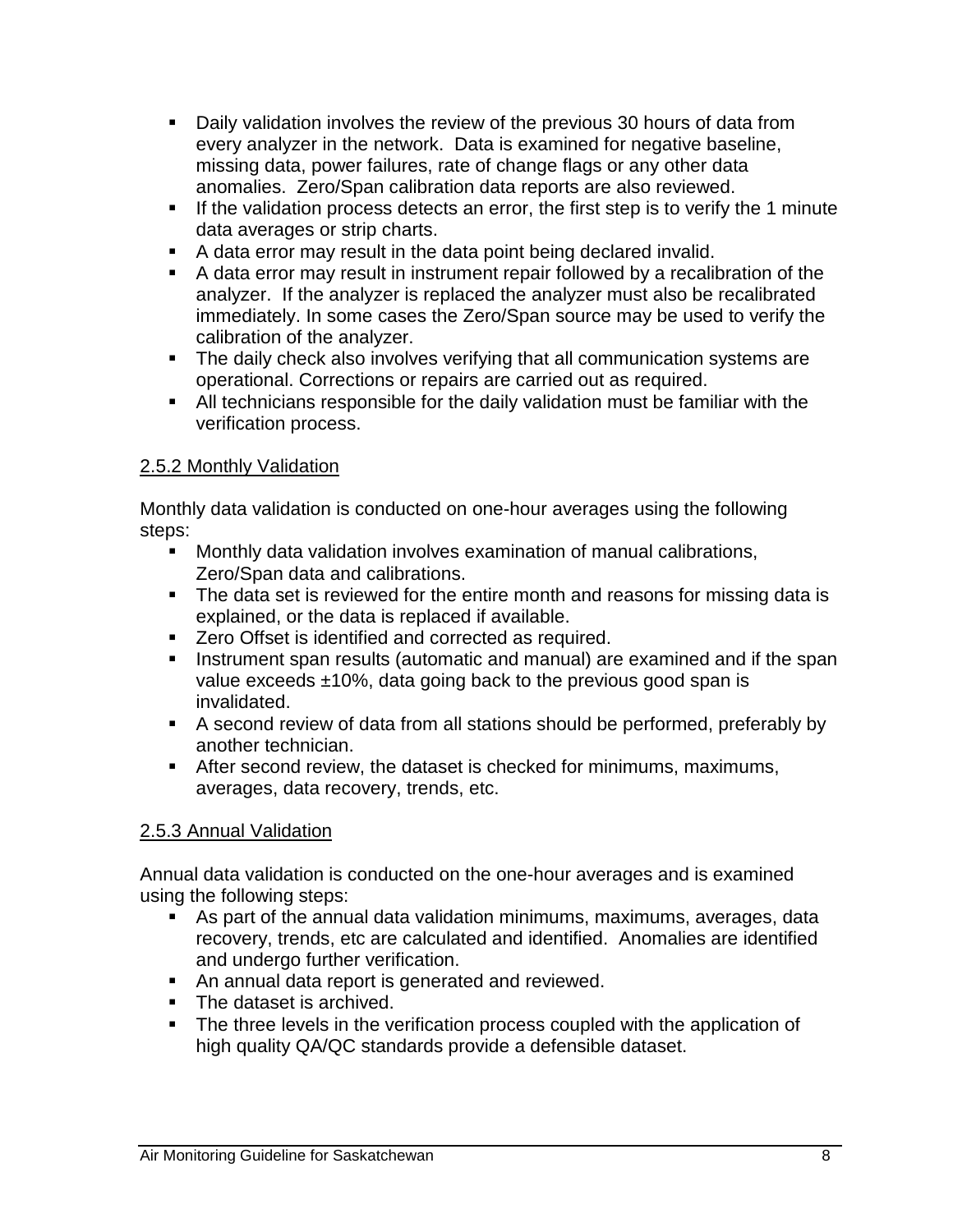#### <span id="page-12-0"></span>**2.6 Passive and Intermittent Monitoring**

Standard Operating Procedures (SOP's) should be developed for each specific instrument to ensure that operators are aware of all the detailed information and follow the correct installation, operation and detailed calibration and maintenance procedures for each analyzer. SOP's have been developed for various instrumentation operated by the ministry, which can be made available upon request.

#### <span id="page-12-1"></span>2.6.1 Particulates and Speciation

Non-continuous samplers utilized for the collection of particulate matter include highvolume samplers, Partisols and Dichotomous samplers. Appendix E describes the weight determination procedures and requirements for non-continuous sample filters. If speciation of the sample is to be obtained, the use of a speciated sampler equipped with a speciation cartridge will be required. The standard siting criteria in Table 1 is also applicable for these non-continuous samplers.

#### <span id="page-12-2"></span>2.6.2 Passive Sampling

Passive (diffusive) sampling provides a good cost-effective indicator of the ambient conditions of an area where there may be no power, only an indicator is required, or an aid in establishing a representative monitoring location.

A passive (or diffusive) sampler is a device that is capable of taking samples of gas or vapor pollutants from the atmosphere at a rate controlled by a physical process such as diffusion through a static air layer or permeation through a membrane. It does not involve the active movement of the air through the sampler. Passive samplers are generally simple in structure and do not require electricity so they are cost effective and very convenient to use.

The major difference between active samplers and passive samplers is that the active sampler has a known sampling rate, which is the pump's flow rate. The passive sampler's sampling rate depends on many factors such as temperature, relative humidity, wind direction, wind speed, sampler's structure and collection media. If a passive sampler is to be used in all climate conditions, there must be a reasonable way to calculate the sampling rate. The key factor for using passive samplers is how to determine their sampling rates.

Technical information and instructions for passive sampling can be found in Appendix F.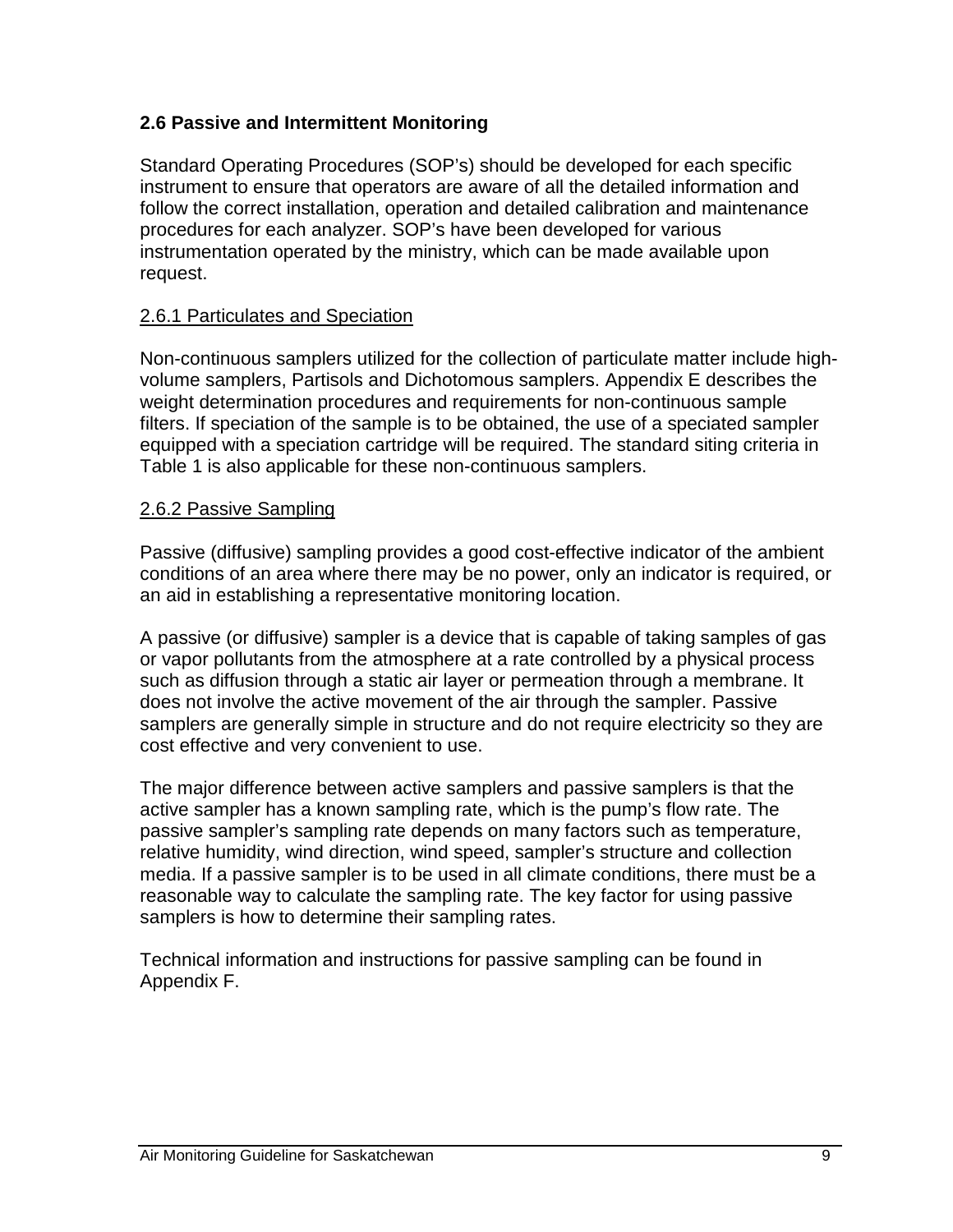#### <span id="page-13-0"></span>**2.7 Air Quality Standards in Saskatchewan**

| Pollutant <sup>(1)</sup>       | <b>Average Concentration For Applicable Time Period</b> |                             |                                      |                                 |                                           |  |
|--------------------------------|---------------------------------------------------------|-----------------------------|--------------------------------------|---------------------------------|-------------------------------------------|--|
|                                | 1 Hour                                                  | 8 Hours                     | 24 Hours                             | 30 Days                         | Annual                                    |  |
| <b>Suspended Particulates</b>  |                                                         |                             | 120<br>$\mu$ g/m <sup>3</sup>        |                                 | $*70$<br>$\mu$ g/m <sup>3</sup>           |  |
| <b>Settleable Particulates</b> |                                                         |                             |                                      | 2.0<br>mg/cm <sup>2</sup>       |                                           |  |
| Soil Index                     |                                                         |                             | 1.5<br>COH units                     |                                 |                                           |  |
| <b>Sulphur Dioxide</b>         | 450 (0.17)<br>$\mu$ g/m <sup>3</sup>                    |                             | 150 (0.06)<br>$\mu$ g/m <sup>3</sup> |                                 | $*$ 30 (0.01)<br>$\mu$ g/m <sup>3</sup>   |  |
| Sulphation                     |                                                         |                             |                                      | 30 mg of $SO3$<br>per 100 $cm2$ |                                           |  |
| Carbon Monoxide                | 15 (13) $mg/m^3$                                        | $6(5)$<br>mg/m <sup>3</sup> |                                      |                                 |                                           |  |
| Oxidants (Ozone)               | 160 (0.08)<br>$\mu$ g/m <sup>3</sup>                    |                             |                                      |                                 |                                           |  |
| Nitrogen Dioxide               | 400(.2)<br>$\mu$ g/m <sup>3</sup>                       |                             |                                      |                                 | **100<br>(0.05)<br>$\mu$ g/m <sup>3</sup> |  |
| Hydrogen Sulphide              | 15 (10.8)<br>$\mu$ g/m <sup>3</sup>                     |                             | 5(3.6)<br>$\mu$ g/m <sup>3</sup>     |                                 |                                           |  |

Saskatchewan's ambient air quality standards are as follows:

NOTE: Volume units, in parts per million or parts per billion for H<sub>2</sub>S, are in brackets \* Geometric Means, \*\*Arithmetic Means

 $<sup>(1)</sup>$  Sampling will be in a manner and location specified by the Minister.</sup>

The Canada-wide Standards (CWSs) listed below are in addition to the above air quality standards.

- Particulate Matter
	- ο A CWS for PM<sub>2.5</sub> of 30 μg/m<sup>3</sup>, 24-hour averaging time
	- $\circ$  Achievement to be based on the 98<sup>th</sup> percentile ambient measurement annually, averaged over three consecutive years
- **Dzone** 
	- o A CWS for ozone of 65 ppb, eight-hour averaging time
	- $\circ$  Achievement to be based on the 4<sup>th</sup> highest measurement annually, averaged over three consecutive years
- **Benzene, Mercury, Dioxins & Furans** 
	- o Information on numerical targets or emission limits for specific facilities or sectors is available from the Canadian Council of Ministers of the Environment website at http://www.ccme.ca/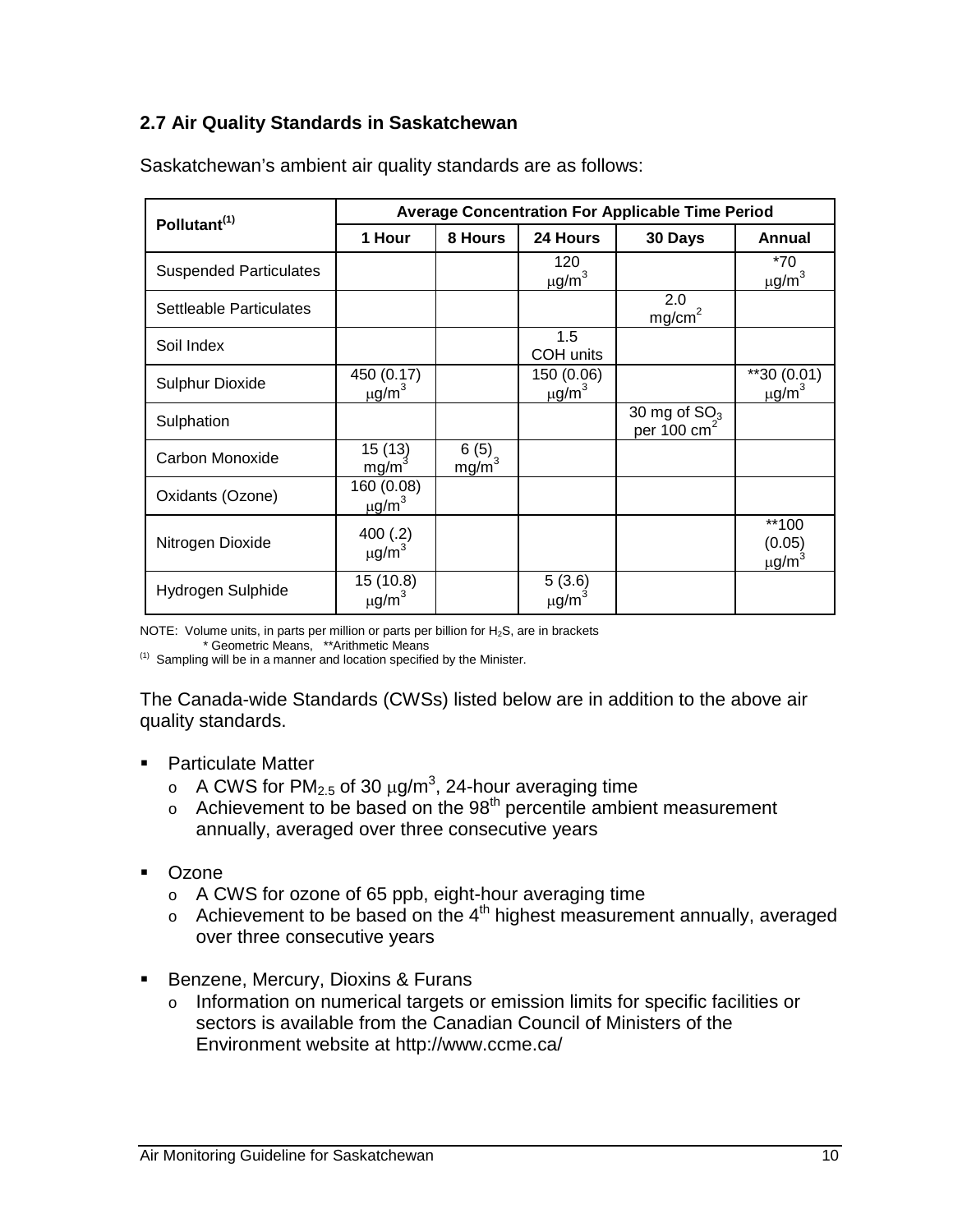# <span id="page-14-0"></span>**3. REPORTING REQUIREMENTS**

#### <span id="page-14-1"></span>**3.1 Reporting of Data and Results**

- **The person responsible for environmental monitoring shall report to the** ministry or anyone acting on its behalf (e.g. an airshed association), accurately and clearly and in accordance with this Guideline.
- Data shall be reported as valid only if all required Quality Assurance and Quality Control (QA/QC) requirements have been met.
- Data not meeting the stated QA/QC requirements shall be reported with clearly identifiable data flags in accordance with the requirements of this Guideline.
- The person responsible shall report the monitoring results to the ministry in a written monitoring report, or in electronic format.

#### <span id="page-14-2"></span>**3.2 Regular Reporting**

- The person responsible shall submit reports to the ministry by the time specified in the Clean Air Permit (Approval to Operate or operating permit*)* issued pursuant to the Clean Air Act and Regulations, or as required in writing by the ministry.
- If data or reports are sent in electronic format, the electronic files must be sent on one or more CDs via mail, until a formalized mechanism exists to confirm receipt of electronically transferred data and reports. Electronic reports that contain data that cannot be manipulated, such as PDF files, must be accompanied by the data in a form that can be manipulated, such as in an Excel spreadsheet, to allow for further data analysis.

#### <span id="page-14-3"></span>**3.3 Content of Monitoring Reports**

#### <span id="page-14-4"></span>3.3.1 Quarterly Report

Unless otherwise specified in this Guideline, the person responsible shall include in each monitoring report all of the following information:

- The name and address of the agency responsible;
- The location where the monitoring activities reported were carried out, if different from the address of the agency responsible;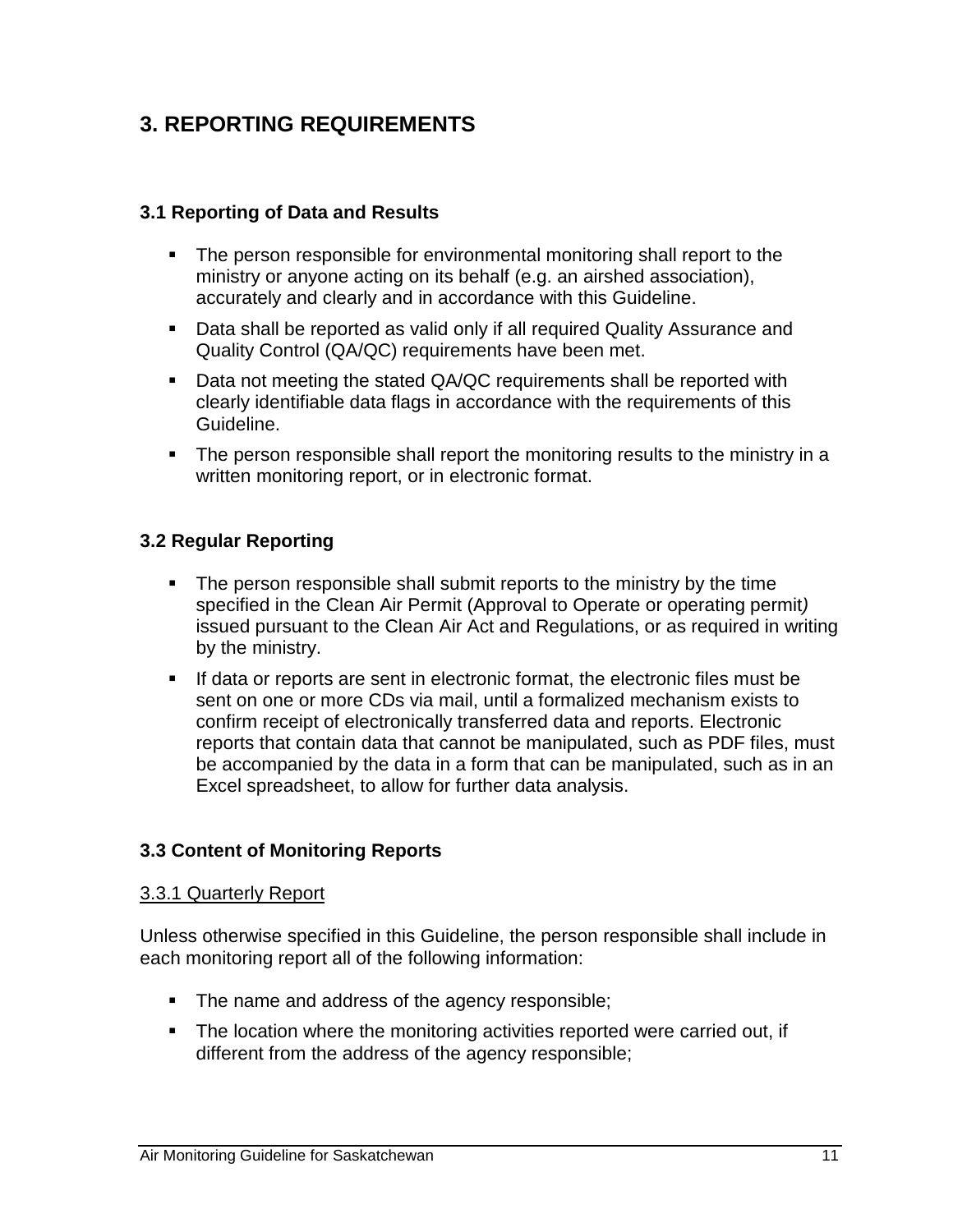- A unique identifier of the environmental monitoring report, such as the approval number and date, or another unique identifier when no approval number exists;
- **If Identification on each page of the report to ensure that the page is recognized** as part of the environmental monitoring report, and clear identification of the end of the report;
- $\blacksquare$  Identification of the environmental monitoring method(s) used,
- A description of the condition and unambiguous identification of the sample(s), if applicable;
- The date and time of sample collection:
- $\blacksquare$  The date of analysis of the sample(s), if applicable;
- The time of sample preparation and/or analysis, if the required holding time for either activity is less than or equal to 72 hours;
- Reference to the sampling plan and procedures used by the person responsible for the sampling;
- Maps, diagrams, sketches, or photographs of the sampling location and/or the monitoring station (air quality and meteorology). When there are no changes to the sampling location, maps, diagrams, sketches, or photographs of the sampling location need only be included in the first report;
- Details of any environmental conditions during sampling that may affect the interpretation of the sampling results;
- The environmental monitoring results, with the units of measurement and any QA/QC failures or invalid data identified;
- I dentification of the basis (dry or wet weight basis) on which the data are calculated;
- The data value, in the same units as the units stipulated in the Approval to Operate, or, if not specified, as required in the environmental monitoring method specified in this Guideline, or as otherwise required by the ministry;
- The name(s), function(s), and signature(s) or equivalent electronic identification of the person(s) authorizing the environmental monitoring report, and the date of issue;
- The data presented numerically in tables and in a graphical format. Examples of air monitoring summary tables are illustrated in Appendix G;
- An interpretation of the environmental monitoring results, including comparison to applicable standards, guidelines, limits, and a provision of trends, if applicable;
- A summary of ambient air contaminant excursions above the Saskatchewan's Ambient Air Quality Standards, Canadian Ambient Air Quality Standards, or Canada-wide Standards or guidelines with explanation as to why these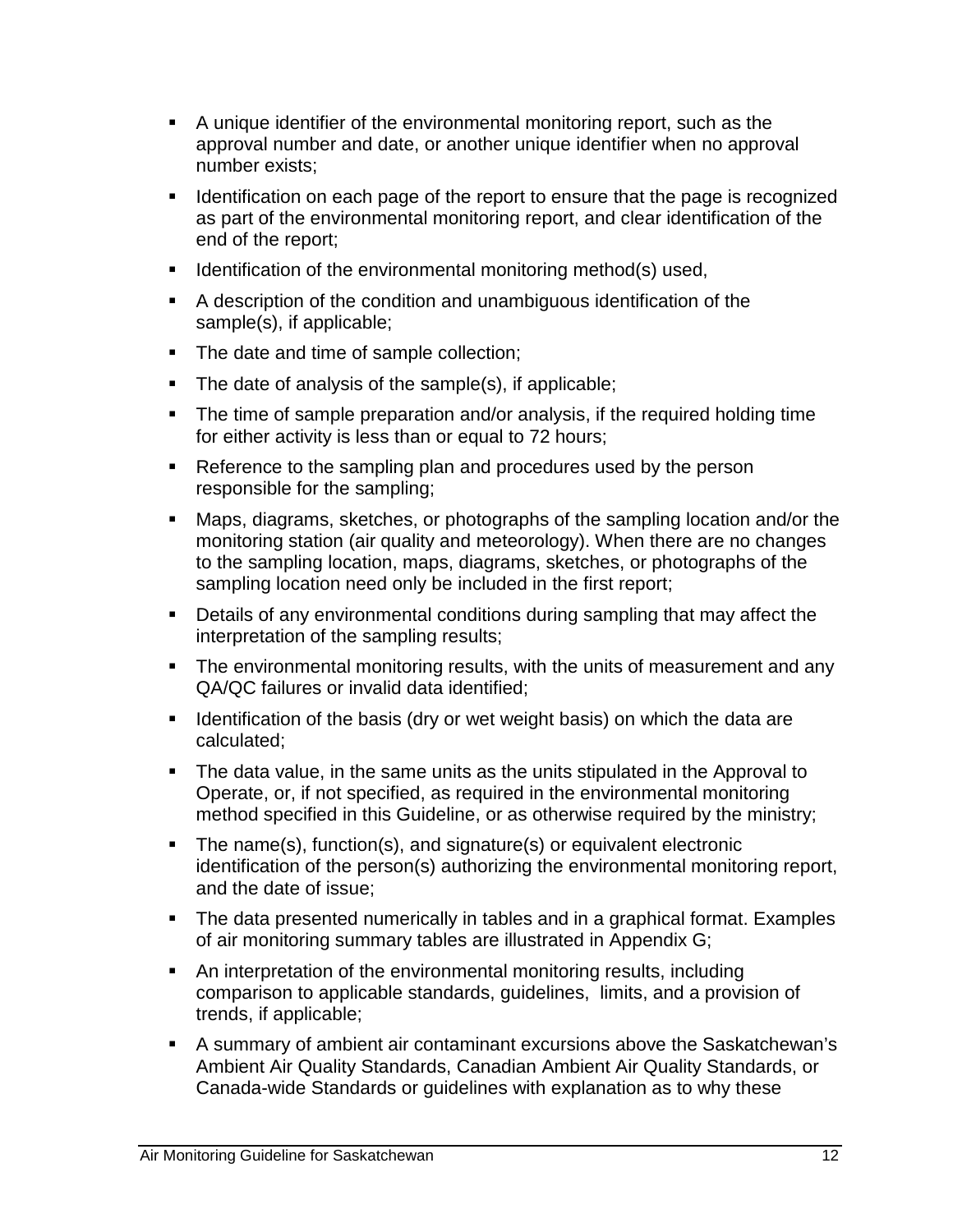excursions occurred and what actions were taken to prevent their reoccurrence;

- A statement of compliance and/or non-compliance with requirements and/or specifications where applicable;
- A statement about the estimated uncertainty of measurement;
- Deviations or exclusions from the method;
- Any non-standard conditions that may have affected the quality of the results, including the use and definitions of data qualifiers;
- Clear identification of numerical results for values outside quantification limits;
- Any additional information that may be required by a specific method or reporting requirement; and
- Any other information requested in writing by the ministry.

In the event that a specified reporting format does not require inclusion of all items listed above, the person responsible shall retain all the required information relevant for interpretation of monitoring data.

#### <span id="page-16-0"></span>3.3.2 Annual Report

The agency responsible shall submit an annual written report to the ministry prior to March 31 for the period of twelve (12) calendar months ending the previous December 31.

Annual reports should include the quarterly reporting requirements listed above as well as, but not be limited to, the following:

- Update on the QA/QC program for the field and laboratory procedures performed by both the Company's field staff and their analytical laboratories;
- Results of inspections;
- Stack emission survey results;
- A yearly measurement or estimate of facility emissions. The estimates should include a summary of the calculations and data used to obtain the total emission figures. The estimates should be in tonnes per year;
- A statement assuring that air monitor calibrations were undertaken and a summary of follow-up actions in response to the calibrations. The monitors shall be calibrated at least twice per year;
- A record of air pollution control equipment performance including all scheduled and non-scheduled maintenance;
- A record of any downtime of major air pollution control equipment stating problems experienced and corrective actions taken to prevent reoccurrence;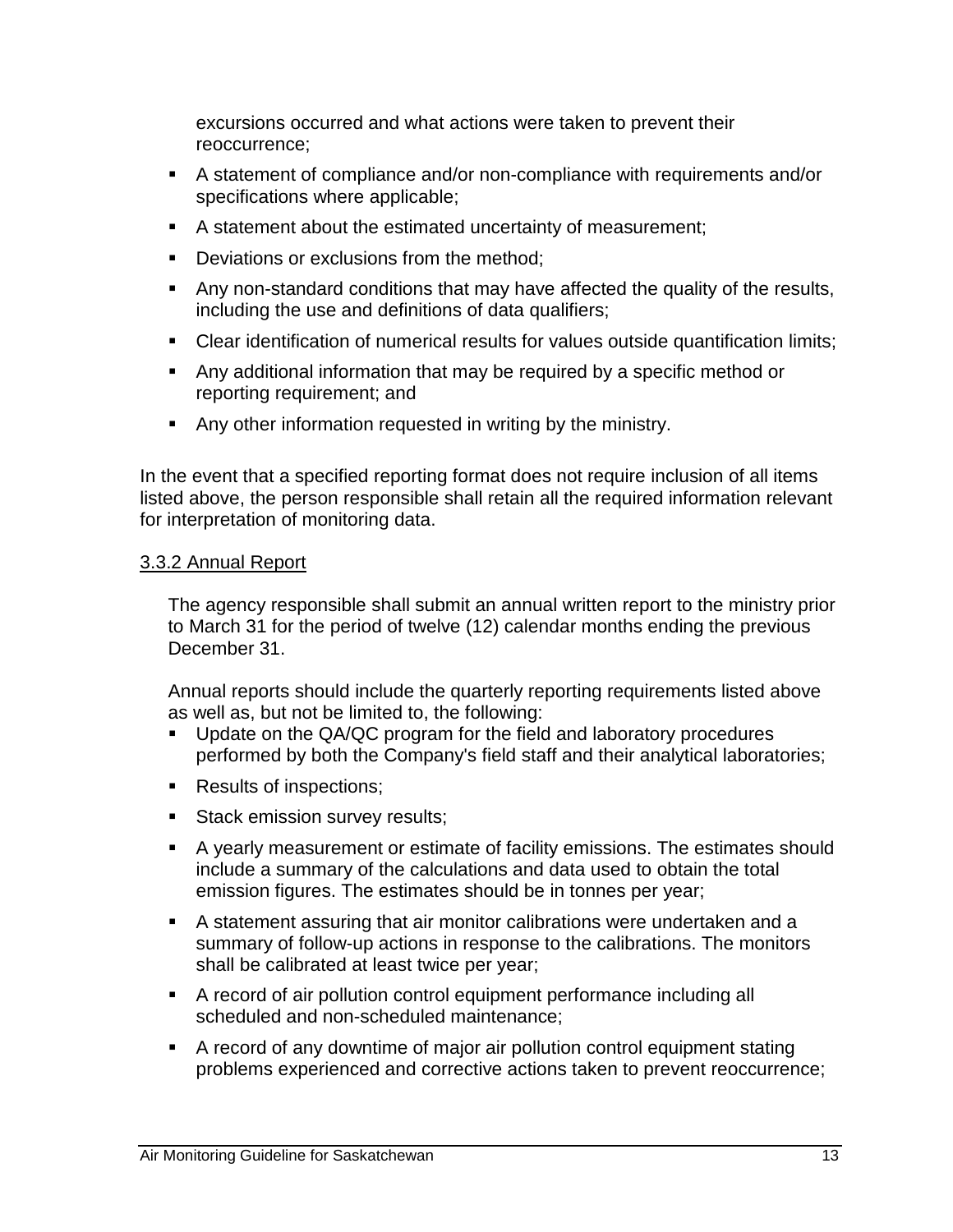- Results of the annual review of the environmental monitoring and control systems related to spill control;
- **Results of the annual review of the environmental contingency plans;**
- A current list of industrial sources, fuel burning equipment, and incinerators. This list shall include the specific make, model, size and associated air pollution abatement equipment, and type and quantity of fuel consumed, as well as purpose for each piece of equipment;
- Documentation of any significant or proposed changes in the works, industrial sources and fuel burning equipment and the operational practice of the works, industrial sources and fuel burning equipment, and comments upon the impact of such changes that could affect the environment;
- A summary of flaring activities including the date, times of flaring, estimate of volume of gas flared as monthly and annual amount, tonnes of sulphur dioxide released and circumstances necessitating flaring, if applicable; and
- A record of all scheduled and non-scheduled maintenance of components of the industrial sources and/or fuel burning equipment.

## <span id="page-17-0"></span>**3.4 Accidental, Emergency or Unauthorized Releases**

- Where an accidental, emergency or unauthorized release or discharge of an air contaminant occurs that results in air pollution, the person responsible must as soon as practicable, advise the ministry with preliminary notification of the occurrence describing:
	- o the circumstances leading to the air pollution; and
	- o the actions took to correct the discharge of air pollution to minimize the resulting air contaminations.
- Whenever a spill occurs as defined in the regulations it must be reported to the Saskatchewan Ministry of Environment's Spill Report Line by calling 1- 800-667-7525. If the spill exceeds defined maximum limits, the responsible party will be required to submit a written [spill report w](http://www.saskspills.ca/PDF/EPB347SpillReportForm.doc)ithin seven days. Information required for reporting is available from the Sask Spills website at www.saskspills.ca.

#### <span id="page-17-1"></span>**3.5 Reporting Requirements for Air Zone Associations**

An air zone association in Saskatchewan is required to submit annual reports of ambient air quality monitored within the air zone to the ministry. The reporting requirements will be the same as mentioned above.

An air zone association should provide access to the ministry of the real-time ambient air quality data monitored and presented via the internet/web. The data monitored could be presented on the internet in different graphical and tabular formats such as average and summary reports; compliance and exceedance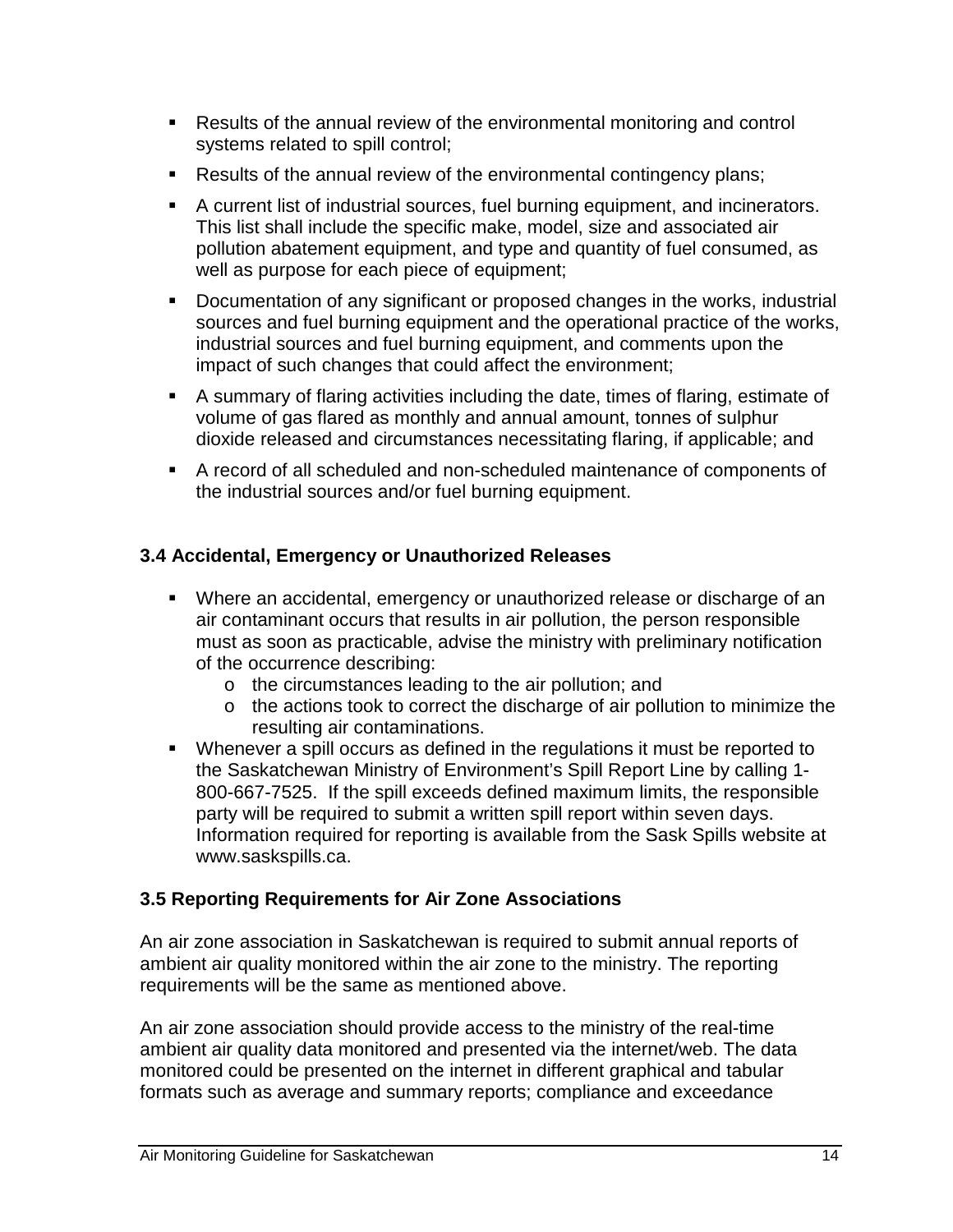reports; air quality index; air quality maps; air quality trends; hourly, daily, and monthly average data reports; and instrument operation reports.

#### <span id="page-18-0"></span>**3.6 Air Monitoring Results Obtained from Subcontractors**

When a person responsible subcontracts air monitoring and/or reporting, the subcontractor(s) performing the subcontracted work shall be specified in the air monitoring report.

# <span id="page-18-1"></span>**3.7 Format of Reports**

The person responsible should use the applicable monitoring report formats specified in this Guideline, unless otherwise authorized in writing by the ministry. In the event that no suitable format is included in this Guideline, the person responsible should design the format to accommodate the type of environmental monitoring carried out.

## <span id="page-18-2"></span>**3.8 Submissions of Data and Reports**

In the case of submission of monitoring reports or data by facsimile, e-mail, or electronic media submission, the requirements of this Guideline shall be met. Environmental monitoring reports and data should be mailed to the ministry's Environmental Project Officer responsible for the facility.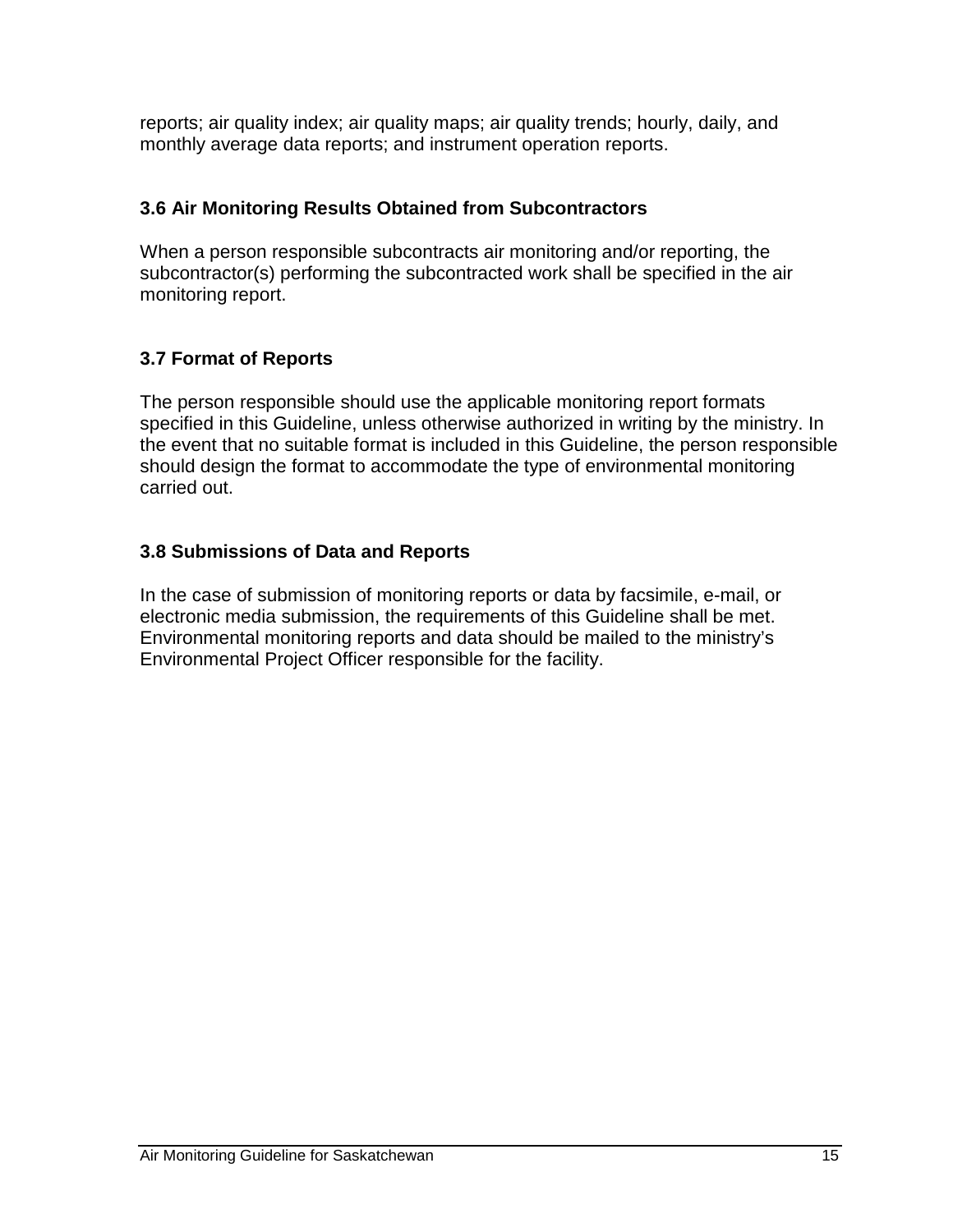# <span id="page-19-0"></span>**REFERENCES**

Air Monitoring Directive, 1989, Prepared by Alberta Environment.

- AMD 2006, Amendments to the Air Monitoring Directive 1989, Prepared by Alberta Environment.
- British Columbia Field Sampling Manual, 2003, Prepared by B.C. Ministry of Water, Land and Air Protection.
- Methods and Procedures Document, 2006, Prepared by Greater Vancouver Regional District, Air Quality Policy and Management Division.
- Passive Air Sampling System, Technical and Instruction Information, Prepared by Maxxam Analytics Inc.
- Quality Assurance and Quality Control Guidelines, Report No. PMD 95-8, revised 2002, Environment Canada.
- Quality Assurance and Quality Control Guidelines, Report No. AAQD 2004-1, Environment Canada.
- United States Environmental Protection Agency (USEPA), 2008, QA Handbook for Air Pollution Measurement Systems, Volume II, Ambient Air Quality Monitoring Program.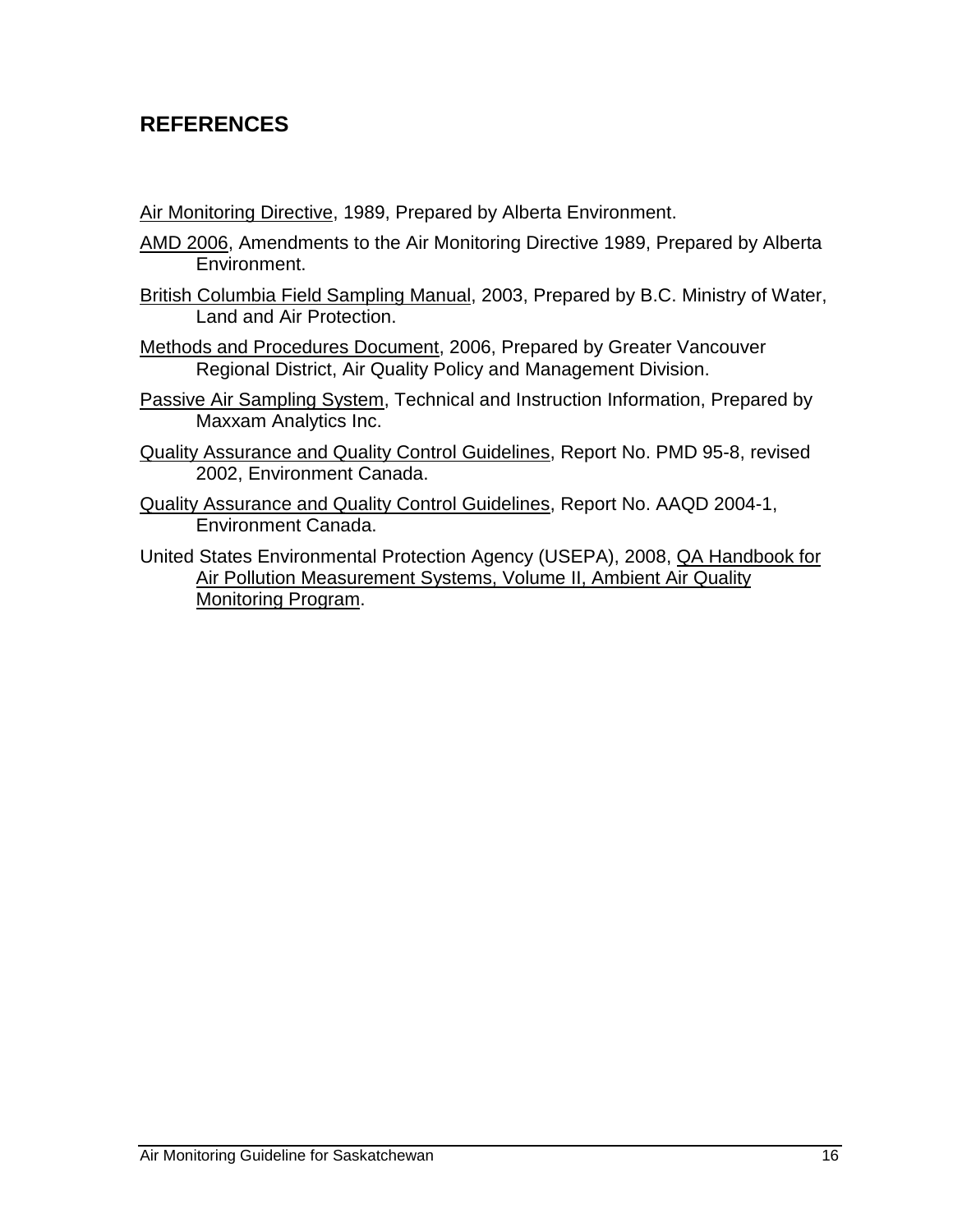#### <span id="page-20-0"></span>**Appendix A - Manifold Design for Ambient Air Sampling System**

*This procedure is an excerpt from Environment Canada's Quality Assurance and Quality Control Guidelines, Report No. AAQD 2004-1. It has been modified where appropriate to suit operations within Saskatchewan.*

The following information is from the US EPA Quality Assurance Handbook (reference 2): Some important variables affecting the sampling manifold design are the diameter, length, flow rate, pressure drop, and materials of construction. Considerations for these parameters are discussed below for both a vertical laminar flow and a conventional manifold design.

#### **Vertical Laminar Flow Design**

By the proper selection of a large diameter vertical inlet probe and by maintaining a laminar flow throughout, the sample air is not permitted to react with the walls of the probe. Numerous materials such as glass, PVC plastic, galvanized steel, and stainless steel, can be used for constructing the probe. Removable sample lines constructed of Teflon or glass can be used to provide each device with sample air. Inlet probe diameters of 15 cm with a flow rate of 150 L/min are necessary if diffusion losses and pressure drops are to be minimized. The sampling rate should be maintained to ensure laminar flow conditions.

This configuration has the following advantages:

- a 15-cm pipe can be cleaned easily by pulling a cloth through it with a string
- sampling ports can be cut into the pipe at any location and, if unused, can be plugged with stoppers of similar composition
- metal poses no breakage hazard < there is less potential for sample contamination than there is with smaller tubes

#### **Conventional Manifold Design**

In practice, it may be difficult to achieve vertical laminar flow because of the elbows within the intake manifold system. Therefore, a conventional horizontal manifold system should be constructed of inert materials such as Pyrex glass and/or Teflon, and in modular sections to enable frequent cleaning. The system consists of a vertical "candy cane" protruding through the roof of the shelter with a horizontal sampling manifold connected by a tee to the vertical section. Connected to the other vertical outlet of the tee is a bottle for collecting heavy particles and moisture before they enter the horizontal section. A small blower, 1700 L/min at 0 cm of water at static pressure, is at the exhaust end of the system to provide a flow through the system of approximately 85 to 140 L/min. Particulate monitoring instruments, such as Beta Attenuation Mass Monitors (BAMs) and TEOMs, each have separate intake probes that are as short and as straight as possible to avoid particulate losses due to impaction on the walls of the probe.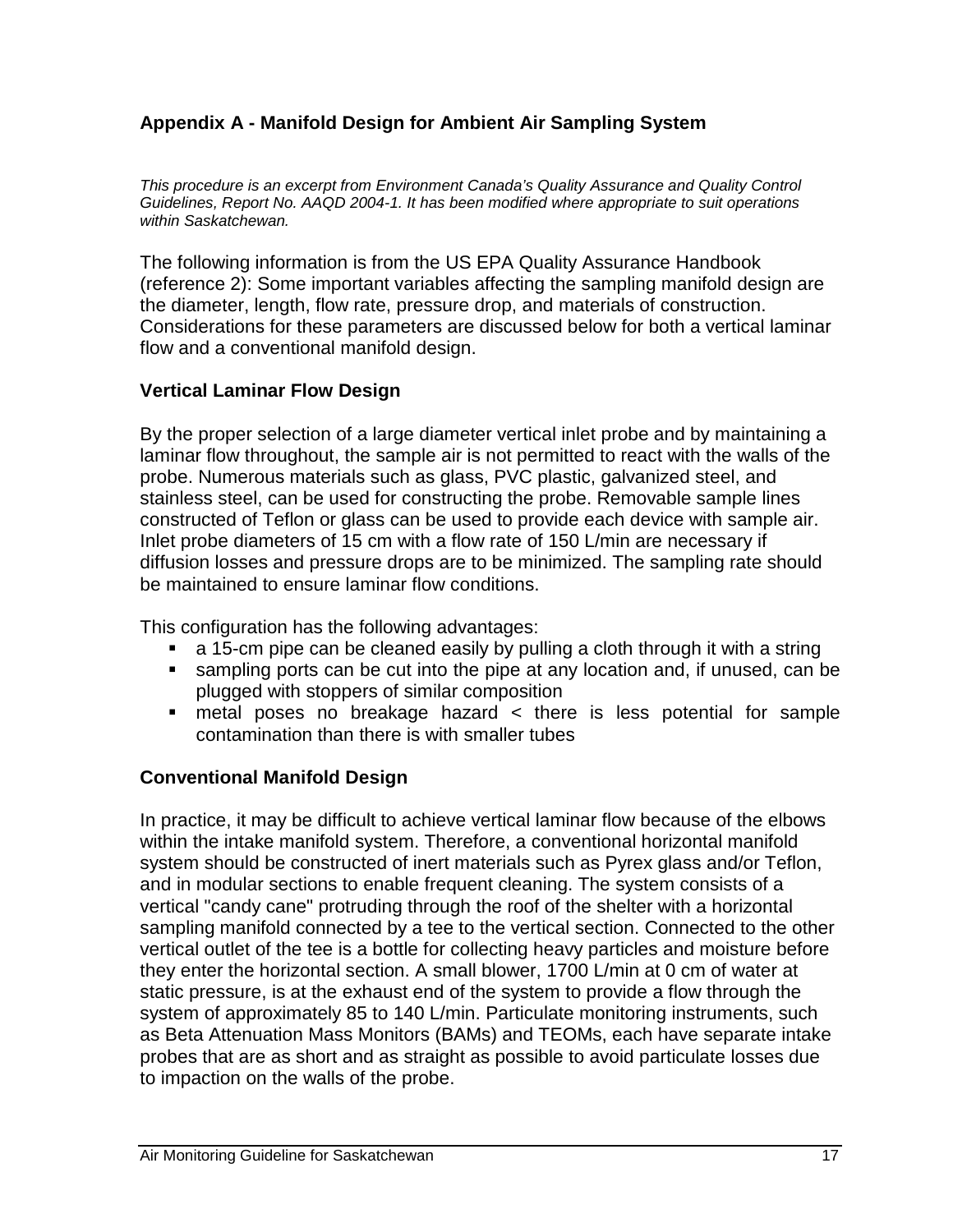In Figures A-1 and A-2, typical designs for a vertical and a horizontal sampling manifold are shown.



Figure A-1 Typical Vertical Manifold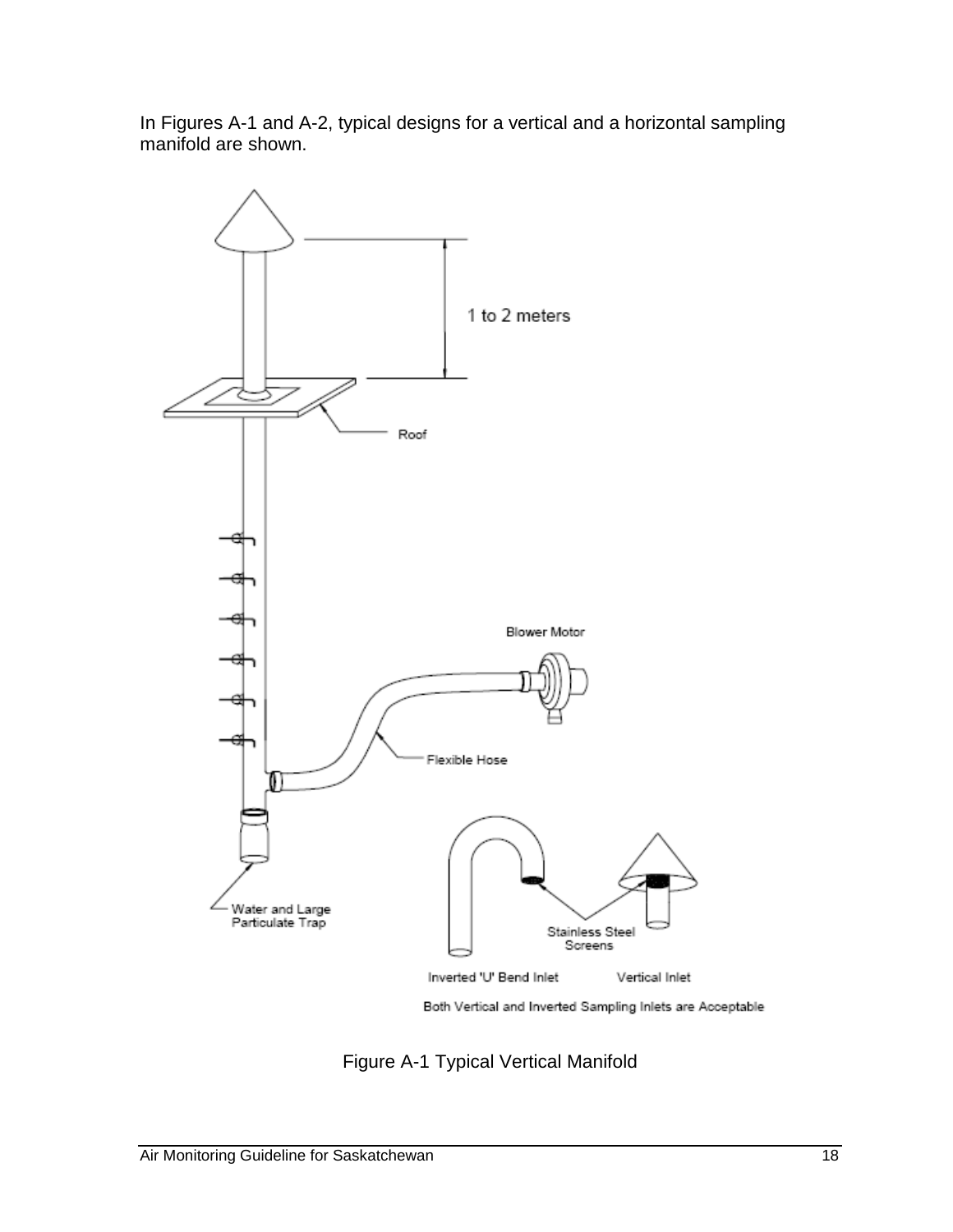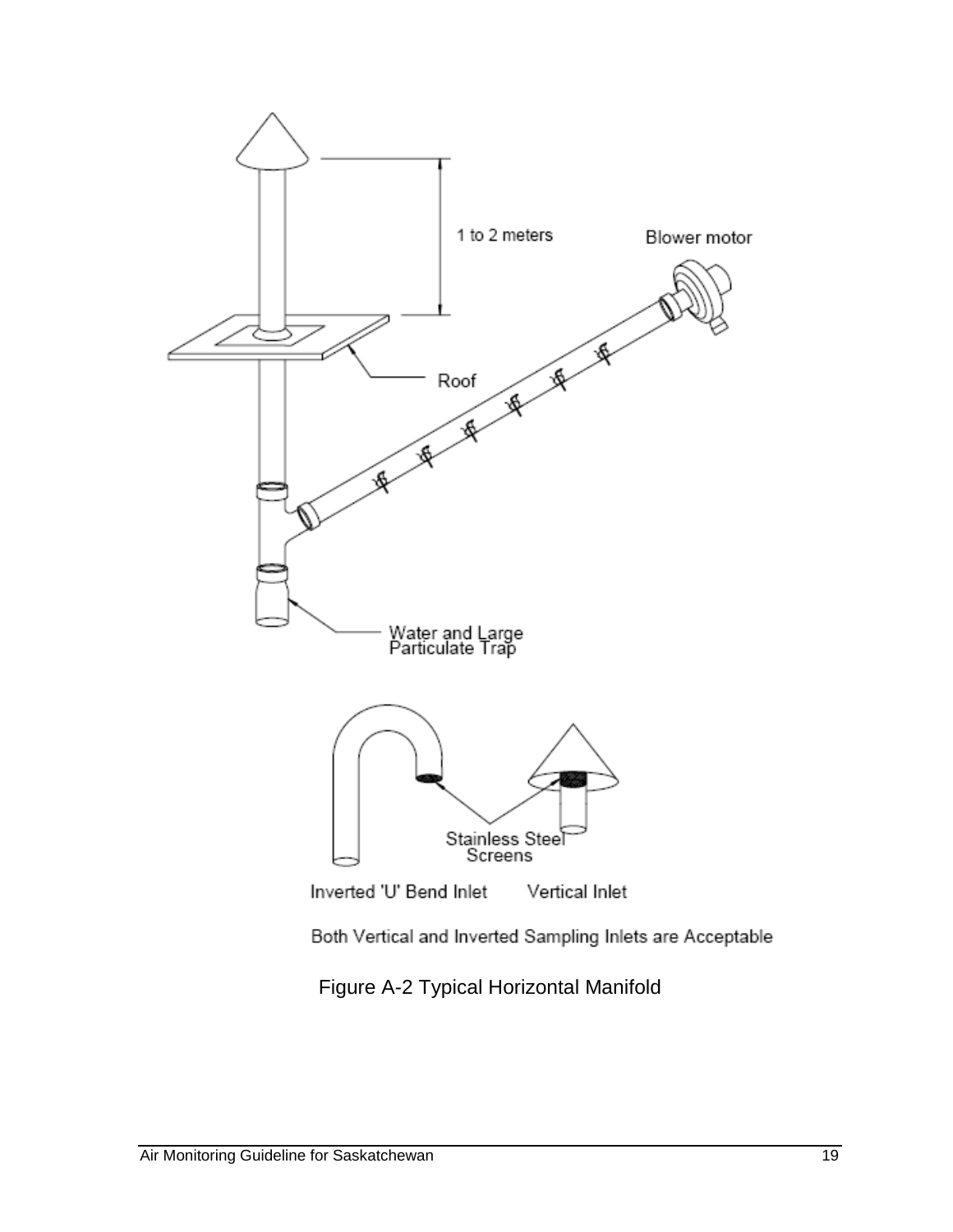#### **"ARB" Manifold**

Another type of manifold that is widely used is known as the "ARB" style manifold. This manifold has a reduced profile, where there is less volume in the cane and manifold; therefore, less of a need for bypass flow. These manifolds allow the user more options than the other conventional manifolds. If the combined flow rates are high enough with the instruments at the monitoring location, by-pass flow devices such as blower motors are not required.

#### **Residence Time Determination**

The residence time of pollutants within the sampling manifold is critical. Residence time is defined as the amount of time that it takes for a sample of air to travel from the opening of the cane to the inlet of the instrument and is required to be less than twenty seconds for reactive gas monitors. It is recommended that the residence time within the manifold and sample lines to the instruments be less than ten seconds. If the volume of the manifold does not allow this to occur, then a blower motor or other device (vacuum pump) can be used to decrease the residence time. The residence time for a manifold system is determined in the following way. First the volume of the cane, manifold and sample lines must be determined using the following equation:

*Total Volume = Cv +Mv + Lv* 

Where: Cv = Volume of the sample cane and extensions Mv = Volume of the sample manifold and trap  $Lv = Volume$  of the instrument lines

#### **Positions of calibration line in sampling manifold**

Each of the components of the sampling system must be measured individually. To measure the volume of the components, use the following calculation:

$$
V = pi * (d/2) * L 2
$$

Where:  $V =$  volume of the component  $pi = 3.14159$  $L =$  Length of the component  $d =$  inside diameter

Once the total volume is determined, divide the volume by the flow rate of all instruments. This will give the residence time. If the residence time is greater than ten seconds, attach a blower or vacuum pump to increase the flow rate and decrease the residence time. It has been demonstrated that there are no significant losses of reactive gas  $(O_3)$  concentrations in conventional 13 mm inside diameter sampling lines of glass or Teflon if the sample residence time is ten seconds or less.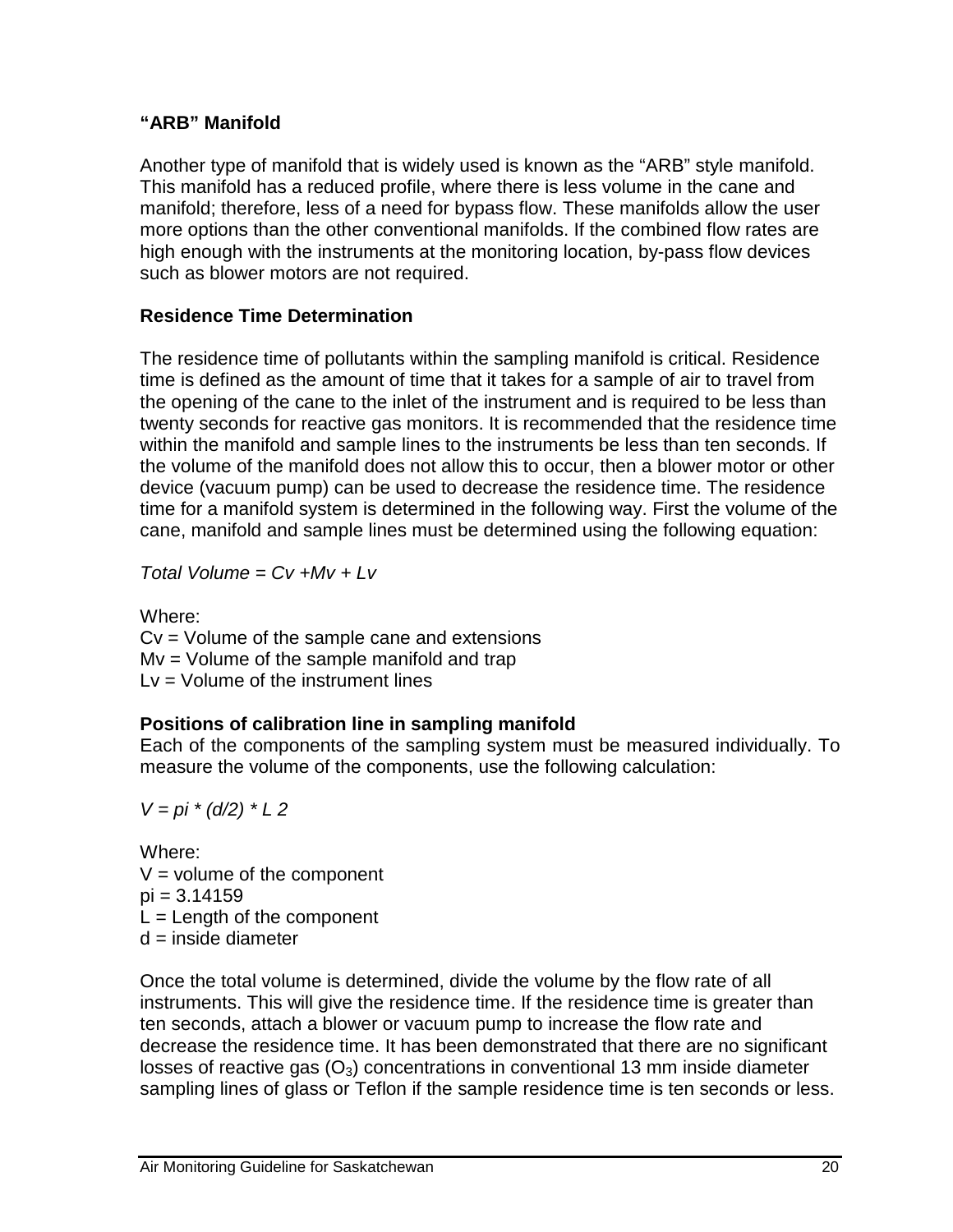This is true even in sample lines up to 38 m in length, which collect substantial amounts of visible contamination due to ambient aerosols. However, when the sample residence time exceeds 20 seconds, loss is detectable, and at 60 seconds the loss is nearly complete.

#### **Placement of tubing on the Manifold**

If the manifold that is employed at the station has multiple ports, then placement of the instrument lines can be crucial. It is suggested that instruments requiring lower flows be placed towards the bottom of the manifold. The general rule of thumb states that the calibration line (if used) placement should be in a location so that the calibration gases flow past the instruments before the gas is evacuated out of the manifold.

#### **Placement of Probes and Manifolds**

Probes and manifolds must be placed to avoid introducing bias to the sample. Important considerations are probe height above the ground, probe length (for horizontal probes) and physical influences near the probe. Some general guidelines for probe and manifold placement are:

- **Perobes should not be placed next to air outlets such as exhaust fan openings.**
- **•** horizontal probes must extend beyond building overhangs
- **•** probes should not be near physical obstructions such as chimneys which can affect the air flow in the vicinity of the probe
- height of the probe above the ground depends on the pollutant being measured.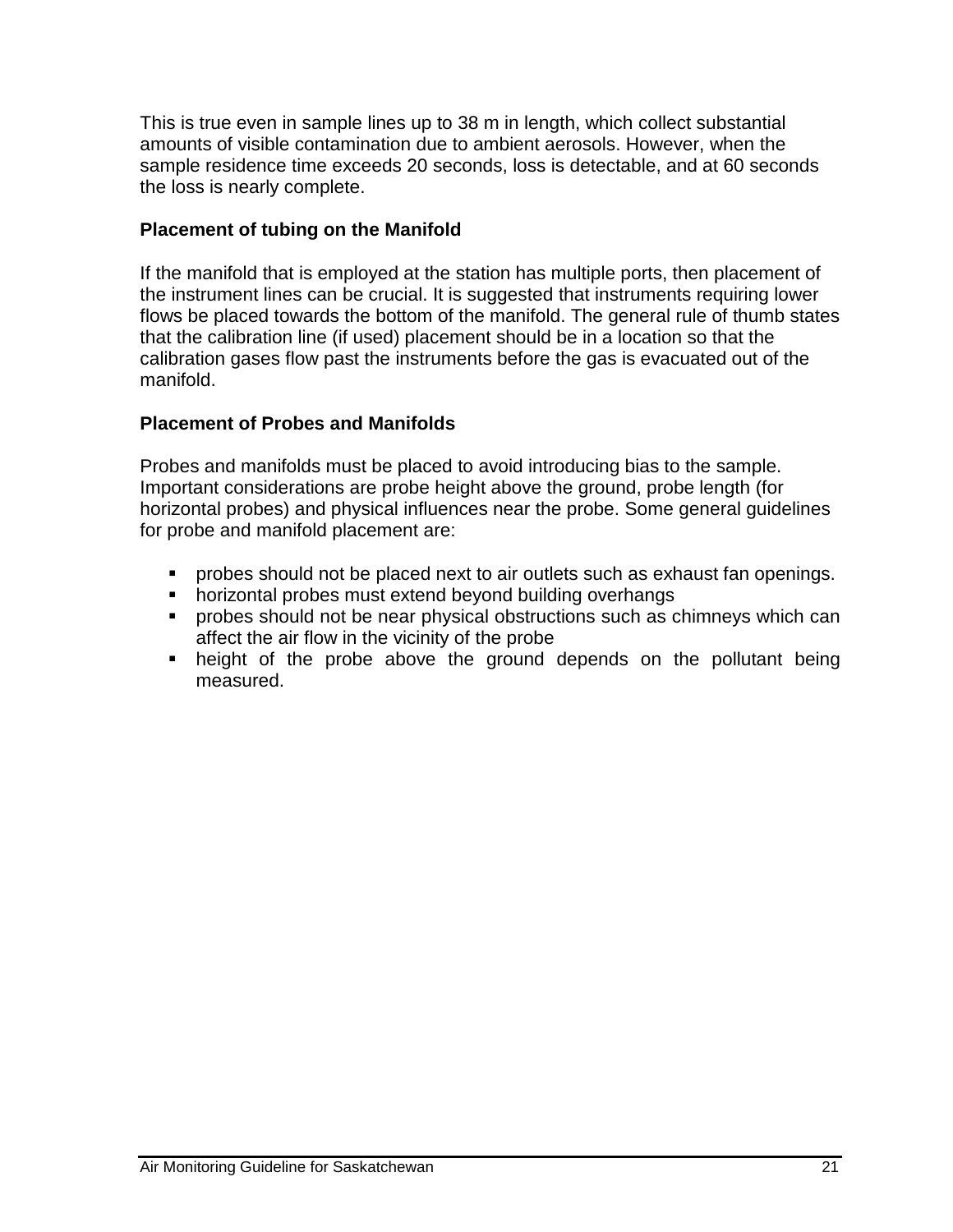#### <span id="page-25-0"></span>**Appendix B - Performance Specifications for Ambient Air Gas Analyzers**

*This procedure is an excerpt from Environment Canada's Quality Assurance and Quality Control Guidelines, Report No. AAQD 2004-1. It has been modified where appropriate to suit operations within Saskatchewan.*

Where applicable, all analyzers must be approved by the US EPA as an equivalent method of measurement for a specific pollutant. The typical performance specifications and the recognized measurement methods for the ambient air gas analyzers are shown in Table B-1. As the Airpointer® uses US EPA equivalent methodology for  $SO_2/H_2S$ , CO,  $O_3$  and NOx, and meets the performance specifications as listed in Table B-1, the Saskatchewan Ministry of Environment recognizes the Airpointer® as an appropriate method of measuring these pollutants.

Recommended measurement units of the analyzers are parts per million (ppm) or parts per billion (ppb) by volume. For conversion between mass units and volume the reference temperature and pressure are 25° C and 760 mmHg.

The performance parameters are defined as follows:

| <b>Minimum Detection Limit</b> | The lowest concentration that can be<br>detected by the air analyzer with<br>confidence. It is defined as twice the noise<br>level of the analyzer. It is used<br>synonymously with the lower detection limit<br>in this document. |
|--------------------------------|------------------------------------------------------------------------------------------------------------------------------------------------------------------------------------------------------------------------------------|
| Precision                      | The degree of variation about the mean of<br>repeated measurements of the same<br>pollutant concentration by the analyzer,<br>expressed as standard deviation about the<br>mean.                                                   |
| Linearity                      | The maximum deviation between the actual<br>analyzer output reading and the predicted<br>analyzer output from a least square fit to<br>the actual readings.                                                                        |
| <b>Zero Drift</b>              | The change in analyzer output response to<br>a constant zero air input concentration over<br>a period of unadjusted continuous<br>operation.                                                                                       |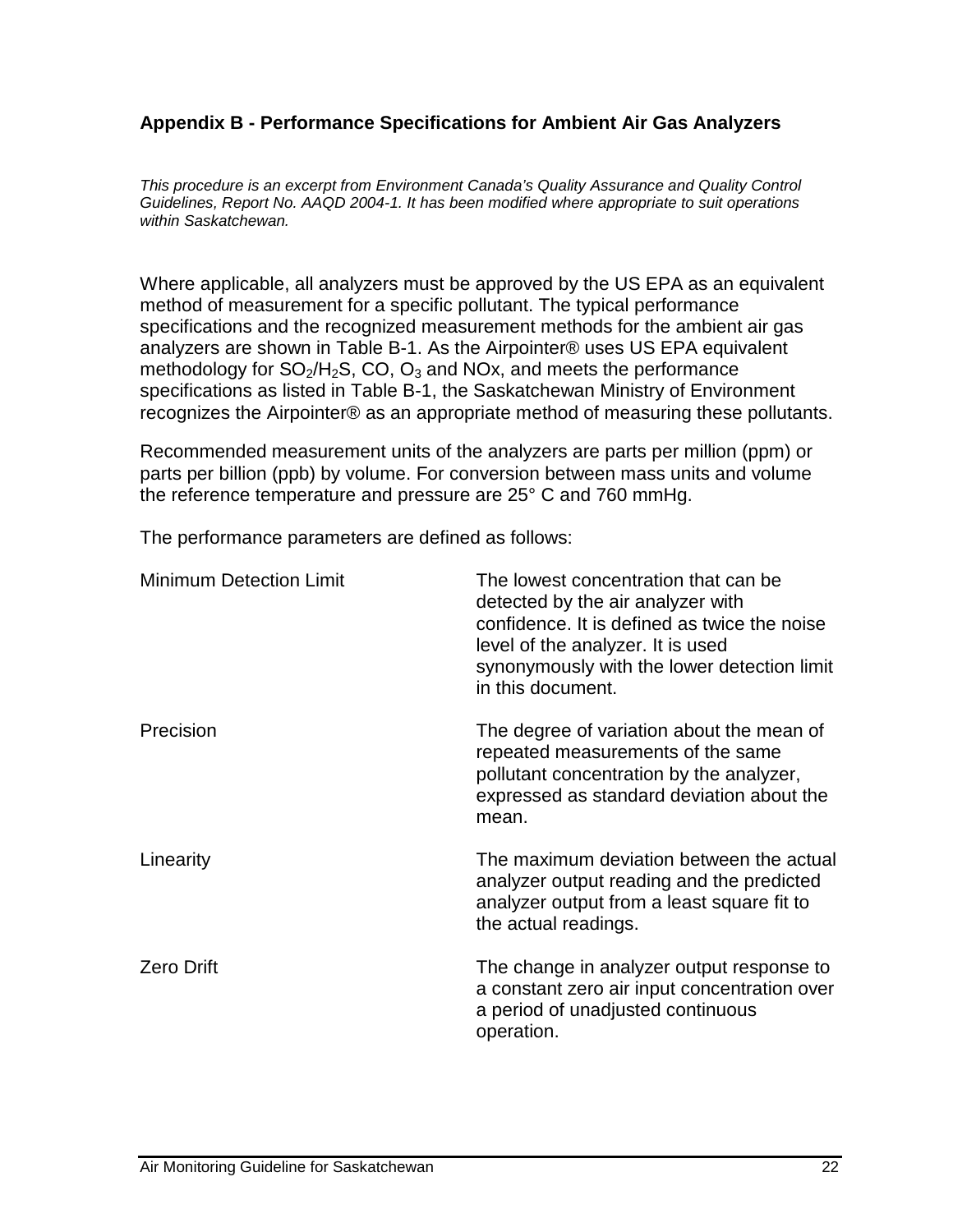| Span Drift                         | The percent change in analyzer output<br>response to a constant upscale pollutant<br>concentration over a period of unadjusted<br>continuous operation.                                                                    |
|------------------------------------|----------------------------------------------------------------------------------------------------------------------------------------------------------------------------------------------------------------------------|
| <b>Noise</b>                       | Spontaneous short duration deviations in<br>the analyzer output, about the mean output,<br>which are not caused by input<br>concentration changes.                                                                         |
| Rise Time To 95%                   | The time interval between initial response<br>(the first observable change in analyzer<br>output) and a level of signal output which is<br>95% of the steady state output after a step<br>increase in input concentration. |
| Fall Time To 95%                   | The time interval between initial response<br>(the first observable change in analyzer<br>output) and a level of signal output which is<br>95% of the steady state output after a step<br>decrease in input concentration. |
| <b>Operating Temperature Range</b> | The minimum and maximum ambient<br>temperature, of the environment<br>surrounding the analyzer, in which the<br>analyzer will meet all performance<br>specifications.                                                      |
| <b>Operating Humidity Range</b>    | The maximum level of moisture content of<br>the ambient air in the environment<br>surrounding the analyzer, in which the<br>analyzer will meet all performance<br>specifications.                                          |
| <b>Cycling Time</b>                | The time required to complete the active<br>measurement cycle (sample collection,<br>analysis and measurement) and to produce<br>an output.                                                                                |
| <b>Operating Ranges</b>            | The ranges corresponding to the full scale<br>output of the analyzer.                                                                                                                                                      |
| <b>Operating Voltages</b>          | The minimum and maximum line voltages<br>in which the analyzer will meet all<br>performance specifications.                                                                                                                |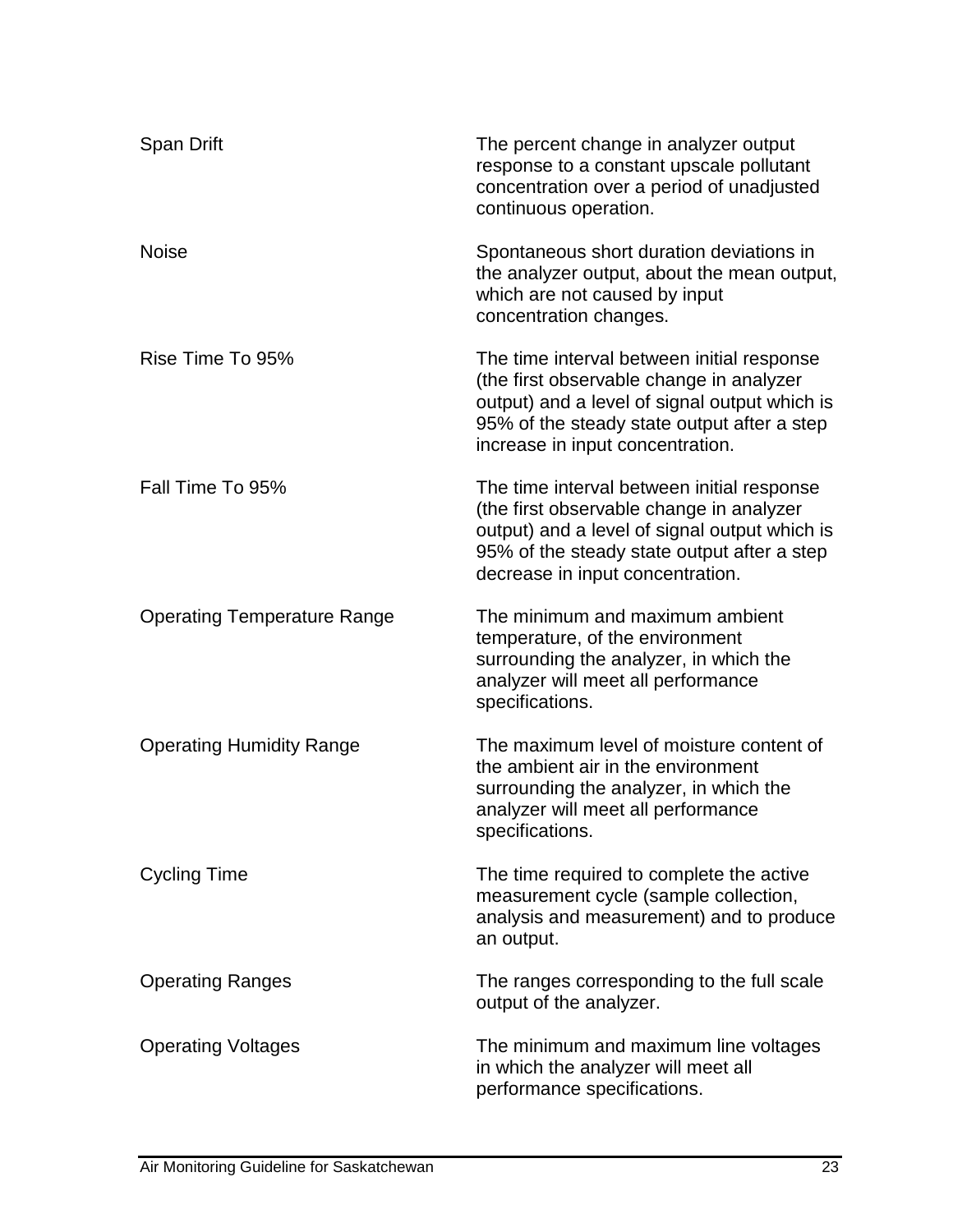| <b>Performance Parameter</b>          | <b>Pollutant</b>                   |                           |                                |                           |                           |                                                              |
|---------------------------------------|------------------------------------|---------------------------|--------------------------------|---------------------------|---------------------------|--------------------------------------------------------------|
|                                       | Carbon Monoxide                    | Ozone                     | Total<br>Hydrocarbon           | Oxides of Nitrogen        | Sulphur Dioxide           | Ammonia                                                      |
| <b>Measurement Method</b>             | Infrared Gas Filter<br>Correlation | <b>UV Absorption</b>      | Flame<br><b>Ionization</b>     | Chemiluminescence         | UV Fluorescence           | Catalytic thermal<br>oxidation followed by<br>NO measurement |
| Minimum Detection Limit               | $0.1$ ppm                          | 0.002 ppm                 | $0.1$ ppm                      | $0.005$ ppm               | $0.002$ ppm               | $0.01$ ppm                                                   |
| Precision                             | $\pm$ 0.1 ppm                      | $± 0.002$ ppm             | $\pm$ 0.1 ppm                  | ± 0.002                   | $± 0.002$ ppm             | $\pm 0.01$ ppm                                               |
| Linearity                             | 1% F.S.                            | 1% F.S.                   | 1% F.S.                        | 1% F.S.                   | 1% F.S.                   | 1% F.S.                                                      |
| Zero Drift / 24 hours                 | $±0.2$ ppm                         | $±0.002$ ppm              | $± 1\%$ F.S.                   | $±0.002$ ppm              | $±0.002$ ppm              | $±0.002$ ppm                                                 |
| Span Drift / 24 hours                 | $± 1\%$ F.S.                       | $± 1\%$ F.S.              | $± 1\%$ F.S.                   | $± 1\%$ F.S.              | $± 1\%$ F.S.              | $± 1\%$ F.S.                                                 |
| <b>Noise</b>                          | $\pm$ 0.05 ppm                     | $± 0.001$ ppm             | $± 0.5\%$ F.S.                 | $\pm$ 0.002 ppm           | $\pm$ 0.001 ppm           | $\pm$ 0.002 ppm                                              |
| Rise Time (95%)                       | 90 sec.                            | 90 sec.                   | 180 sec.                       | 180 sec.                  | 180 sec.                  | 180 sec.                                                     |
| Fall Time (95%)                       | 90 sec.                            | 90 sec.                   | 180 sec.                       | 180 sec.                  | 180 sec.                  | 180 sec.                                                     |
| <b>Operating Temperature</b><br>Range | $10^\circ$ - $40^\circ$ C          | $10^\circ$ - $40^\circ$ C | $10^\circ$ - $40^\circ$ C      | $10^\circ$ - $40^\circ$ C | $10^\circ$ - $40^\circ$ C | $10^\circ$ - $40^\circ$ C                                    |
| <b>Operating Humidity</b><br>Range    | 100%                               | 100%                      | 100%                           | 100%                      | 100%                      | 100%                                                         |
| Maximum Cycling Time                  | $1$ min.                           | $1$ min.                  |                                | $3$ min.                  | 3 min.                    | 3 min.                                                       |
| Normal Operating<br>Ranges            | 50 ppm                             | 0.5 ppm or 1.0<br>ppm     | 10 ppm, 20<br>ppm or 50<br>ppm | $0.5$ ppm or $1.0$ ppm    | 0.5 ppm or 1.0<br>ppm     | 1.0 ppm, 2.0 ppm, 5.0<br>ppm, or 10.0 ppm                    |
| <b>Operating Voltage</b>              | 105-125 vac / 60<br>Hz             | 105-125 vac / 60<br>Hz    |                                | 105-125 vac / 60 Hz       | 105-125 vac / 60<br>Hz    | 105-125 vac / 60 Hz                                          |

# Table B-1 Performance Specifications for Ambient Air Gas Analyzers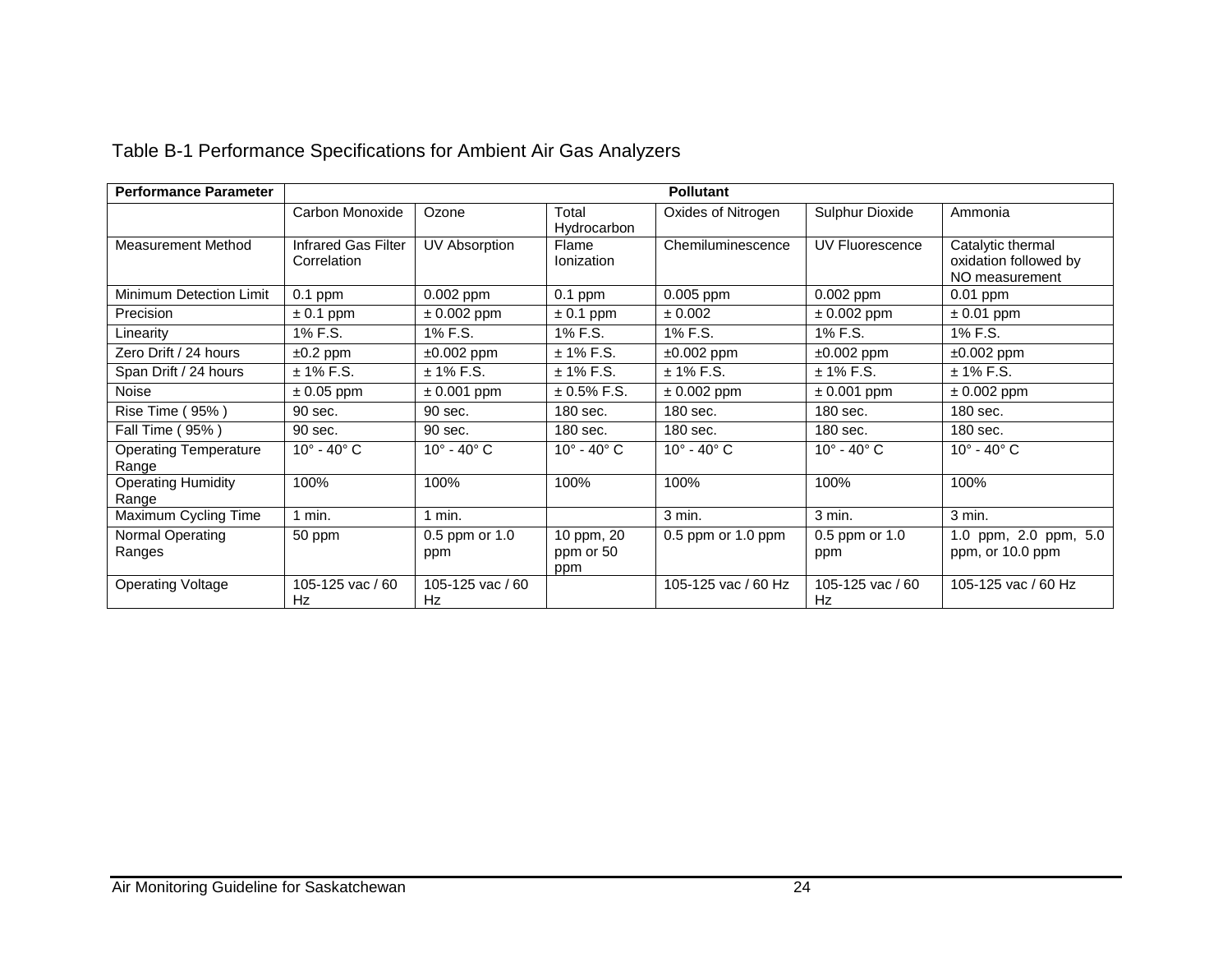#### <span id="page-28-0"></span>**Appendix C - General Calibration Procedures for Ambient Air Gas Analyzers**

*This procedure is an excerpt from Environment Canada's Quality Assurance and Quality Control Guidelines, Report No. AAQD 2004-1. It has been modified where appropriate to suit operations within Saskatchewan.*

These guidelines provide only general calibration procedures for ambient air gas analyzers and are intended as a supplement to the procedures specified in analyzer operation manuals. Certified transfer standards traceable to the (U.S.) National Institute of Standards and Technology (NIST) or the (Canadian) Institute of National Measurement Standards (INMS) must be used for all analyzer calibrations.

- 1. Allow the calibrator to warm up to its operating temperature prior to calibration. For permeation systems, allow the system to equilibrate at operating conditions, which can take up to 24 hours.
- 2. When using gas cylinders, purge the pressure regulator and lines as follows:
	- (a) Attach the regulator to the calibration gas cylinder and connect a transfer line of inert material of either stainless steel or Teflon from the regulator to the vacuum side of an air pump. Connect a transfer line to the pressure side of the pump to vent the high concentration calibration gas outside the station.
	- (b) Turn the pump on.
	- (c) Open the regulator valve to evacuate the regulator for 60 seconds.
	- (d) Close the regulator valve and then slowly open the cylinder valve to fill the regulator with calibration gas. (The pump should be left running during this procedure.)
	- (e) Close the cylinder valve then open the regulator valve to evacuate the regulator again for 60 seconds.
	- (f) Repeat steps d, and e, twice.
	- (g) Close the regulator valve.
	- (h) Connect a 1/8" transfer line from the purged regulator to the gas inlet of the calibrator (stainless steel recommended for SO<sub>2</sub>).
	- (i) Slowly open the cylinder valve and verify that the regulator out pressure is within calibrator specifications.
	- (j) Slowly open the regulator valve.
- 3. Using a reducer, connect a 3/8" transfer line from one of the calibrator manifold ports to the atmosphere, outside the station, to vent the excess gas. For calibrators without manifolds, use a Tee reducer to connect the 3/8" vent line to the calibrator. Venting outside the station minimizes entrainment of ambient air and reduces the risk of exposure to high gas concentrations that could be harmful. The length to diameter ratio of the vent line must be at least ten to prevent entrainment of ambient air.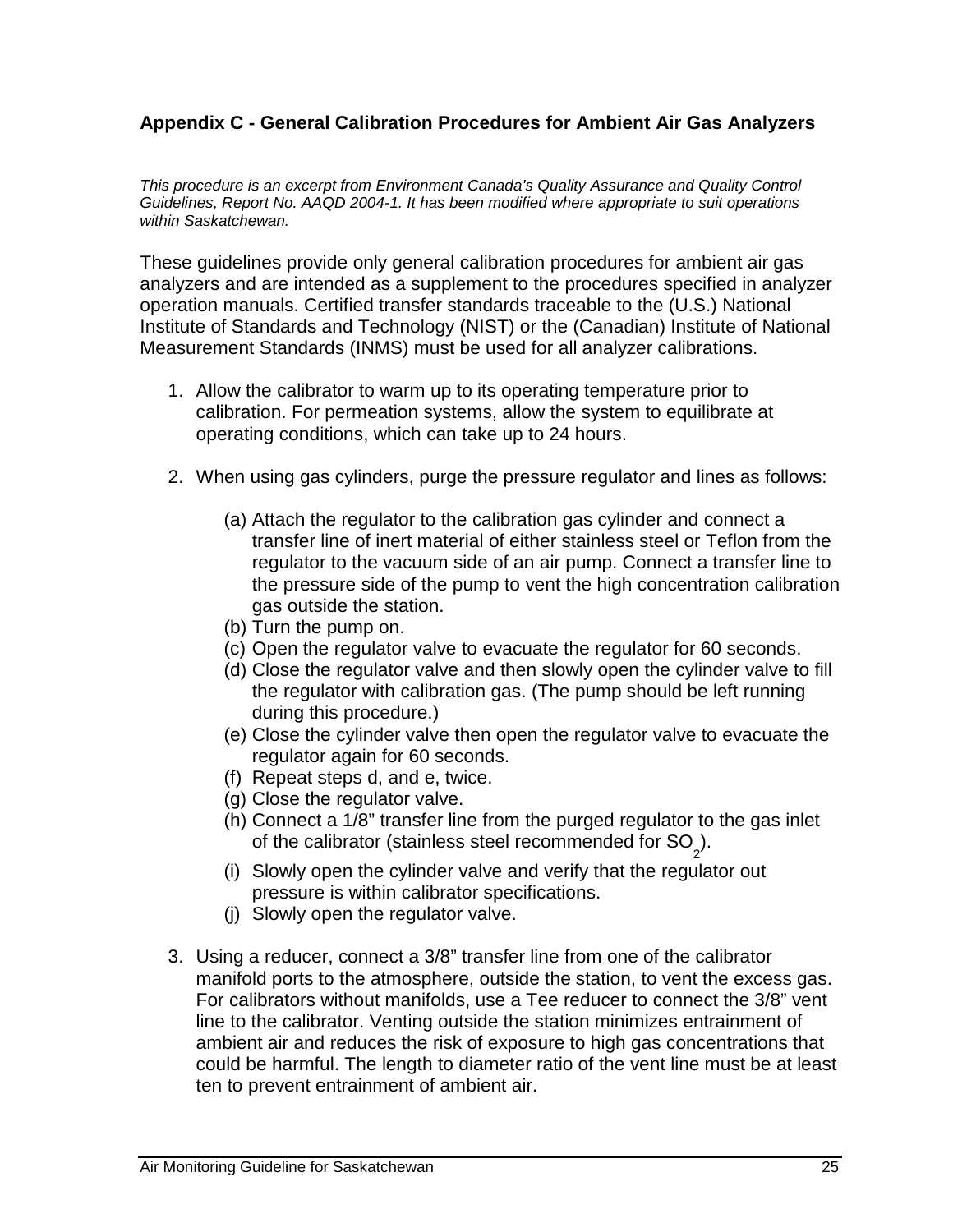- 4. Connect a ¼" transfer line from one of the calibrator ports to the analyzer inlet. Plug extra manifold ports. For calibrators without manifolds, connect a  $\frac{1}{4}$ " transfer line from the Tee reducer to the analyzer inlet.
- 5. Set the calibrator total gas flow output to at least 1.5 times the intake flow rates of the analyzer(s) connected to the calibrator. The level of excess flow rate, and the length and diameter of the vent line affect system pressurization, which must be avoided.
- 6. Set the calibrator to produce zero gas.
- 7. Measure the analyzer zero reading and, after verifying stability for 10 minutes, set the analyzer reading to zero.
- 8. Set the calibrator to generate a concentration equal to about 80% of the selected analyzer range. Measure the analyzer response and, after verifying stability for ten minutes, set the analyzer to read the generated concentration value. Verify that the reading remains stable within  $\pm$  1% of the set concentration value.
- 9. Set the calibrator to produce zero gas and re-verify the analyzer zero setting. If an adjustment of the zero setting is required, repeat step 8. After the zero and the 80% of range responses are set, introduce gas concentrations of 80%, followed by 60%, 40%, and 20% of range, verifying stability for 10 minutes at each point.
- 10.Document the pertinent calibration results in the calibration report and in the station logbook.
- 11.After calibration, reconfigure the analyzer for normal operation.
- 12.Zero and span the analyzer and record the values in the calibration report and station logbook. The span cylinder should be replaced if the span records indicate excessive instability, or if the pressure falls below 300 psi. If a new cylinder is used, its span value should be measured as above and recorded in the calibration report and station logbook. The above also applies when permeation devices are used for zeroing and spanning.

For  $NO<sub>x</sub>$  analyzers, the  $NO<sub>2</sub>$  channel must also be calibrated, by gas phase titration (GPT) or permeation tube.

Ozone analyzers are calibrated against a UV photometry ozone transfer standard. The above procedure also applies to ozone calibration, except as they relate to gas cylinders. Following calibration, the analyzer's internal span function is used to determine the post-calibration span control value.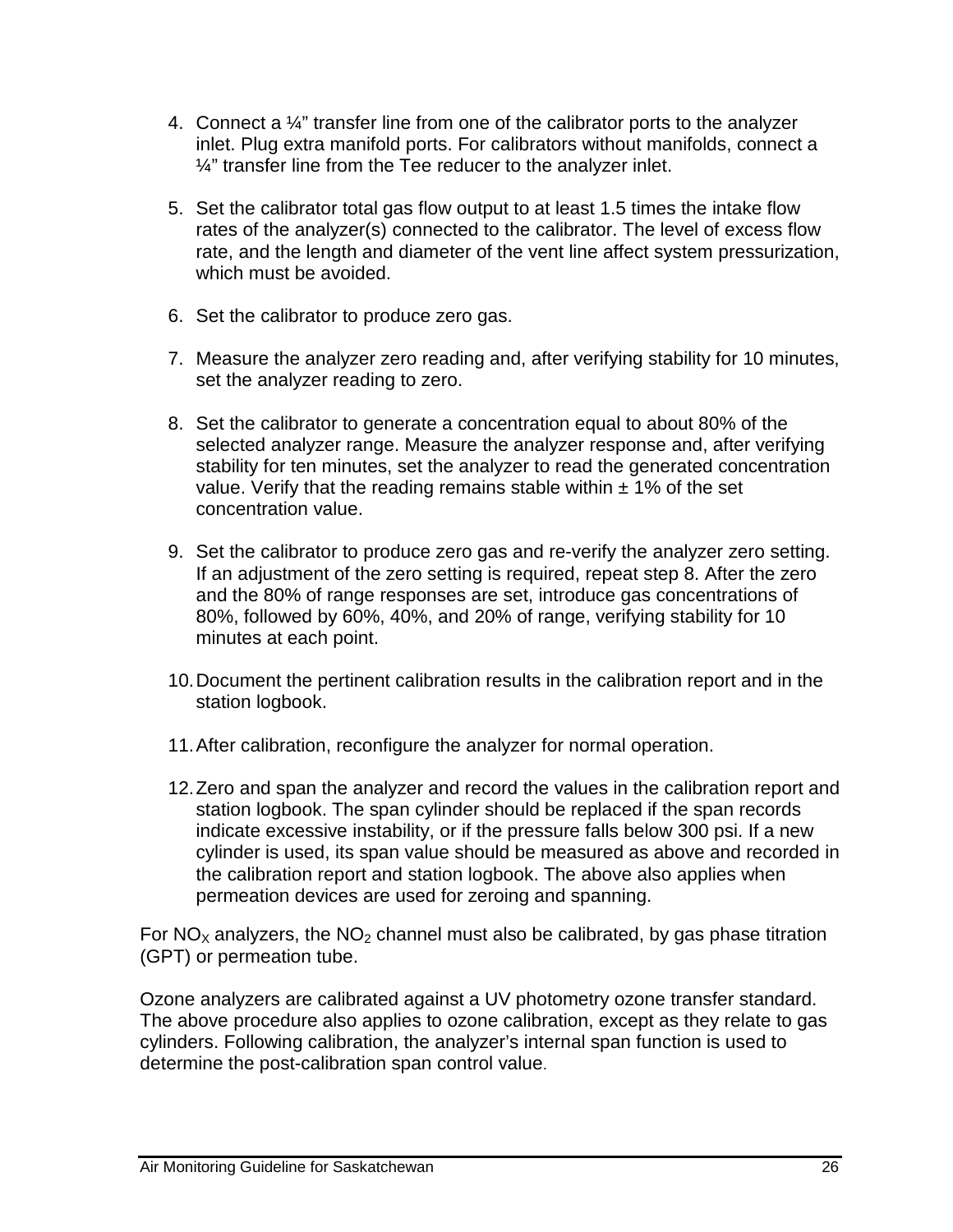#### **Least Square Regression Analysis for Validation / Correction of Analyzer Data**

A regression analysis of calibration or audit results provides a quantitative assessment of analyzer performance. The following summarizes the steps involved in this calculation.

For this analysis, it is necessary to define the dependent and independent variables. The correct form of the regression equation to obtain corrected data values from raw analyzer values is when the true values are set as the dependent variable (y), and the analyzer values are set as the independent variable (x). The resultant equation is in the form of:

 $v = ax + b$ 

Where *y* is true value, a is slope of calibration or audit curve, *x* is analyzer value, and b is intercept of calibration or audit curve.

Defining x and y as described above, a slope of 1.10 indicates that the analyzer reading is 10% low, whereas a slope of 0.95 indicates that the analyzer reading is 5% high.

The slope parameter is used to assess the accuracy of the instrument readings. The intercept value is used to assess whether the analyzer zero is within acceptable limits. The regression coefficient, R, is an indication of the degree of linearity of the calibration or audit points.

In an audit, these three parameters are rated as follows for assessing analyzer performance:

| Slope:                     | Very Good<br>Satisfactory<br>Unsatisfactory | 0.95 to 1.05<br>0.85 to 0.94 or 1.06 to 1.15<br>$< 0.85$ or $>1.15$ |
|----------------------------|---------------------------------------------|---------------------------------------------------------------------|
| Intercept:                 | Satisfactory<br>Unsatisfactory              | $=<$ 3% of the full scale<br>> 3% of the full scale                 |
| Regression<br>Coefficient: | Satisfactory<br>Unsatisfactory              | 0.995 to 1.000<br>< 0.995                                           |

When audit results are unsatisfactory for any of these parameters, appropriate corrective action must be taken, and all data collected subsequent to the last satisfactory audit or calibration must be reviewed. Data determined to be valid with correction must be identified as such, with details of the correction documented. Data that cannot be corrected must be invalidated.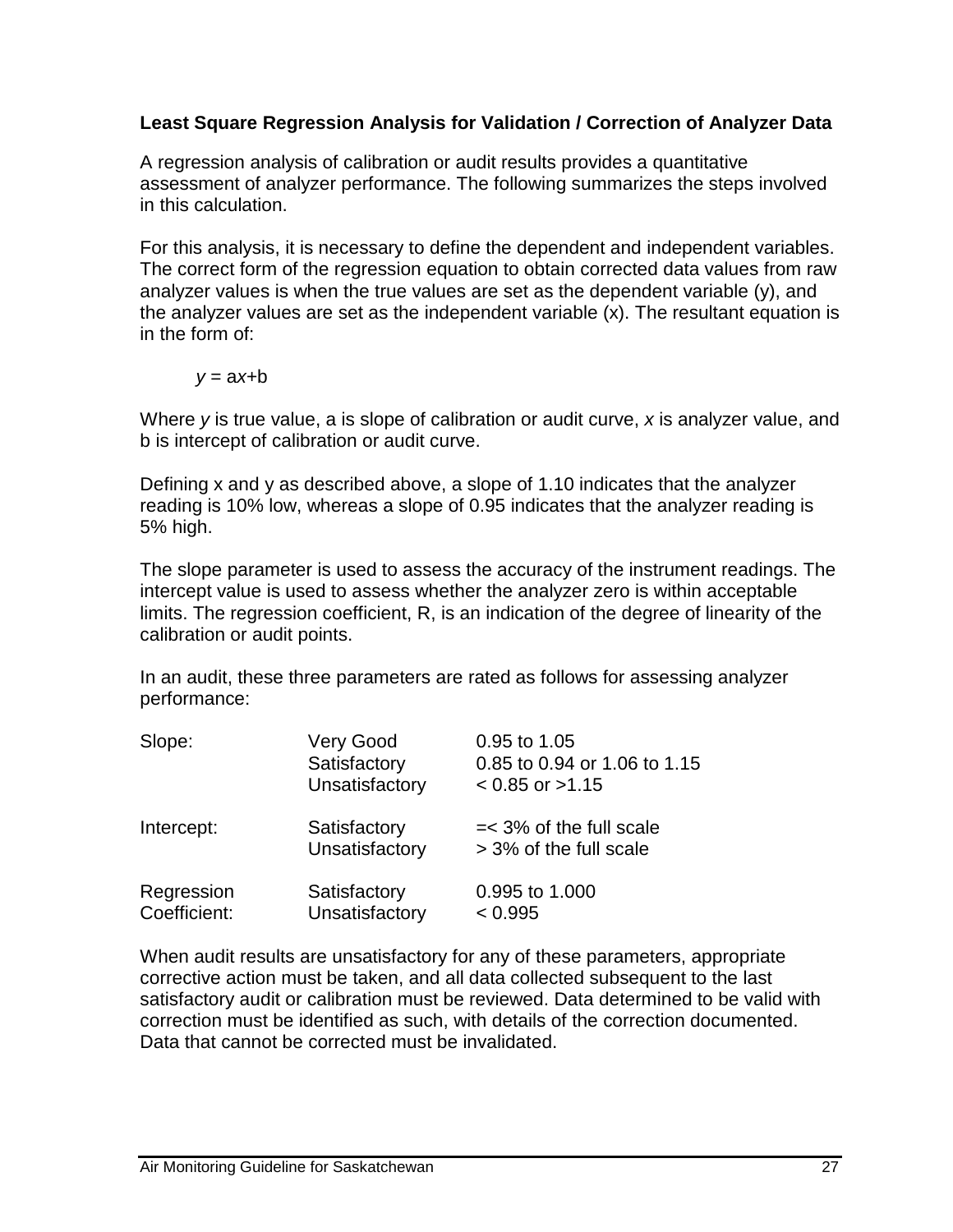#### <span id="page-31-0"></span>**Appendix D - Zero and Span Verifications for Ambient Air Gas Analyzers**

*This procedure is an excerpt from Environment Canada's Quality Assurance and Quality Control Guidelines, Report No. AAQD 2004-1. It has been modified where appropriate to suit operations within Saskatchewan.*

A zero and span verification is an ''unofficial" check of an analyzer's response. It may include dynamic checks made with uncertified test concentrations, artificial stimulation of the analyzer's detector, electronic or other types of checks of a portion of the analyzer, etc. Zero and span checks are not to be used as a basis for analyzer zero or span adjustments, calibration updates, or adjustment of ambient data. They are intended as quick, convenient checks to be used between calibrations to check for possible analyzer malfunction or calibration drift. Whenever a zero and span check indicates a possible calibration problem, a multipoint calibration should be carried out before any corrective action is taken. If a zero and span check is to be used in the quality control program, a "reference response" for the check should be obtained immediately following a multipoint calibration while the analyzer's calibration is accurately known. Subsequent check responses should then be compared to the most recent reference response to determine if a change in response has occurred. For automatic zero and span checks, the first scheduled check following the calibration should be used for the reference response. It should be kept in mind that any check that involves only part of the analyzer's system cannot provide information about the portions of the system not checked and therefore cannot be used as a verification of the overall analyzer calibration.

#### **Physical Zero and Span Adjustments**

Almost all ambient monitoring instruments have physical means by which to make zero and span adjustments. These adjustments are used to obtain the desired nominal scale range (within the instruments' specifications), to provide convenient (nominal) scale units, and to periodically adjust the instruments' response to correct for calibration drift. Note:  $NO/NO<sub>2</sub>/NO<sub>x</sub>$  analyzers may not have individual zero and span controls for each channel. If that is the case, the zero and span controls must be adjusted only under the conditions specified in the calibration procedure provided in the analyzer's operation/instruction manual. Precise adjustment of the zero and span controls may not be possible because of: (1) limited resolution of the controls, (2) interaction between the zero and span controls, and (3) possible delayed reaction to adjustment or a substantial stabilization period after adjustments are made. Precise adjustments may not be necessary because calibration of the analyzer following zero and span adjustments will define the precise response characteristic (calibration curve). Accordingly, zero and span adjustments must always be followed by a calibration. Allow sufficient time between the adjustments and the calibration for the analyzer to fully stabilize. This stabilization time may be substantial for some analyzers. Also, obtain unadjusted response readings before adjustments are made. Zero and span adjustments do not necessarily need to be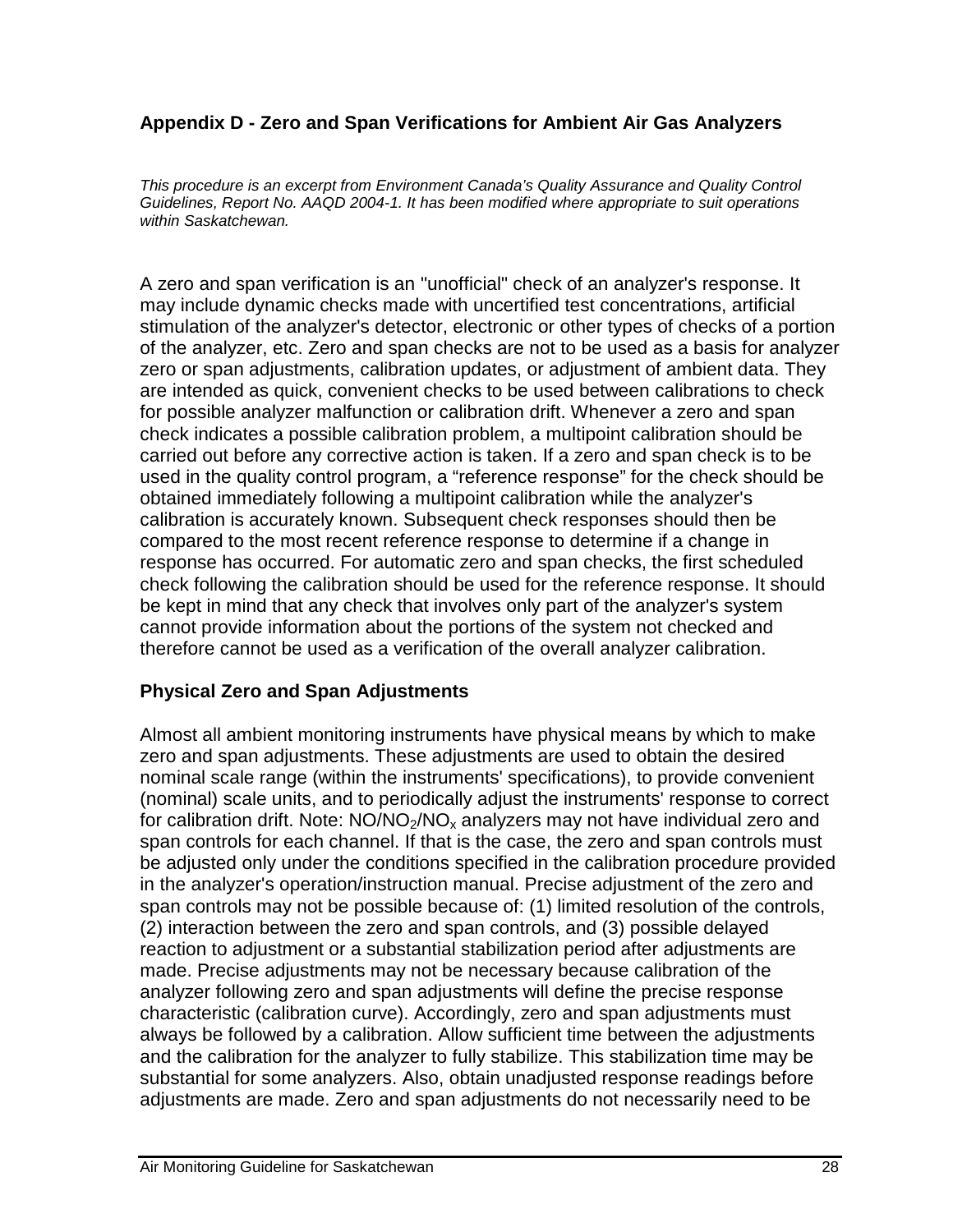made at each calibration. In fact, where only relatively small adjustments would be made, it is probably more accurate not to make the adjustments because of the difficulty of making precise adjustments mentioned earlier. An appropriate question, then, is how much zero or span drift can be allowed before a physical zero or span adjustment should be made to an analyzer? Ideally, all ambient measurements obtained from an analyzer should be calculated or adjusted on the basis of the most recent multipoint calibration or on the basis of both the previous and subsequent calibrations.

#### **Zero and Span Control Charts**

Zero and span control charts are used to monitor the performance of analyzers. Essentially they show analyzer response to zero and span gas, and alert the operator to conditions when corrective action is required. There are many ways to construct control charts. An example of control charts is shown in Figure D-1.

For newly installed analyzers, a more frequent zero and span period is recommended to establish the drift characteristics of the instrument. A daily or biweekly period may be used. Once the drift characteristics are established, a less frequent schedule may be used. A minimum schedule of once per week is recommended for all continuous analyzers.

In order to observe any negative zero drifts, the zero point of the calibration may be offset by a known positive amount.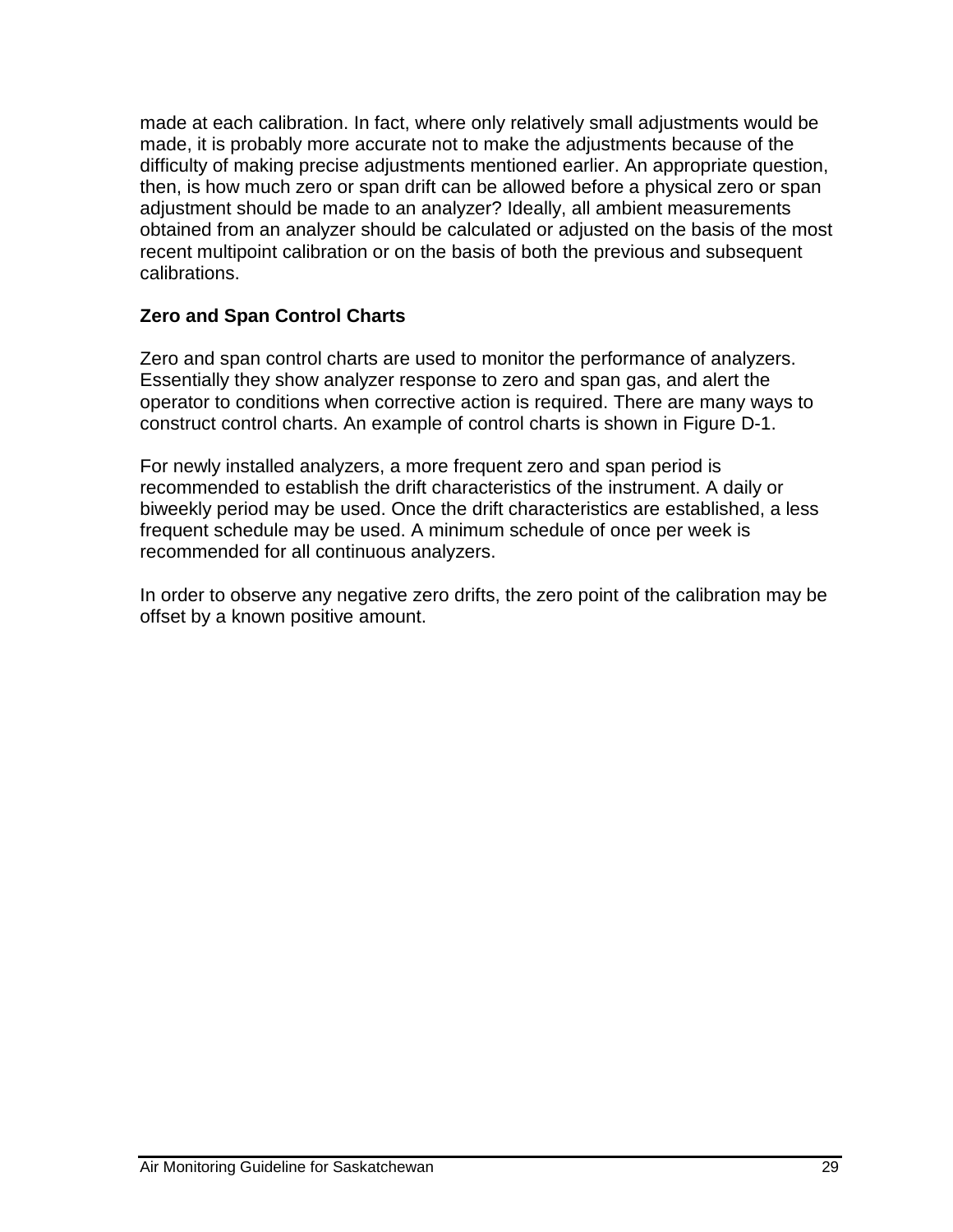#### Zero and Span Control Chart

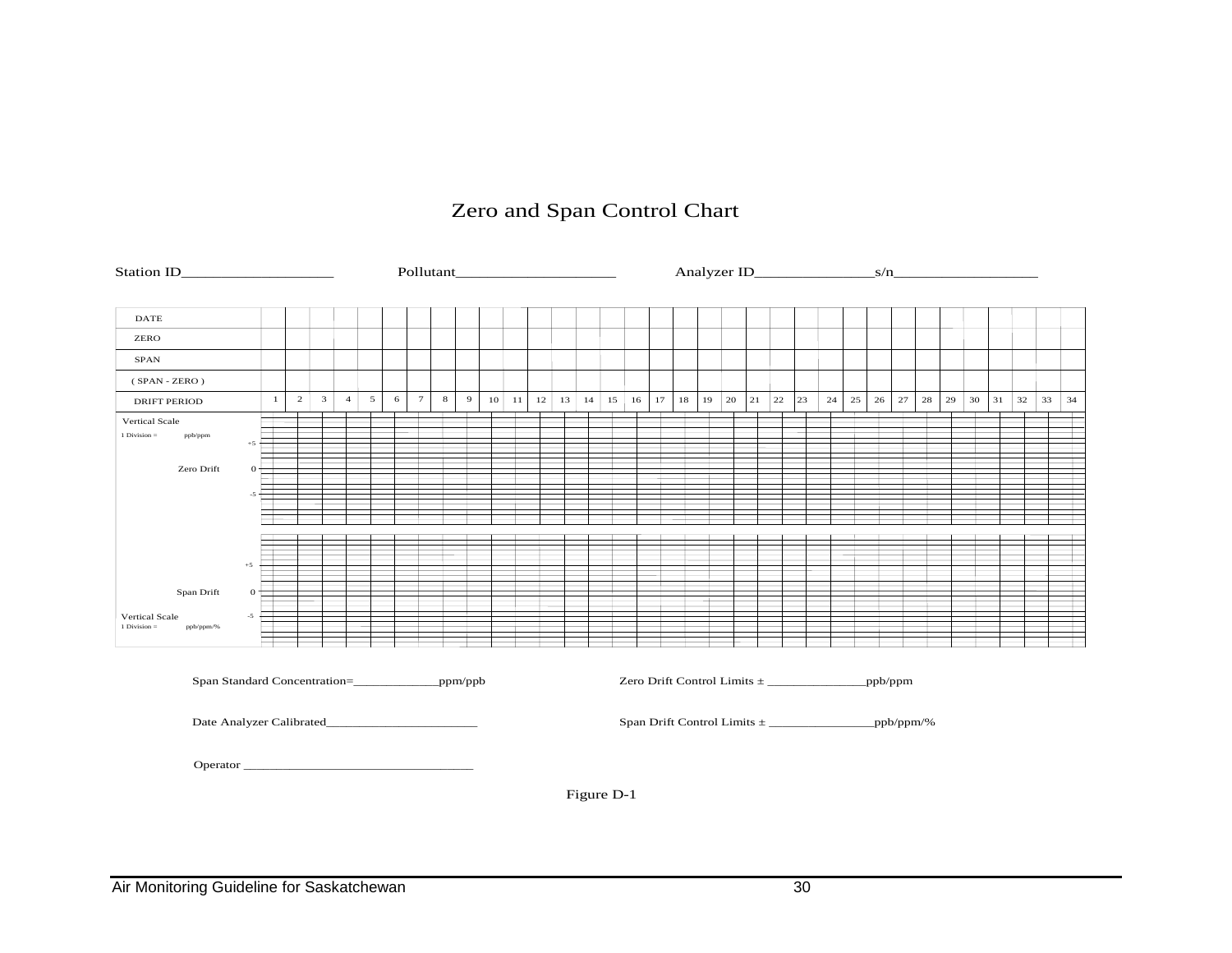#### <span id="page-34-0"></span>**Appendix E - Determination of the Weight of PM10 and PM2.5 Particulate Matter Collected on Filter Media**

*This procedure is an excerpt from Environment Canada's Quality Assurance and Quality Control Guidelines, Report No. PMD 95-8, revised 2002. It has been modified where appropriate to suit operations within Saskatchewan.*

#### **1. INTRODUCTION AND SCOPE**

The accurate determination of the weight of particulate matter collected on a filter is essential to the measurement of particulate matter concentration in air. The filters are pre-conditioned in an environment of controlled humidity and temperature before being weighed. The difference in weight before and after the filter has been exposed to a pre-determined volume of air determines the amount of particulate matter collected on the filter.

This standard operating procedure is used to determine the weight of particulate matter collected on filter media after a known volume of ambient air has flowed through it.

#### **2. PRINCIPLE OF THE METHOD**

The principle of the method is based on the gravimetric determination of the weight of a specific filter before and after a known volume of air has been drawn through it. The weight gained by the filter after exposure is taken as the weight of the particulate matter collected. Using the known volume of air drawn through the filter, the concentration of particulate matter in air is determined.

#### **3. DETECTION LIMIT**

The detection limit of the method is dictated by the accuracy of the analytical balance used in the weighing process. A detection limit of 15µg must be achieved.

#### **4. INTERFERENCE**

The most significant interference of this method comes from foreign material accumulated on the filter. This can be water moisture, dust and artifacts due to chemical reactions of the material on the filter and ambient air. Static electricity can also significantly alter the accuracy of the filter weight. Steps in this procedure are designed to minimize these effects.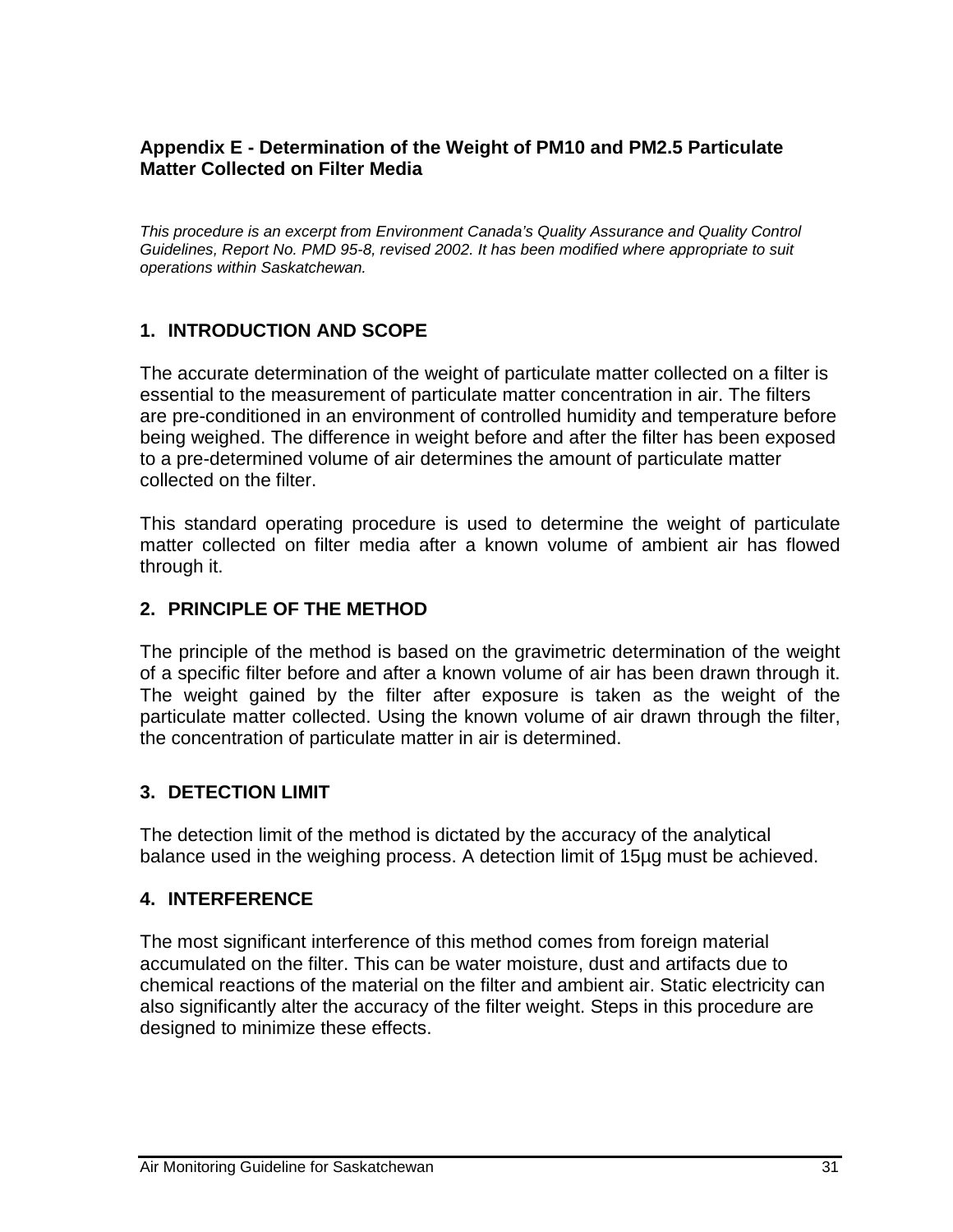#### **5. FACILITIES, EQUIPMENT AND SUPPLIES**

#### **5.1 Facilities**

- 5.1.1 The laboratory where this work is being done must have the temperature controlled at 23°C within a variation of ±3°C. The humidity must be controlled within the range of 40 % with a variation of  $\pm 5$ % over a 24 hour period. The temperature and humidity conditions are continuously monitored by a hydrothermograph located in the balance room. The chart paper onto which the conditions are recorded must be retained for a minimum of 12 months. The room temperature and humidity are also recorded in the filter data file at the beginning of each weighing session.
- 5.1.2 The accuracy of the recording device will be verified monthly or when the chart paper is changed using an NIST thermometer and a psychrometer.
- 5.1.3 The air exchange rate in the weighing room must be at least 6 times per hour. A dynamic electronic air filter having an efficiency of 95-99% for particles of 1- 3 µm in diameter is installed in the air circulation stream.
- 5.1.4 All working surfaces, shelves, table and floor must be clean and dust free. No aerosol cleaning agents nor vacuum cleaners should be used in this facility. Only isopropyl alcohol with lint free wipers should be used for cleaning work surfaces. Floor should be damp mopped only.
- 5.1.5 Lab coat must be worn by all persons in the laboratory to minimize dust contamination.

#### **5.2 Micro Balance**

- 5.2.1 The micro balance must be installed on a proper balance table to minimize any vibration from the floor.
- 5.2.2 The micro balance should have a range of 100 mg with a resolution of 1.0 µg. The micro balance shall be calibrated annually and the standard weight shall be re-certified annually. It will be noted in the balance log book when the weight was re-certified and the balance serviced and/or calibrated. The applicable certificates/paperwork will be maintained on file.
- 5.2.3 A beta emitting radioactive electrostatic eliminator shall be used to neutralize the electrostatic charge that may adhere to the filters. The static eliminator is suspended within the closed chamber approximately 2 cm above the weighing pan. The filter shall be placed in the pan for approximately one minute for static electricity elimination before a reading is to be established.
- 5.2.4 The electrostatic eliminator will be replaced with a new one 12 months after the manufacture date.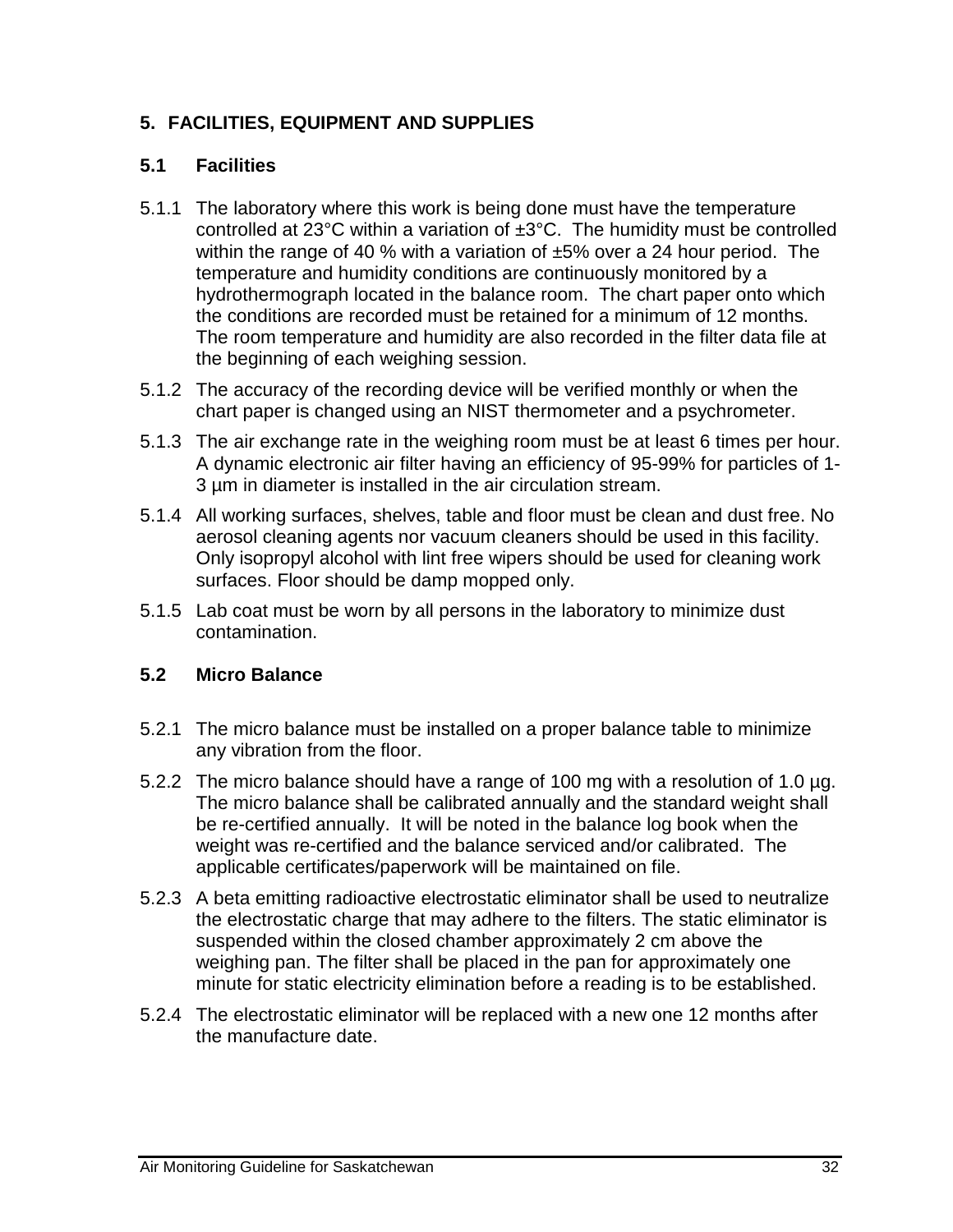#### **5.3 Supplies**

- 5.3.1 Only clean dedicated stainless steel or nylon tweezers with non-serrated tips are used to handle the filters.
- 5.3.2 Lint free tissues and isopropyl alcohol must be available for cleaning purposes.
- 5.3.3 Filters for sampling programs must be stored in this laboratory.

#### **6. PROCEDURES FOR WEIGHT DETERMINATION**

#### **6.1 Handling of Filters**

To avoid contamination, filters must be handled with proper tweezers. Filters must be held only at the edge by the sealing ring. Individual filters should be placed in the container dish and then transferred directly to the weighing pan of the balance. The filter should never be placed on the working surfaces of the laboratory. Once weighed, the filter should be returned to the filter holder, closed and stored.

#### **6.2 Micro Balance Stabilization and Calibration Verification**

- 6.2.1 The micro balance is to remain powered up at all times. In the event of power failure, the balance should be permitted to warm up for a minimum of two hours.
- 6.2.2 The precision and accuracy of the micro balance and the weighing system is verified daily prior to a weighing session using both the reference filters and a standard weight.
- 6.2.3 The standard weight is 100 mg referenced to mass standards traceable to the United States National Institute of Standards and Testing.
- 6.2.4 Three filters of each size are kept in the weighing laboratory for the verification of laboratory conditions and the determination of the micro balance precision.
- 6.2.5 At the beginning of a weighing session, weigh and record the weight of the standard reference weight. Enter this weight in the data file.
- 6.2.6 Also, at the beginning of the weighing session, weigh and record the weight of all standard reference filters. Enter the weights into the data file. The weight of the filters must all be within the limit of  $\pm 10\mu$ g of the weight established previously. These weights must not vary beyond this limit within a 24 hour period. The continuous record of the standard filters serve as a continuous assessment of the weighing system precision and accuracy.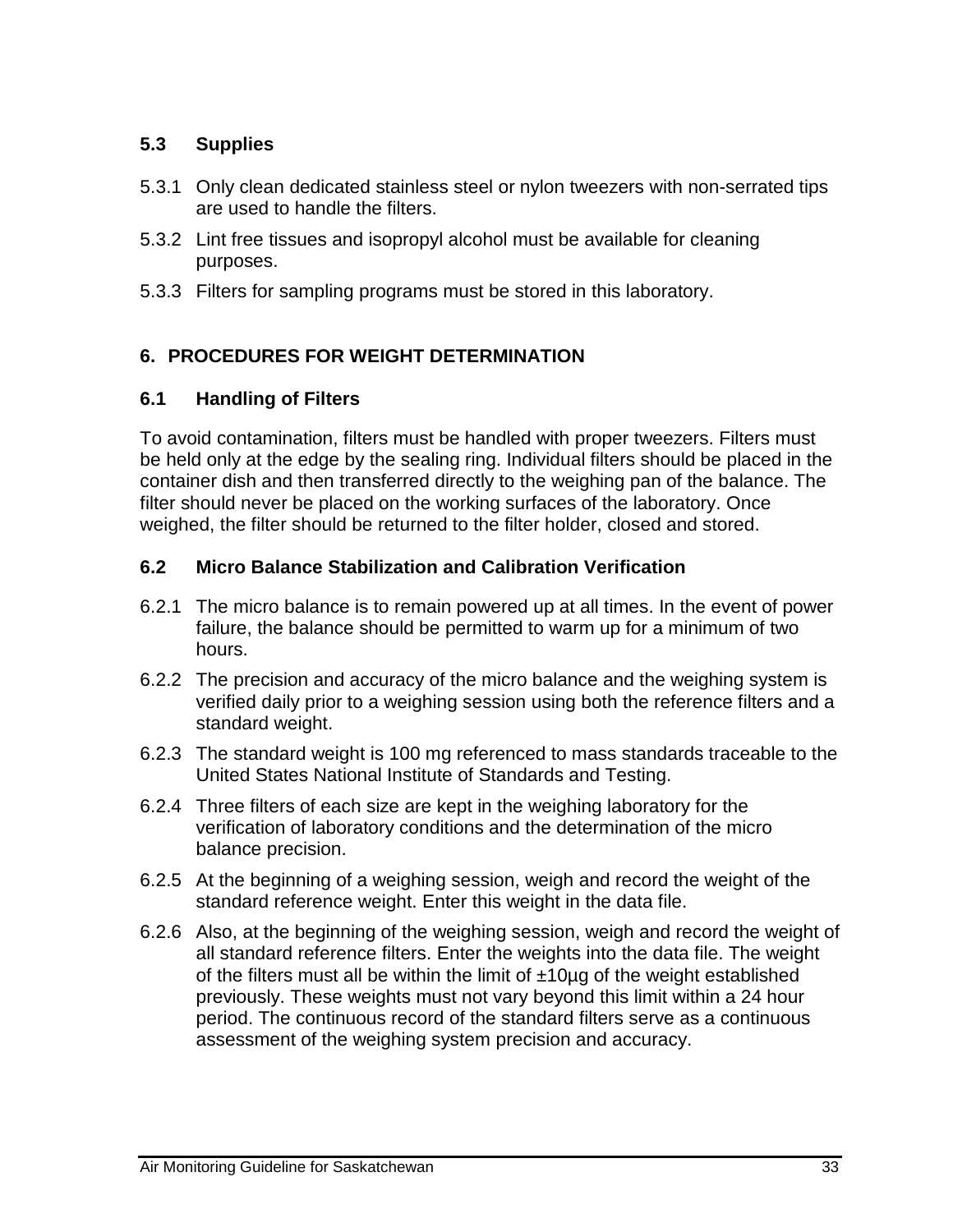#### **6.3 Precondition of Unexposed Filters**

- 6.3.1 Remove the filters from the packaging.
- 6.3.2 Visually inspected each filter prior to weighing. The inspection will look for any defects in the filter, such as tears, holes, distortion, discoloration, integrity of the support ring and any other abnormalities.
- 6.3.3 Defective filters shall be rejected.
- 6.3.4 Place each filter on the bottom half of the container. Place them on shelves in a vented cabinet in the weighing room and in contact with ambient air, i.e. not sealed with the container cover. Filters must be protected from deposition of dust from ambient air movements. Condition filters for a minimum of 24 hours before weighing.

#### **6.4 Identification of the Filter**

The filters are identified by a unique numerical code. For High-vol filters, the number is stamped on the back of the filter at least 48 hours prior to pre-sample weighing and for the 37 and 47 μm filters, this code is affixed to the exterior of the container cover that is used to transfer and handle the filter once its pre-sampling weight is determined. Care must be taken when handling the filter to avoid misidentifying the filters. At no time should more than one weighed filter be placed outside of the corresponding container to avoid confusion.

For dichotomous filters the two separate particle streams, the coarse (10 µm) particles and the fine (less than 2.5 µm) particles, are further identified by odd and even numbers.

#### **6.5 Determination of Filter Weight**

- 6.5.1 After the micro balance is stabilized and verified for accuracy and precision, remove one filter from the container and place it on the weighing pan of the balance. Close the balance pan chamber door and wait for approximately one minute for the elimination of static electricity and reading to stabilize. Observe the reading of the balance and enter it in the corresponding database file as the initial weight (m*initial*) with the identification number of the filter.
- 6.5.2 Remove the filter from the weigh pan and return it immediately to the container and cover. Verify that the identification code on the cover corresponds correctly to the identification code entered in the database file.
- 6.5.3 Store the weighed filters in sets in their appropriate shipping containers for shipping or further processing.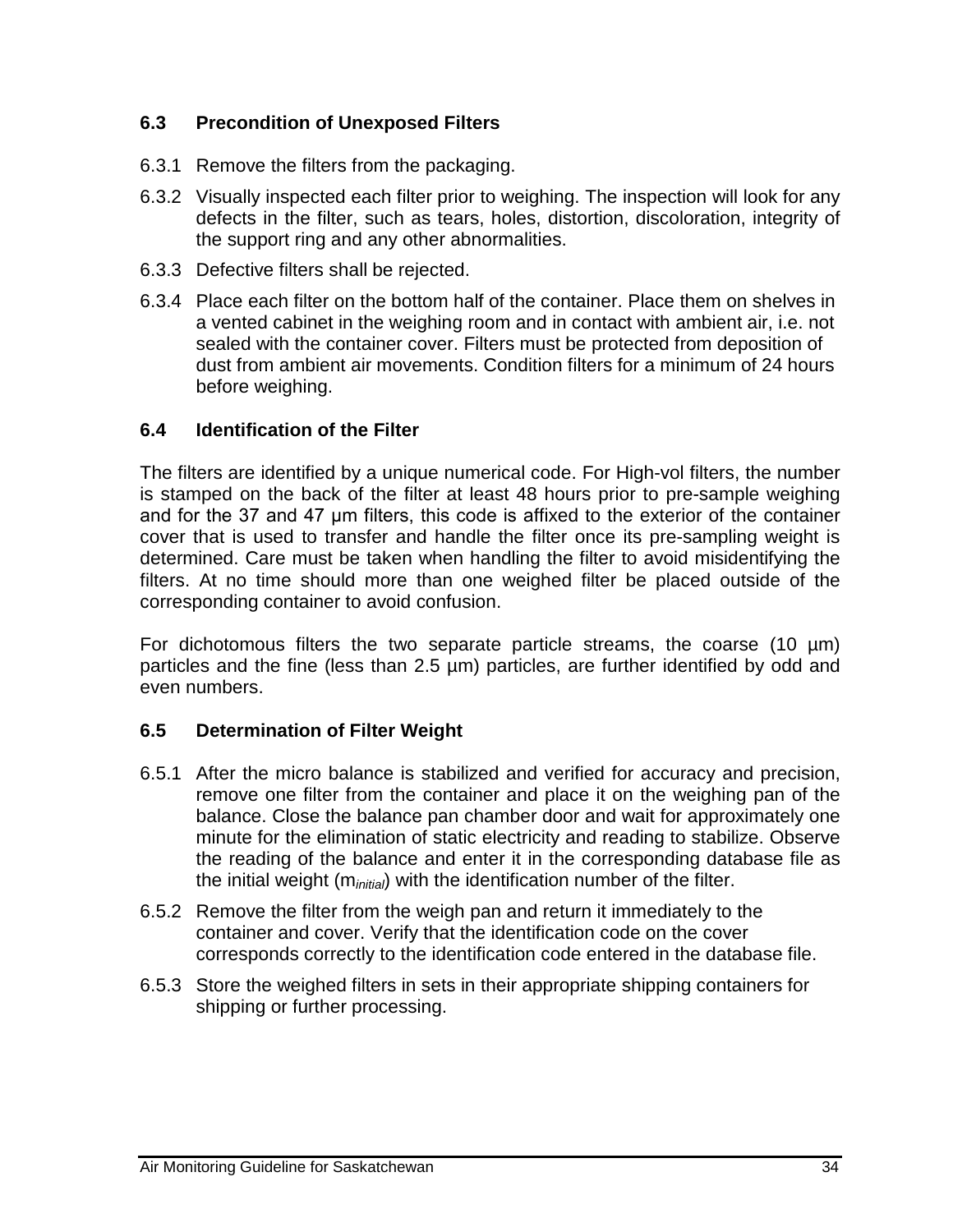#### **6.6 Post Exposure Conditioning of the Filters**

- 6.6.1 Upon receipt of the exposed filters from the field, remove them from the shipping containers. Verify the sample numbers, dates and other particulars on the accompanying data sheet and enter the information in the logbook for the sampling station.
- 6.6.2 To avoid contamination, only filters that are ready to be weighed within 48 hours should be prepared for conditioning. Others are to be kept covered in the containers until ready for weighing.
- 6.6.3 Exposed filters must be weighed within 30 days from receipt.
- 6.6.4 Open the container cover and place it underneath the bottom part. Ensure that the exposed filter is in the dish with the exposed (where particles are collected) side facing upwards.
- 6.6.5 The filters are kept in the ventilated cabinets for 24 hours to acclimatize to the temperature and humidity of the laboratory.

#### **6.7 Weight Determination of Exposed Filters**

- 6.7.1 After conditioning for a period of 24 hours, exposed filters are weighed using the micro balance following the procedure in section 6.5 above.
- 6.7.2 Before placing the filter onto the balance for weighing the filter must be visually inspected for defects. The inspection will look for any defects in the filter, such as tears, holes, distortion, discoloration, integrity of the support ring and any other abnormalities.
- 6.7.3 Defective filters are noted in the data file and rejected. The identification and all particulars of the rejected filters are entered into the data file as invalid samples.
- 6.7.4 Enter the final weight (m*final*) of the filter in the appropriate column in the database file. Verify that the identification code is correct.

#### **6.8 Exposed Filters Management**

After the final weight has been determined for the exposed filter, replace the filter in the same container with exposed side facing upwards. Store the filters in a designated cabinet in the weighing laboratory. These filters will be held in the weight room until transferred to the analytical laboratory for chemical composition analysis. Exposed filters must be weighed and sent for analysis within 30 days of receipt.

#### **6.9 Data Management**

The data relevant to the particular filter are entered directly into the electronic file. This file is copied immediately into a diskette. Diskettes are labeled and stored in the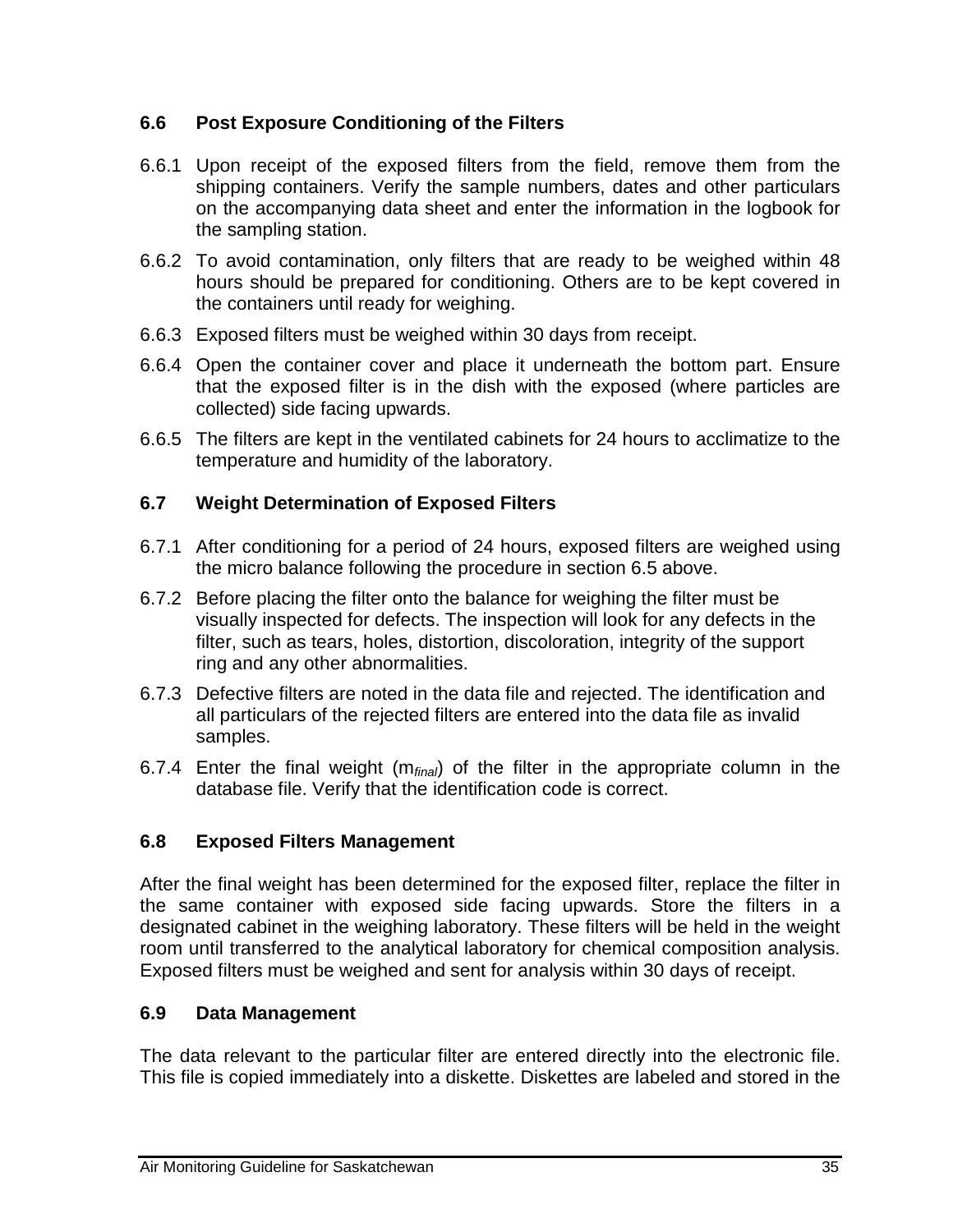weight room. The electronic data files on the hard disk of the computer are backed up onto the NAPS network server weekly.

### **6.10 Quality Control**

Within twenty-four hours of each weighing session, 10% of the filters of the session will be re-weighed. The difference between the first and the second weight should be within 10 µg for unexposed filters and 25 µg for exposed filters. If this limit is exceeded, the cause for the discrepancy shall be determined. When the cause of the error is corrected, all filters weighed during that session must be re-weighed. The re-weigh data are entered into the data file

# **7. CALCULATION OF PARTICULATE MATTER CONTENT ON THE FILTER**

The mass (M) of particulate matter collected on the filter is the difference between initial and final weight as in equation 1.

$$
M = m_{final} - m_{initial}
$$
 (Equation 1)

#### **7.1 Calculation of Particulate Matter Concentration in the Air Sample**

The concentration of particulate matter in an air sample is expressed in micrograms per cubic metre ( $\mu$ g/m<sup>3</sup>). The volume of the air sample passed through the filter must be determined from the field data sheet that should accompany the exposed filter. The actual volume (Vact) of the air sample is the product of the airflow rate  $(f<sub>r</sub>)$  and the sampling time (t).

i.e. 
$$
Var = f_r \times t
$$
 (Equation 2)

The mass concentration (Mc) is expressed in actual air volumes in units of  $\mu q/m^3$  is calculated as below:

$$
Mc = M/Vact
$$
 (Equation 3)

To report the mass concentration in standard conditions, convert the actual mass concentration to standard mass concentration (Mcstd) as below:

$$
Mcstd = Mc \times Pa/760 \times 298.2 / (Ta + 273.2)
$$
 (Equation 4)

**Where** 

 $Pa = the averaged ambient local absolute pressure in mmHg$ 

Ta = the averaged ambient local temperature in  $\degree$ C.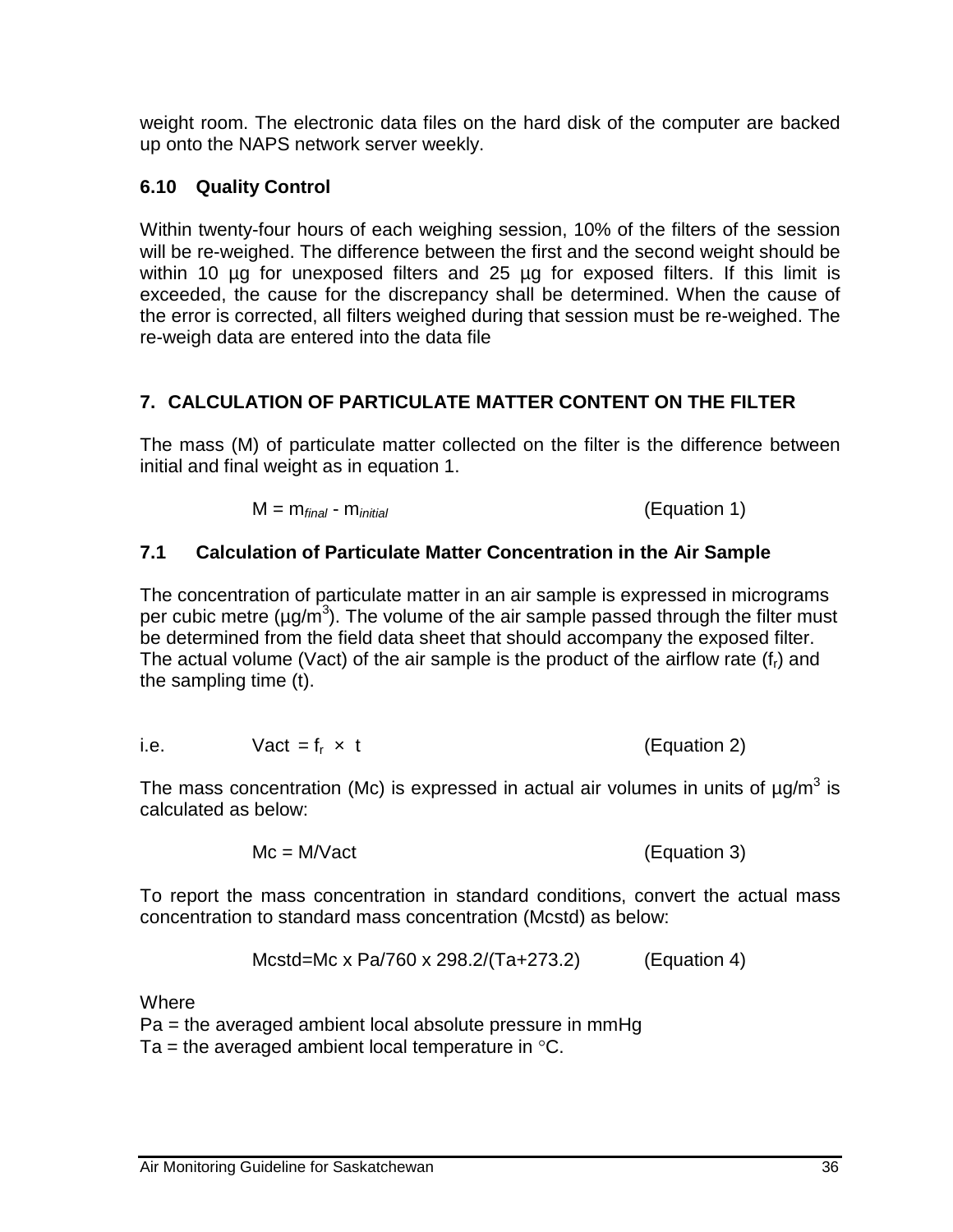#### <span id="page-40-0"></span>**Appendix F - Technical Information and Instructions of Passive Air Sampling System**

*This information is an excerpt from the technical and instruction information of the Maxxam passive air sampling system. It has been modified slightly to provide a more general technical and instructional guideline for passive sampling.*

#### **1. PRINCIPLE**

The Passive Sampling System can be used to sample various gasses, including  $SO_2$ , NO<sub>2</sub>, O<sub>3</sub>, H<sub>2</sub>S, NH<sub>3</sub> and NO<sub>x</sub> (NO<sub>x</sub> passive samplers are only recommended for warm weather). The passive sampling system uses a specially designed rain shelter to allow the passive sampler to be installed face downwards and to allow air movement across the surface of the diffusion barrier. After exposure, the samplers are analyzed in laboratory. The sampling rates of the passive samplers are calculated using an equation, which takes into account its dependence on associated meteorological factors.

#### **2. SPECIFICATION**

The following are the typical measuring ranges of Passive Sampling Systems:

- Detection limit: 0.1 ppb for  $SO_2$ ,  $NO_2$ ,  $O_3$ ,  $NOx$  and 0.02 ppb for  $H_2S$  based on one month exposure period
- Capacity: 120 ppb for  $SO<sub>2</sub>$ , 140 ppb for  $O<sub>3</sub>$  and  $NO<sub>x</sub>$ , 50 ppb for  $NO<sub>2</sub>$ , and 6 ppb for H2S based on one-month exposure period.
- **Exposure time: from 4 hours to 60 days.**

#### **3. SAMPLE COLLECTION**

#### **Passive sampler assembly**

Each passive sampler typically contains one of the following as shown in Figure F-1:

- **sampler body**
- **diffusion barrier**
- **sampling medium**
- **support ring**
- cover cap

The laboratory conducts the assembly of the passive samplers. After assembly, the passive sampler is sealed in a small resealable plastic bag. The plastic bag is put into a special protective container, which has a Teflon liner in the lid to ensure sampler integrity.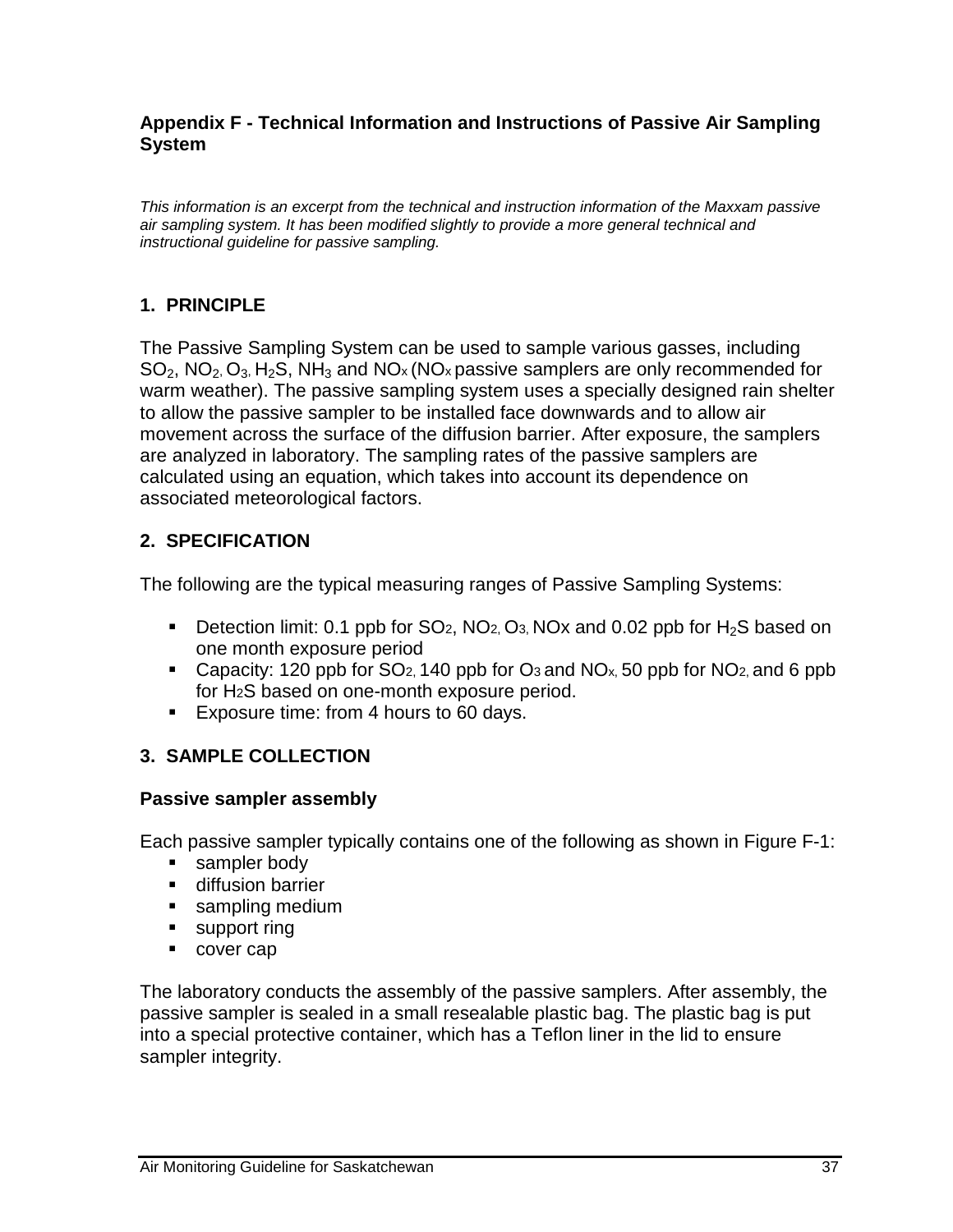



Figure F-1

#### **Passive sampler shipment**

Passive sampler containers (or less) are sealed in a large resealable plastic bag in order to further prevent contamination. The plastic bags are put into any safe container and shipped as non-hazardous goods.

#### **Passive sampler storage**

Unexposed NOx passive samplers must be kept at -20 $\mathrm{^oC}$  in a refrigerator. The unexposed SO2, NO2, O3, H2S and exposed SO2, NO2, O3, H2S and NOx passive samplers should be kept at  $4^{\circ}$ C. At  $4^{\circ}$ C, the shelf life of SO<sub>2</sub>, NO<sub>2</sub>, O<sub>3</sub>, H<sub>2</sub>S passive samplers is 3 months. At room temperature, one month is recommended. At -20 $\mathrm{^{\circ}C}$ , the shelf life of NOx passive samplers is 3 months.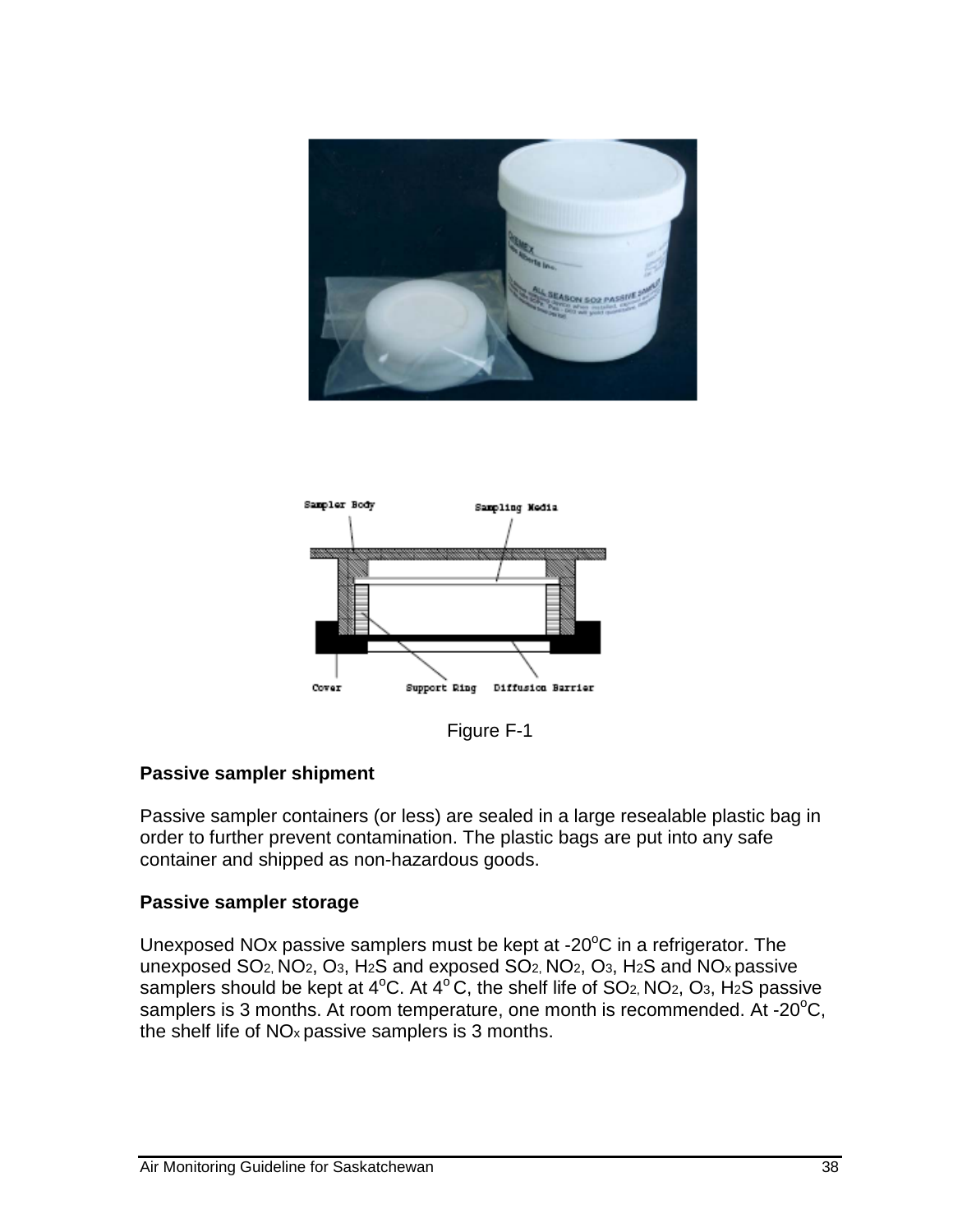#### **Field sampling**

For credible results, it is recommended that triplicate or at least duplicate passive samplers be used for each monitoring location. To validate results, field blanks must be included. The number of field blanks depends on the number of passive samplers used in field studies. Two field blanks are needed for less than 10 passive samplers. For each additional one to 10 passive samplers, one blank is to be added. The passive samplers are installed in a rain shelter (Figure F-2). Each passive sampler is installed in the rain shelter face downward. Using a passive sampler's bottom, push any one of the three buttons up in the rain shelter and then the passive sampler can be easily slid into the center of the rain shelter. Make sure the button falls down after the passive sampler moves to the center.

During installation:

- do not touch diffusion barriers;
- do not let passive samplers fall to the ground.



Figure F-2

The installation height of the rain shelter is as follows:

- $\bullet$  the rain shelter should be above ground 1 3 m;
- election angle should be  $< 30^{\circ}$  from the diffusion barrier surface of the passive sampler to the top of any obstacle;
- or the distance from the obstacle should be > 10 times the obstacle height.

Figure F-3 provides a pictorial representation of proper siting selection and installation.

In general, the rain shelter must be installed properly to prevent passive samplers from being interfered by animals, human beings, or surroundings. If there are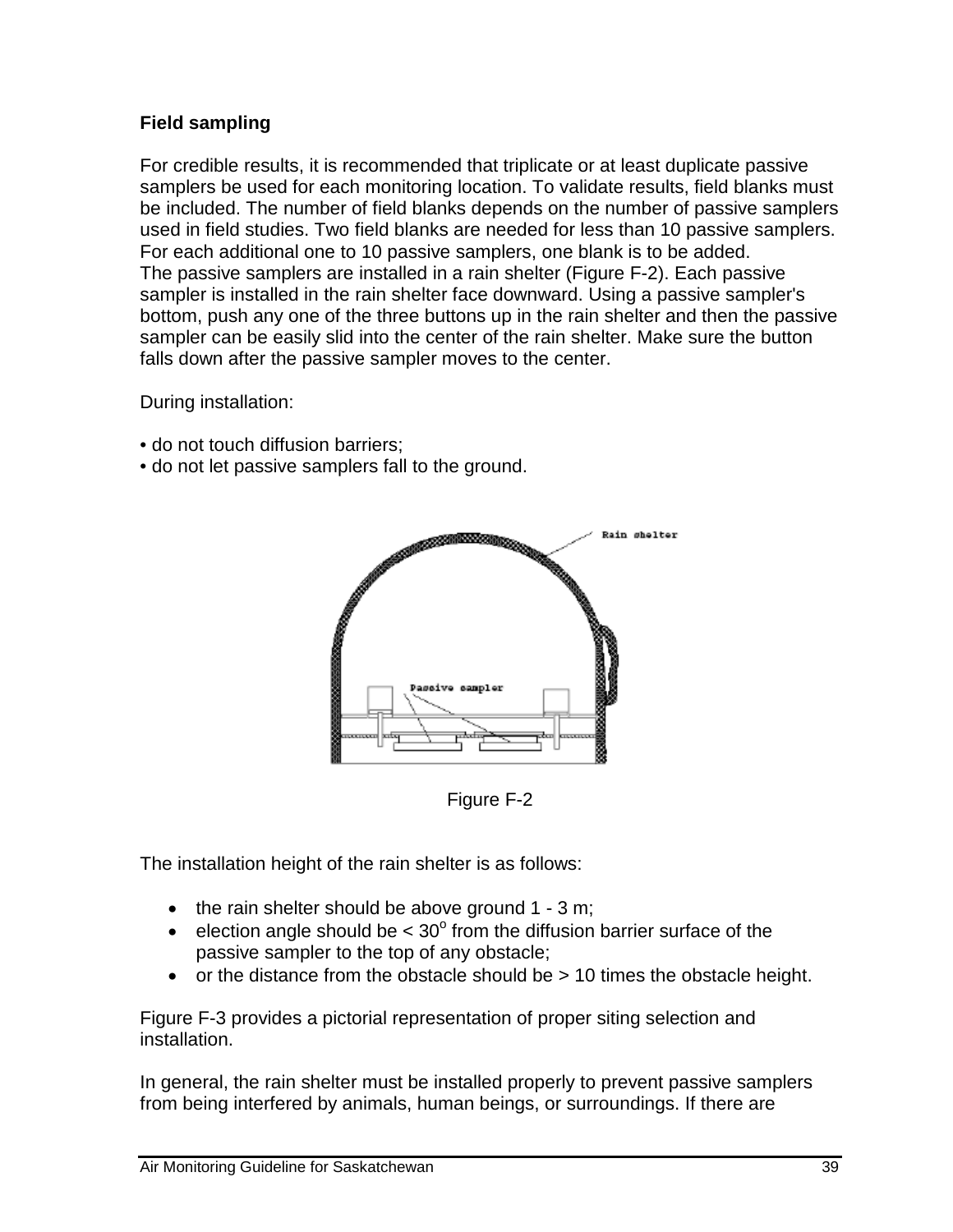several rain shelters in one location, it is recommended to keep them separate in order to avoid air movement interference.

Passive samplers' exposure start and end times and date should be recorded on a field-sampling sheet. Average temperature, average relative humidity, and average wind speed during the exposure period can be obtained from local weather station or from nearby monitoring stations.







Figure F-3 Removal and disassembly of the passive sampler after exposure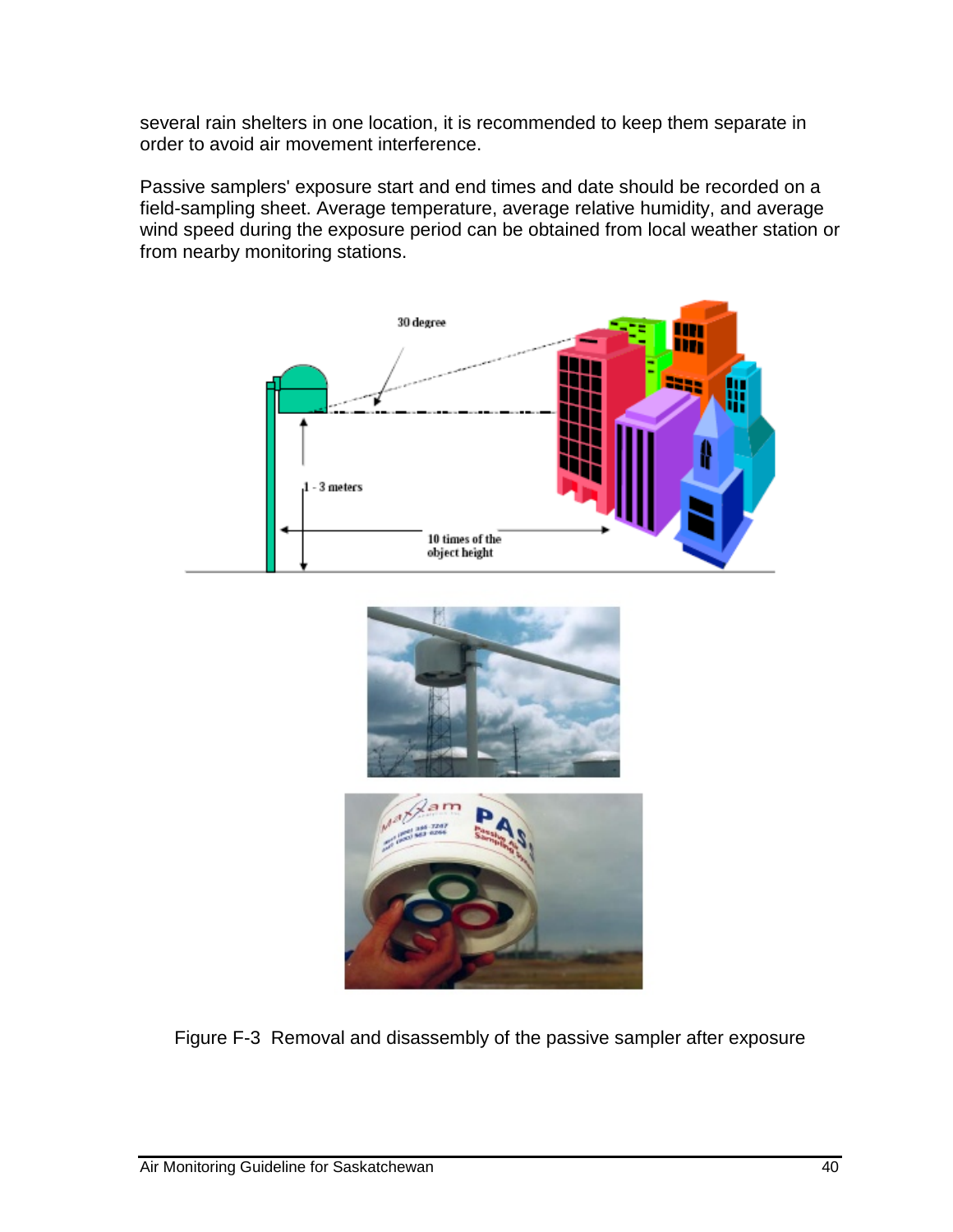After exposure, the samplers are removed from the rain shelter, sealed in the resealable bags, put back into the protective bottle with the cap sealed using Teflon tape and returned to lab for analysis. The disassembly of the sampler in laboratory is performed in a glove box or a clean room purged with purified air.

## **4. CALCULATION AND DATA REPORT**

#### **Concentration calculation**

After analysis, final calculations are completed based on analytical results from a lab and information provided by from the field. The concentrations of pollutants detected by the passive sampling system in air are reported as part per billion (ppb). The following information is required from the field personnel:

- **Exposure time in hours**
- Average temperature, average relative humidity, and average wind speed during an exposure period.